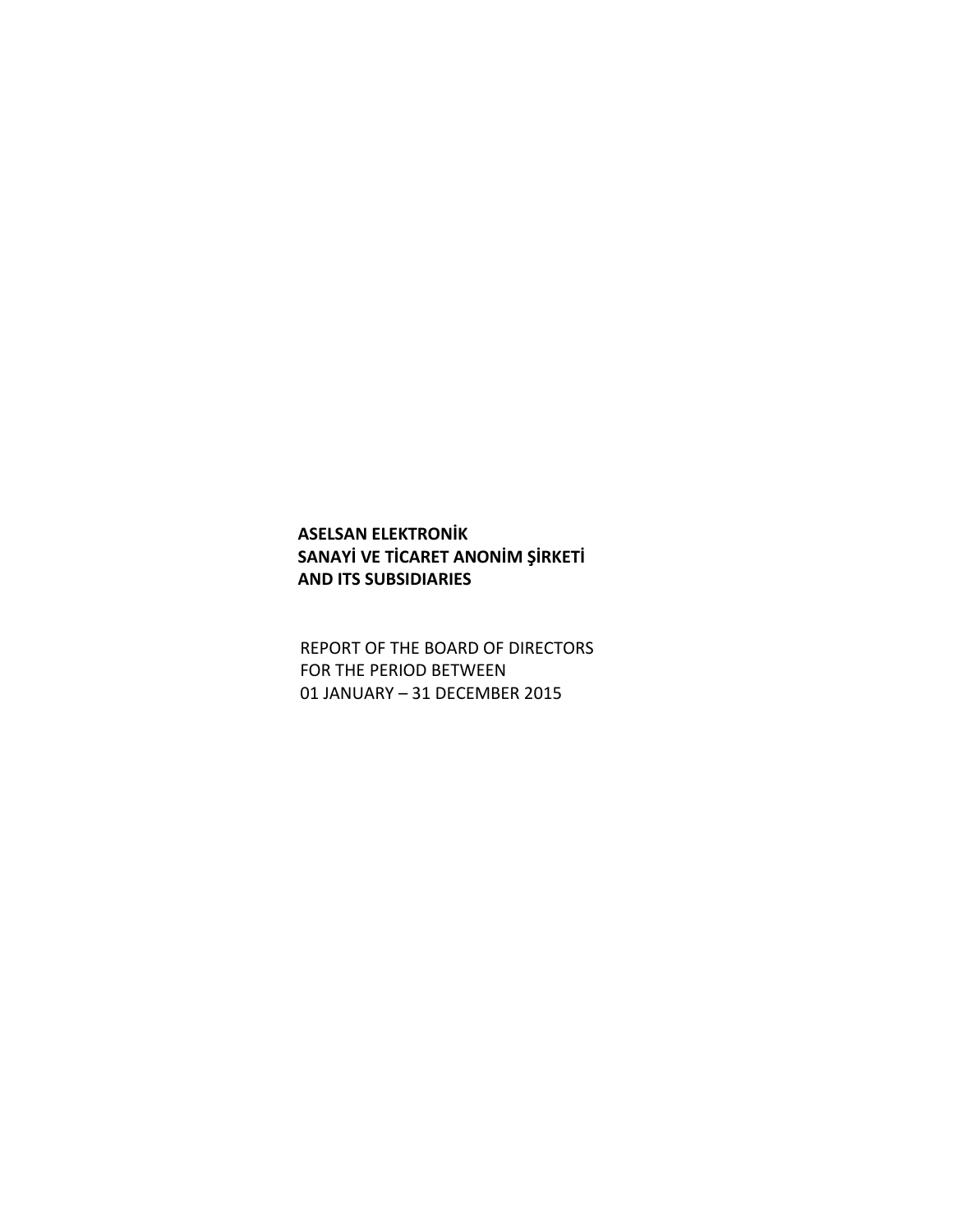### **INDEPENDENT AUDITOR'S REPORT ON THE BOARD OF DIRECTORS ANNUAL REPORT**

To Board of Directors of Aselsan Elektronik Sanayi ve" Ticaret Anonim Şirketi;

### **Report on the Audit of Board of Directors' Annual Report Based on Standards of Auditing**

We have audited the accompanying annual report of Aselsan Elektronik Sanayi ve Ticaret Anonim Şirketi (the "Company") and its subsidiaries (the "Group"), for the year ended 31 December 2015.

## *Board of Directors' Responsibility for the Annual Report*

Pursuant to the article 514 of the Turkish Commercial Code numbered 6102 ("TCC") and Communiqué on the Principles of Financial Reporting In Capital Markets numbered II – 14.1 ("Communiqué"), management is responsible for the preparation of the annual report fairly and consistent with the (consolidated) financial statements and for such internal control as management determines is necessary to enable the preparation of such annual report.

#### *Auditor's Responsibility*

Our responsibility is to express an opinion on the Group's annual report based on our audit in accordance with article 397 of the TCC and Communiqué whether the financial information included in the accompanying annual report is consistent with the audited consolidated financial statements expressed in the auditor's report of the Group dated 7 March 2016 and provides fair presentation.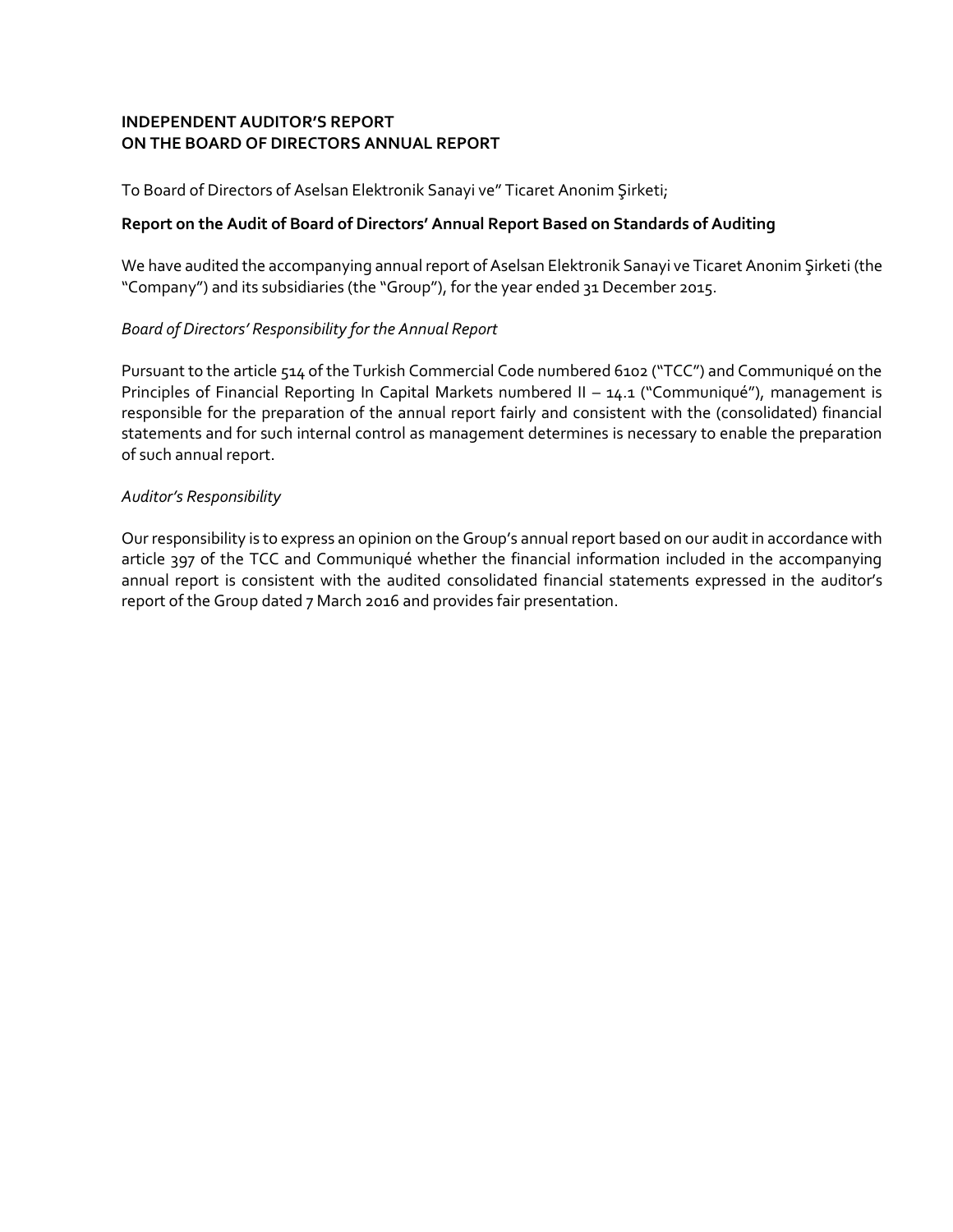Our audit has been conducted in accordance with the Standards on Auditing which is a component of the Turkish Auditing Standards ("TAS") published by the POA. Those standards require that we comply with ethical requirements and plan and perform the audit to obtain reasonable assurance about whether the financial information included in the annual report is consistent with the consolidated financial statements and provide fair presentation. An audit also includes performing audit procedures in order to obtain audit evidence about the historical financial information. The procedures selected depend on the auditor's judgment. We believe that the audit evidence we have obtained is sufficient and appropriate to provide a basis for our audit opinion.

## *Opinion*

In our opinion, the financial information included in the annual report is consistent, in all material respects, with the audited financial statements and provides a fair presentation.

#### **Report on Other Regulatory Requirements**

In accordance with the third clause of the article 402 of TCC, no material issue has come to our attention that shall be reported about the Group's ability to continue as a going concern in accordance with TAS 570 Going Concern.

Akis Bağımsız Denetim ve Serbest Muhasebeci Mali Müşavirlik A.Ş.

A member of KPMG International Cooperative

Hakkı Özgür Sıvacı Partner 7 Mart 2016 İstanbul, Türkiye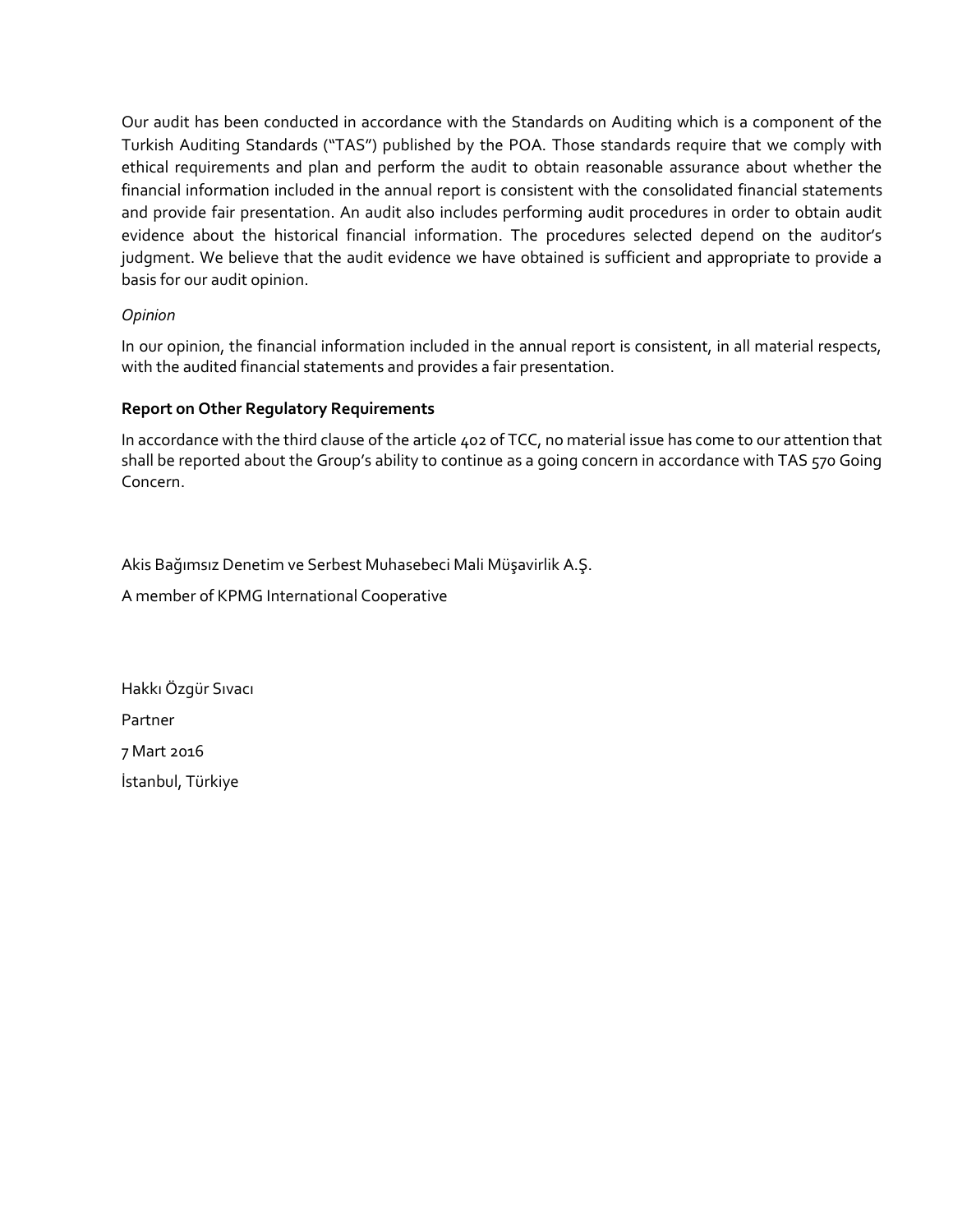### ANNUAL REPORT OF THE BOARD OF DIRECTORS FOR THE PERIOD BETWEEN 1 JANUARY- 31 DECEMBER 2015

### **1. Principles on preparation**

 The annual period report of the Board of Directors is prepared on the basis of Communiqué Series II, No: 14.1 "Principles of Financial Reporting in Capital Markets" dated 13 June 2013.

 Company and ASELSAN Bakü Şirketi ("ASELSAN Bakü"), Mikroelektronik Ar-Ge Tasarım ve Ticaret Limited Şirketi ("Mikro AR-GE") and ASELSANNET Elektronik ve Haberleşme Sistemleri Sanayi Ticaret İnşaat ve Taahhüt Limited Şirketi ("ASELSANNET"), which is a subsidiary of the Company operating in the same sector and whose financial statements are consolidated will be mentioned in the following notes as "Group" in the annual period report of the Board of Directors.

## **2. Commercial title and trade registry number of the company and contact information pertaining to its headquarters, branches and its website address**

The commercial title of the Company is ASELSAN Elektronik Sanayi ve Ticaret A.Ş. and Its trade register number is 31177. Its registered address is Mehmet Akif Ersoy Mahallesi 296. Cadde No:16 06370 Yenimahalle / Ankara. Phone: +90 (312) 592 10 00, Fax: +90 (312) 354 13 02. Its Internet address[: www.aselsan.com.tr](http://www.aselsan.com.tr/)

The Company has a branch in Republic of South Africa, Pretoria with the contact address, Building 4, Room 005 CSIR Campus, Meiring Naude Drive, Pretoria Gauteng, 0001, South Africa. Phone: +27 (0) 12 349 26 13, Fax: +27 (0) 12 349 25 44.

The Company has a branch in the Republic of Macedonia, Skopje with the contact address: Ankarska 29A, 1000 Skopje, Macedonia.

The Company has an office in United Arab Emirates, Abu Dhabi. The contact address is Industrial City of Abu Dhabi 1, Plot 22J1 PO Box: 133627 Abu Dhabi/UAE. Phone: +971 2 550 8808, Fax: + 971 2 550 8812.

## **3. Organizational structure of the company**

Company's domestic and foreign organization has been restructured as of 1 September 2014 in accordance with the vision of becoming a global company. Major goals of restructuring are strengthening critical technological skills which the company possesses, reaching targeted new technological skills, increasing ability of research and development (R&D) at a global level, developing human resources and its education, growing company by reaching new markets both domestically and abroad.

Within this scope, the Company has been restructured under five Vice Presidencies that will carry the production and engineering tasks, which are; Communication and Information Technologies (HBT), Microelectronics, Guidance and Electro-Optics (MGEO), Defense Systems Technologies (SST), Radar, Electronic Warfare and Intelligence Systems (REHİS) and Transportation, Security, Energy and Automation Systems (UGES).

In order for General Management to fulfill the planning, pursuing and assessing functions at the strategic level in a more efficient way, five different Vice Presidencies have been constituted as Financial Management Vice Presidency, Shared Services Vice Presidency, R&D and Technology Vice Presidency, Strategy and Business Development Vice Presidency and Human Resources Management Vice Presidency.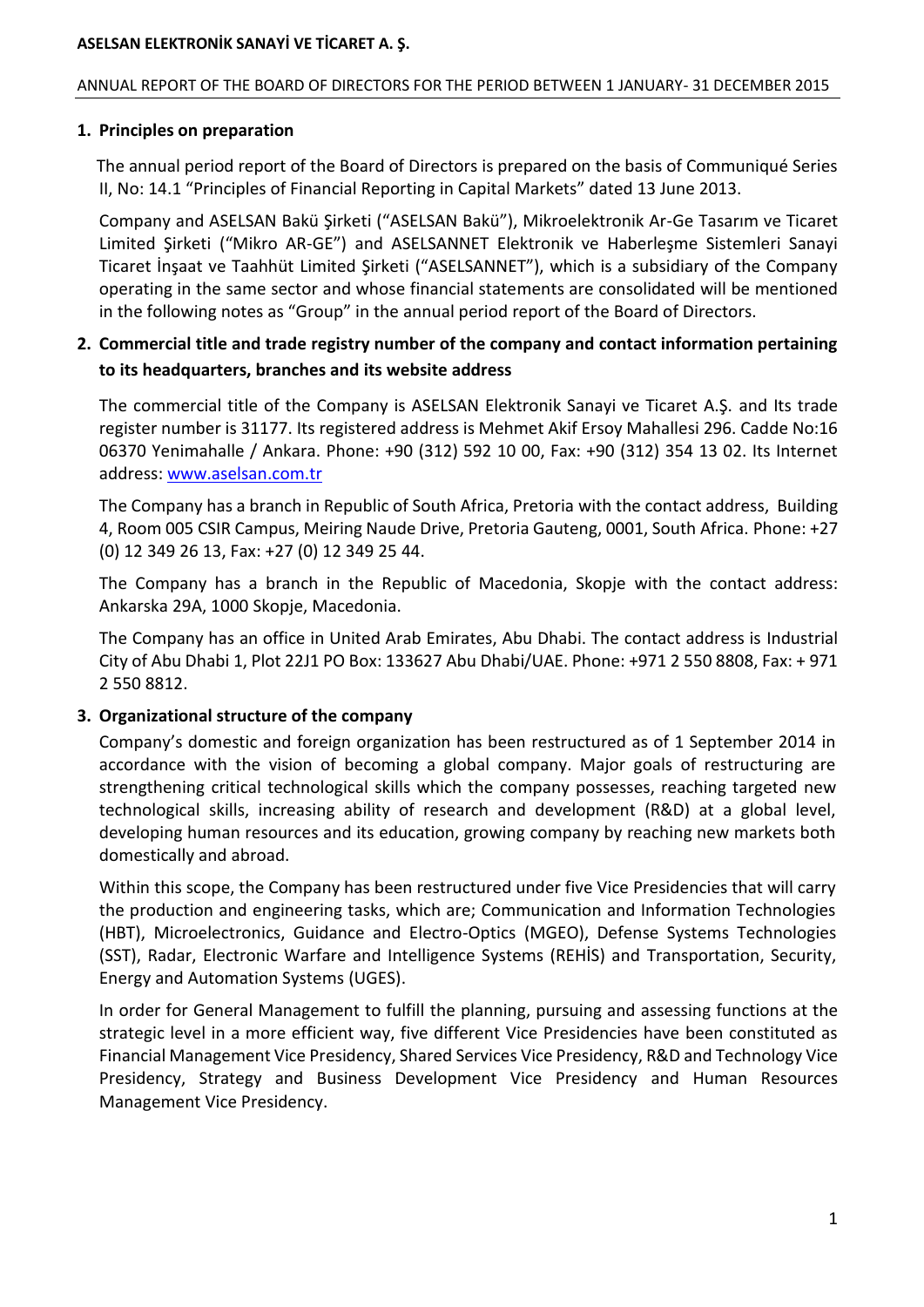## ANNUAL REPORT OF THE BOARD OF DIRECTORS FOR THE PERIOD BETWEEN 1 JANUARY- 31 DECEMBER 2015

Internal Audit Department which is connected to Board of Directors; Strategy Advisory Board and Science and Technology Advisory Board which are connected to General Management have been established.

Company maintains engineering operations in Ankara, METU Teknokent; production and engineering operations in Macunköy, Akyurt and Gölbaşı. General Management is located in Ankara Macunköy. Also, SST and REHİS Sector Presidency management offices and Product Support Management of UGES Sector Presidency are located in Istanbul Teknopark.

## **4. The Company's capital and shareholder structure with the changes during the accounting period**

|                                        | <b>Share</b> | <b>31 December</b> | <b>Share</b> | <b>31 December</b> |
|----------------------------------------|--------------|--------------------|--------------|--------------------|
| <b>Shareholders</b>                    | (%)          | 2015 (TL)          | (%)          | 2014 (TL)          |
| Turkish Armed Forces Foundation (TAFF) | 84,58        | 422.912.812        | 84,58        | 422.912.812        |
| Axa Sigorta Anonim Şirketi             | 0,12         | 577.846            | 0,12         | 577.846            |
| Quoted in stock exchange               | 15,30        | 76.509.342         | 15,30        | 76.509.342         |
| Nominal capital                        | 100,00       | 500.000.000        | 100,00       | 500.000.000        |
| Share capital adjustment               | -            | 100.320.592        |              | 98.620.780         |
| Inflation adjusted capital             | -            | 600.320.592        | -            | 598.620.780        |

The capital structure as of 31 December 2015 and 31 December 2014 are as follows:

Registered equity ceiling of the Company is TL 1.000.000.000 (TL one billion). The nominal capital of the Company is TL 500.000.000 (TL five hundred million) and is divided into 50.000.000.000 (fifty billion) shares, each having a nominal value of 1 kuruş (1% of 1 Turkish Lira). 30.272.727.273 (thirty billion two hundred and seventy two million seven hundred and twenty seven thousand two hundred and seventy three) of the shares are Group A shares and 19.727.272.727 (nineteen thousand seven hundred and twenty seven million two hundred and seventy two thousand seven hundred and twenty seven) of the shares are Group B Shares. All shares are in the name of the holder.

Group A shares are nominative preferred shares and 6 of the Members of the Board of Directors are elected among the Group A preferred shareholders or among the candidates designated by them.

No change has occurred in the shareholders' structure and the Company's capital during the period.

**5. Reporting period, title of the partnership, names, surnames and jurisdiction of the chairman, members and the managing members who served in the board of directors during the period, the term of office of the duties (with commence and end dates)**

The report comprises the events took place during the period 1 January-31 December 2015. The title of the main partnership in the report is ASELSAN Elektronik Sanayi ve Ticaret A.Ş.

## **Members of the Board of Directors**

Pursuant to the provisions of the Company Articles of Association, the Board of Directors is comprised of 6 members to be elected among the Group A preferred shareholders or among the candidates designated by them along with the 3 independent members to be elected in scope of the Capital Markets Board of Turkey (CMB) regulations which make 9 members in total.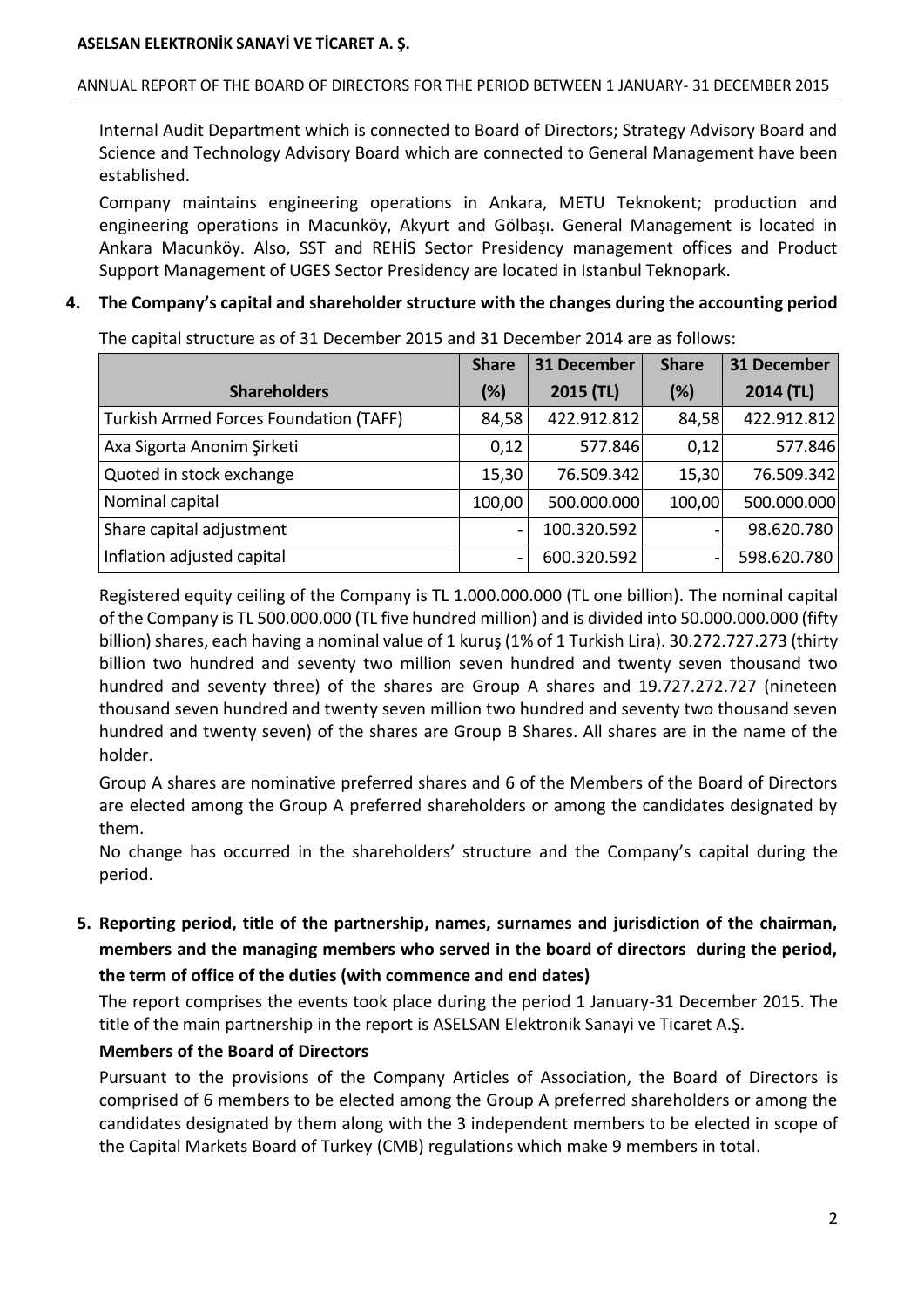### ANNUAL REPORT OF THE BOARD OF DIRECTORS FOR THE PERIOD BETWEEN 1 JANUARY- 31 DECEMBER 2015

Information regarding the Members of the Board of Directors elected during the General Assembly Meeting held on 31 March 2015 are as follows:

| <b>Members of the Board of Directors</b> |                                |                        |                   |  |
|------------------------------------------|--------------------------------|------------------------|-------------------|--|
|                                          |                                | <b>Date of General</b> | End of            |  |
| Name and Surname                         | <b>Position</b>                | <b>Assembly for</b>    | Term of           |  |
|                                          |                                | <b>Assignment</b>      | <b>Office</b>     |  |
| Mustafa Murat ŞEKER                      | Chairman/ Managing Member      | 15 May 2013            | <b>March 2016</b> |  |
| Murat ÜÇÜNCÜ                             | Vice Chairman/ Managing Member | 15 May 2013            | <b>March 2016</b> |  |
| Ziya AKBAŞ                               | Independent Member             | 31 March 2014          | March 2016        |  |
| Nazım ALTINTAŞ                           | Independent Member             | 31 March 2015          | March 2016        |  |
| Oğuz BORAT                               | Member                         | 31 March 2015          | <b>March 2016</b> |  |
| <b>Hasan CANPOLAT</b>                    | Member                         | 15 May 2013            | <b>March 2016</b> |  |
| Oral ERDOĞAN                             | Independent Member             | 31 March 2014          | <b>March 2016</b> |  |
| İsmail GÜMÜŞTEKİN                        | Member                         | 31 March 2015          | March 2016        |  |
| Sedat NAZLIBİLEK                         | Member                         | 25 June 2014           | <b>March 2016</b> |  |

There is no executive member at the Board of Directors.

The Members of the Board of Directors are entitled with the authorizations stipulated in the Turkish Code of Commerce (TCC) and in article 13 of the Articles of Association of the Company.

There is no authorization granted to the ruling shareholders with regard to the Company Management, members of the board of directors, senior executives and to their spouses and relatives up to second degree and kins by marriage for them to perform acts which would cause conflict of interest with the Company or its affiliates or to compete.

There is not any ban on trading for board members with the Company, which they performed on their own or on behalf of someone else. There is no operation regarding the non-compete obligation by the members of the board.

## **Changes of Members of the Board of Directors during the Period 1 January – 31 December 2015:**

During the Ordinary General Assembly Meeting held on 31 March 2015, Hasan CANPOLAT, Murat ÜÇÜNCÜ, Mustafa Murat ŞEKER, Sedat NAZLIBİLEK, Oğuz BORAT and İsmail GÜMÜŞTEKİN were elected as Member of Board of Directors for 1 year of service and Ziya AKBAŞ, Nazım ALTINTAŞ and Oral ERDOĞAN were elected as Independent Member of Board of Directors for 1 year of service.

## **6. Main factors that affect the performance of the company, significant changes occurred in the environment where company is active, policies implemented by the company with respect to these changes, investment and dividend policy of the company to strengthen its performance**

The Company operates in the field of defense industry. For the last five years, resources which are reserved for defense by the USA has decreased and it is claimed officially that this decrease will continue. Besides, resources reserved for defense in Asia, Middle East and Africa especially in China, Russia, and Saudi Arabia have increased. By the end of 2014, while resources reserved for defense in Turkey for the last five years has increased from USD 17,7 Billion to USD 22,6 Billion, local purchase of equipment has also increased with policies.

Given the nature of defense industry, the project lifetime varies between 4-5 years in average. Within this context, 2008 global financial crisis and the subsequent fluctuations did not have an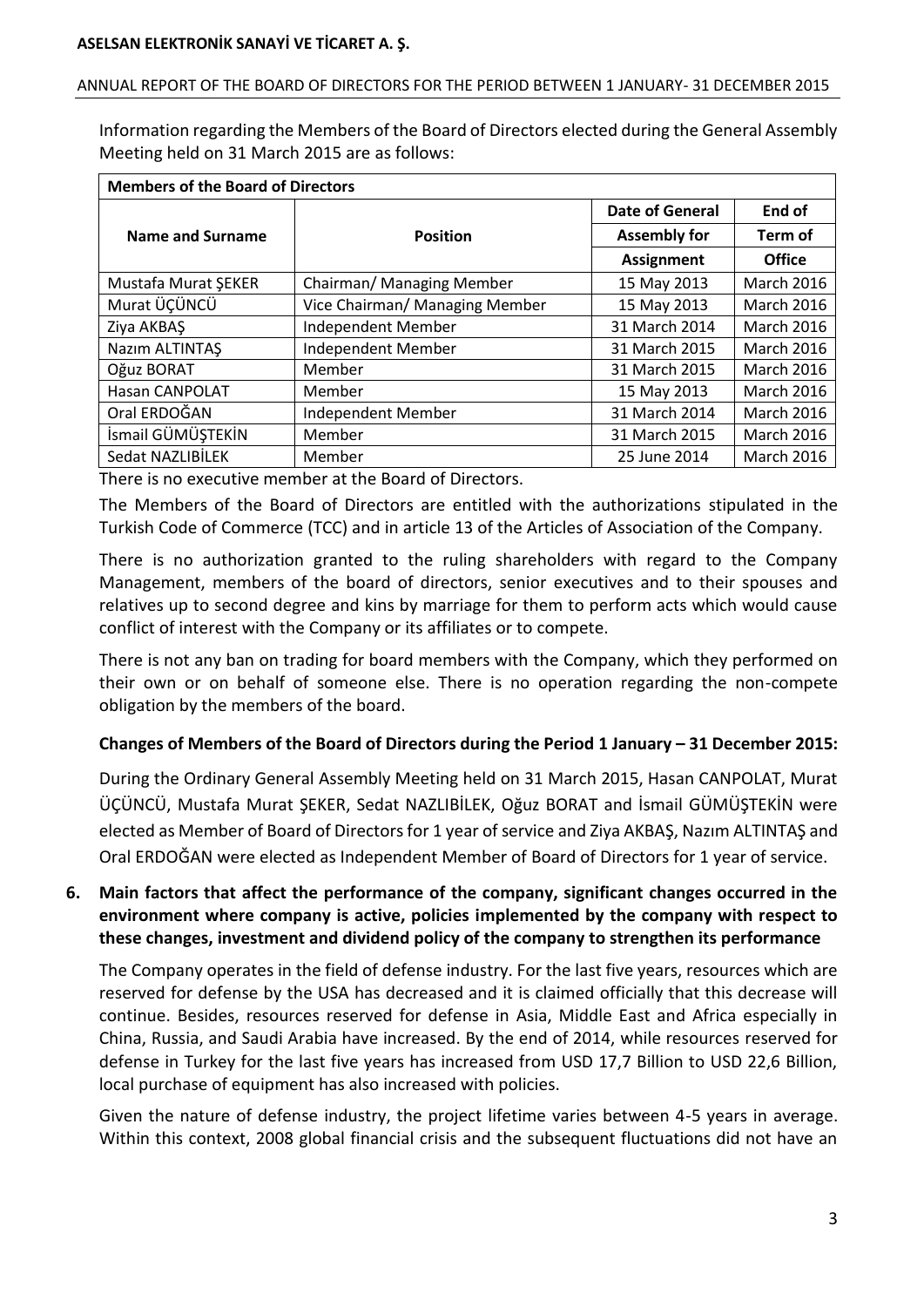#### ANNUAL REPORT OF THE BOARD OF DIRECTORS FOR THE PERIOD BETWEEN 1 JANUARY- 31 DECEMBER 2015

adverse effect on the Group. Group takes actions for the long-term and has signed contracts worth USD 4,3 Billion as of 31 December 2015. The Group's aims are parallel to designating target regions/countries, focusing on these markets and concentrating on marketing projects, direct sale, joint productions, technology transfer, and strategic expansions with international firms for sales to third countries. Furthermore, the Group's organization so as to operate in the field of civil electronics requiring high technology has showed parallelism with the aims mentioned.

The revised dividend distribution policy that has been presented to shareholders' information on the General Assembly arranged in 2014 lastly is as follows:

*"The dividend amounts which shall be calculated considering the sustainable growth rate, market capitalization and cash flows, equity ratio, with the relevant legislation and the provisions of the articles of association over the distributable profit amount calculated taking the period profit as the basis which is shown on the financial statements of our Company prepared pursuant to the existing legal regulations (after the compulsory legal reserves are reserved and the taxes, funds and financial liabilities and losses of the previous year, if any, are deducted and the donations are added), the profit distribution proposal which shall be prepared by the Board of Directors in order for the shares which shall be issued by means of adding the cash or the dividend on the capital on the date(s) determined pursuant to the regulations of the Capital Markets Board to be distributed in cash in the defined amounts or as bonus shares or partly in cash, partly as bonus shares , shall be submitted to the approval of the General Assembly. Following the approval of the General Assembly, the determined dividends are distributed to the shareholders within the legal periods on the date determined by the General Assembly.*

*There is no privilege to participate to the profit of our Company. The dividends are distributed equally regardless of all the existing shares and their issue and acquiring dates.*

*In case of a revision made on the Dividend Policy, the resolution of Board of Directors regarding this revision and the reason for revision shall be publicly announced with respect to the legislation of Capital Markets Board.''*

At the Ordinary General Assembly Meeting made in 31 March 2015; from the remaining distributable profit obtained after subtracting taxes statutory obligation from Company's operating profit in 2014,

 $\bullet$  In accordance with Article 519/(1) of the Turkish Commercial Code, General Legal Reserves amounting to TL 9.229.919,15 is going to be allocated,

 Net distributable profit to the shareholders for the period, calculated in the framework of the profit distribution regulations and decisions of the Capital Markets Board is proposed as:

Gross profit, TL 65.000.000 (13 cents for a hundred shares, 13% of gross issued capital) (net TL 55.250.000 – 11,05 cents for a hundred shares, 11% of net issued capital) as in the form of cash,

 $\bullet$  In accordance with Article 519/(2) of the Turkish Commercial Code, General Legal Reserves amounting to TL 4.000.000 is going to be allocated,

 The remaining profit is going to be allocated as Extraordinary Legal Reserves, and distribution of the dividends to the shareholders are planned to be distributed as of 29 May 2015.

All of the dividend TL 65.000.000 to be distributed was paid to shareholders by 31 December 2015.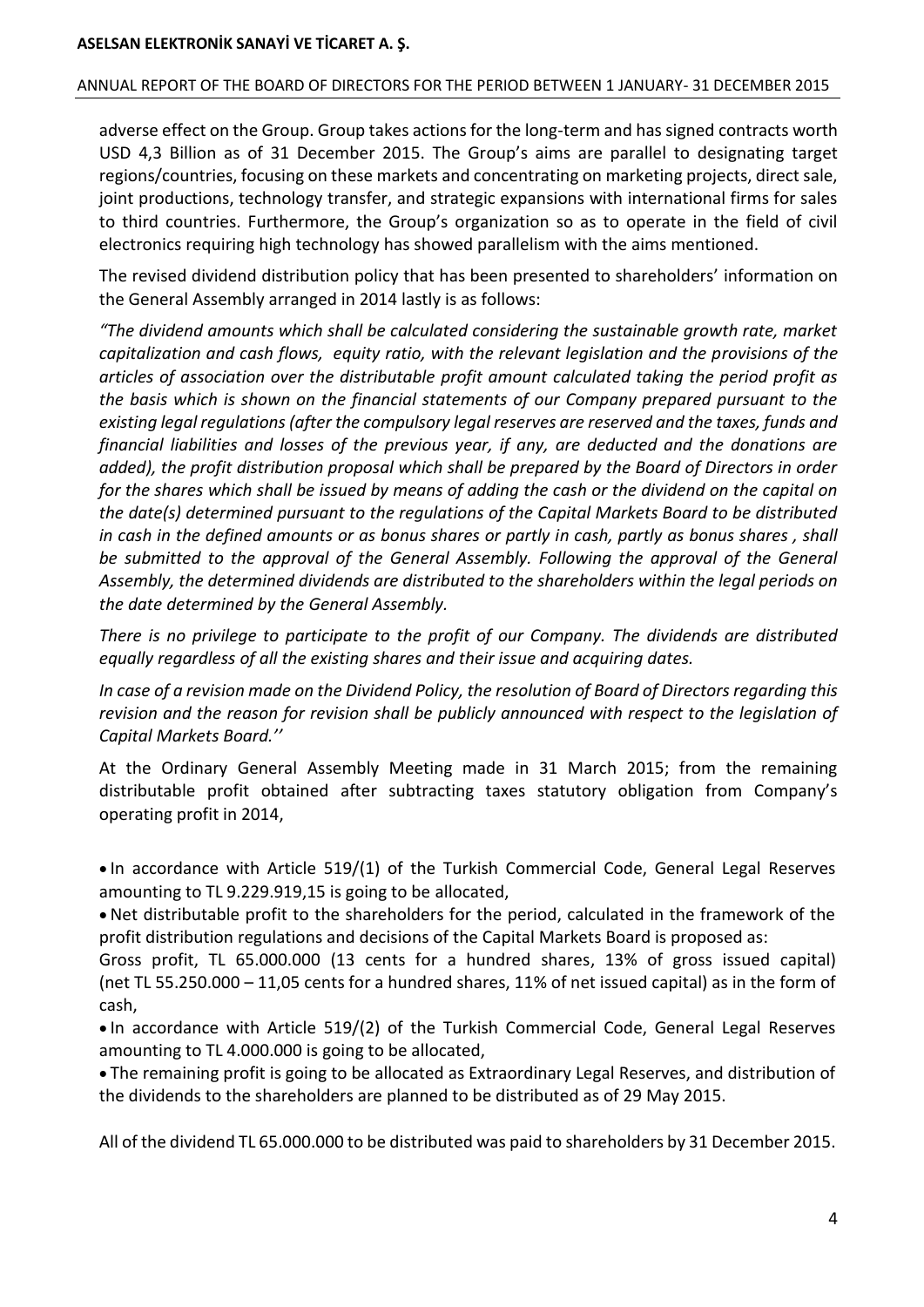### ANNUAL REPORT OF THE BOARD OF DIRECTORS FOR THE PERIOD BETWEEN 1 JANUARY- 31 DECEMBER 2015

## **7. Financial resources of the company**

The most substantial financial resource of the Company comprises the advance/interim payments taken in scope of the executed agreements and by the profit gained by the main activities.

During 1 January-31 December 2015 period, the cash requirements was met with the existing cash, cash inflows and use of Türk Eximbank export discounted foreign currency loan because of low cost. In scope of the Eximbank Loan Program, during 1 January-31 December 2015 period, "Discounted Foreign Currency Loan" was obtained with the following maturities respectively: USD 170 Million with 240 days of maturity. As of 31 December 2015, the company has 100 Million USD loan used from Türk Eximbank.

Furthermore, of USD 87 Million allocated to in order to finance Gölbaşı Investments provided by Defense Industry Support Fund (DISF) in accordance with Defense Industry Execution Committee's Decision, the second principle payment of the first portion amounting to USD 8 Million has been realized in March 2015 and third principle payment amounting to USD 8 Million has been realized in August 2015. USD 25 Million of the capital loan, the second and third principle payments amounting to USD 1.9 Million have been realized in April 2015 and October 2015 respectively. As of 31 December 2015 DISF's loans amount is USD 82.2 million.

As of December 2015, the Company has TL 54,6 Million loan used from commercial banks.

## **8. Risk management policies of the company**

## **a. Corporate Risk Management**

Company's Corporate Risk Management Policy; In light of all risk criteria against uncertainties threatening the corporate existence of the Company, the aim is to have the appropriate risk reaction and protecting the Company's corporate identity, its employees, shareholders and parties' interests Risk management, is an integrated part of corporate management. Information produced within the framework of management activities is integrated into decision mechanisms.

In the Corporate Risk Management studies, "top down" and "bottom up" approaches are applied together and the significant risks which are at a critical level to affect the Company to reach its long-term targets are defined and classified under Strategic, Operational, Managerial, Financial and External Factors and are submitted to the Board of Directors and Independent Audit Company along with the measures to be taken.

In order to identify the potential risks beforehand and to enable the management of these risks in compliance with the Company's risk-taking approach, an Early Detection and Management of Risk Committee who are members of Board of Directors was established in 2012.

In the scope of the operations carried out by the committee, the inventory related to the risks which could threaten the company's existence, progress and persistence were defined and prioritized pursuant to the opinions and proposals of the Company top management. The most significant manageable risks defined in this scope are explained below.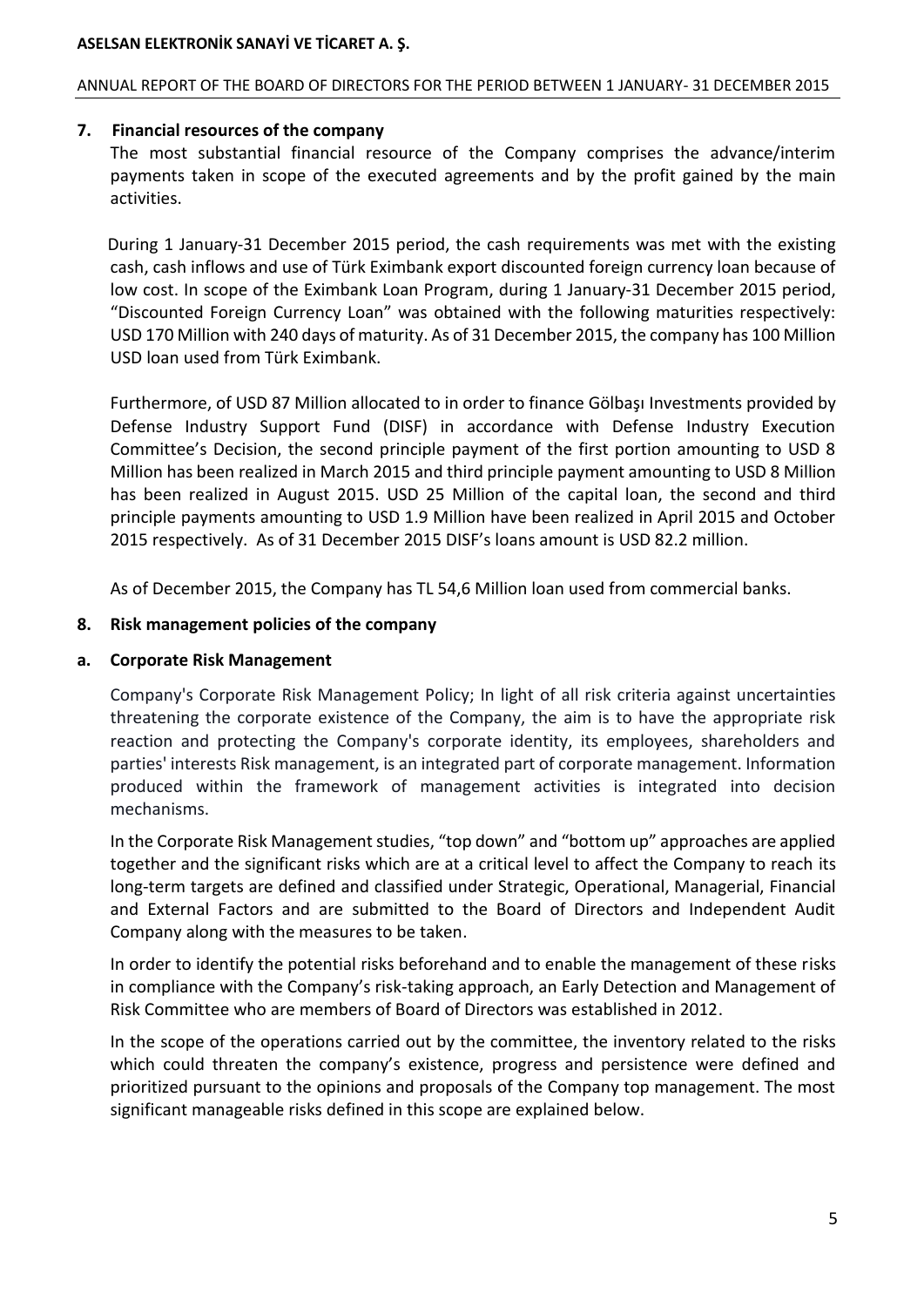### ANNUAL REPORT OF THE BOARD OF DIRECTORS FOR THE PERIOD BETWEEN 1 JANUARY- 31 DECEMBER 2015

## **Difficulty in Increasing Customer Variety and Number**

The main customers of the Company are State Institutions, especially Turkish Armed Forces. This brings about the steering of the Company's operations in accordance with the public demands.

The minimization of this risk is anticipated by the Company as the result of the studies carried out pursuant to the targets aimed at increasing export sales and transferring existing knowhow to the private sectors.

## **Cut-Backs in Defense Expense Budgets**

The Company realizes its sales both domestic and abroad in particular to the armed forces and governmental institutions. Defense expenditures in these markets depend on political and economic factors and may vary from year to year. The Governments' substantial cut-backs in the defense budget equipment items shall have a significant impact on the Company's activities and sales.

Cutting down defense expenses, except the percentage which is reserved for equipment for a country, can be regarded as an indicator of transformation to a more modern army with more improved equipment. These kinds of developments can provide new opportunities to Company attendantly since they increase demand to equipment which are produced advanced technology.

## **Supplier and Subcontractor Risks**

For the Company which works with various number of local and foreign suppliers and subcontractors, provision of material quality and sustainable supply is essential in terms of operational results.

The probable inter-country political or economic developments constitute a supply risk for the critical materials supplied from abroad. Difficulties have been experienced in settlement of suppliers and subcontractors at defense industry in Turkey until recently. Emphasis is put on having a strong structure of supporting industry in order to minimize risk arising from suppliers and subcontractors which cannot reach intended technical sufficiency, specialty and performance.

## **Global Economic Slowdown and Defense Expenses**

Recession in global economy have an adverse impact on the economic activities of the countries and as a result may cause cut-backs in the defense budgets.

This situation might mean that local or international client requests declining or cancellations, investments slowing down, or operational and financial markers getting affected.

One other effect of the slowing down of the global economy is that in economies with high current deficits, slowing down has a possibility to turn into a financial crisis. In such a situation, importance is attached to the credit rating agencies' rating notes regarding the country and general economic analysis and during the reevaluation periods of credit ratings; pressure on that country's markets increase. Pressure increasing causes trouble in finding resources in financial markets and an increase in costs. Having said that, this does not cause any issue, but requires close tracking of the markets.

Strategies to minimize current and possible economic developments' negative effects and financial precautions are evaluated constantly, and applied.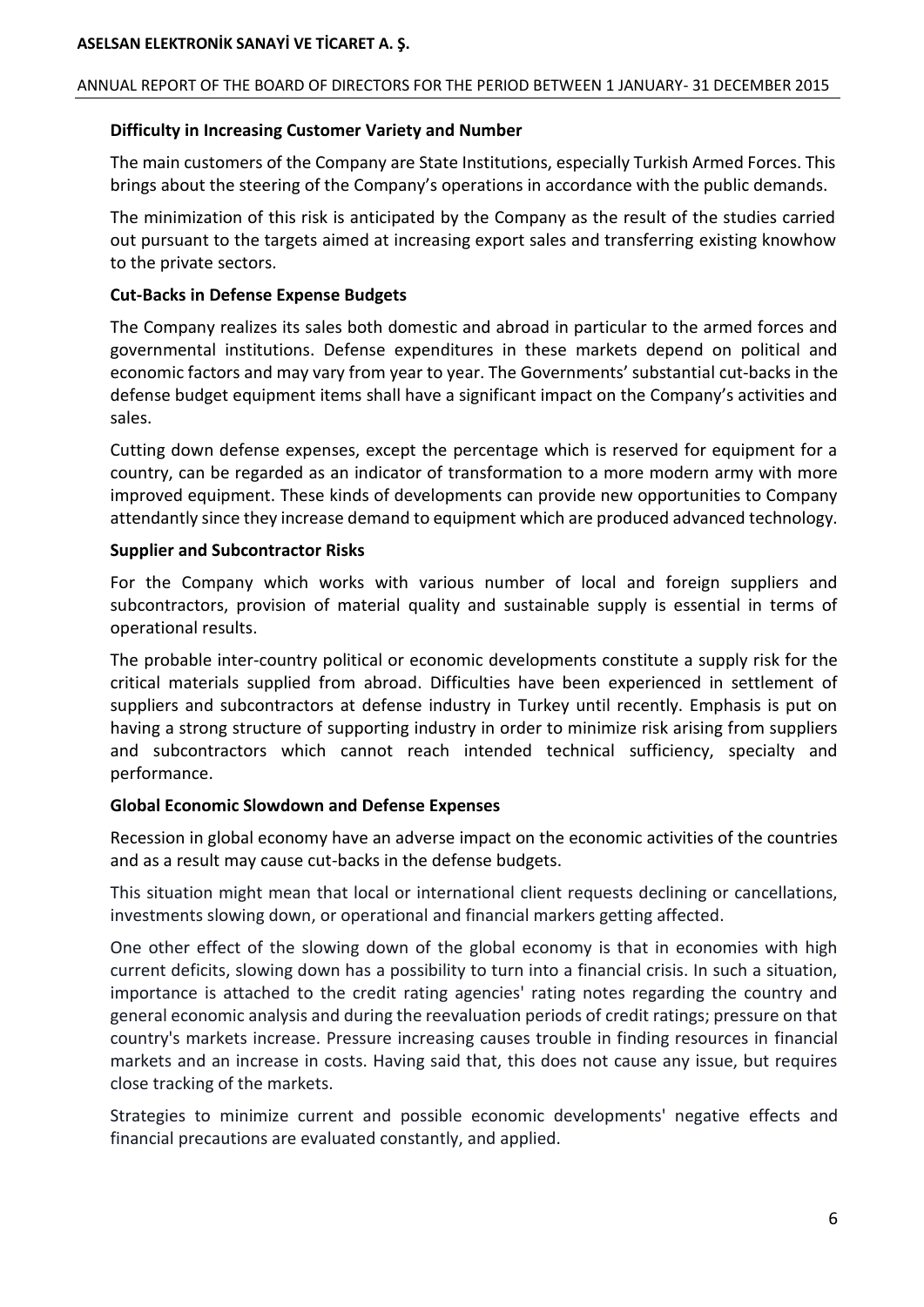#### ANNUAL REPORT OF THE BOARD OF DIRECTORS FOR THE PERIOD BETWEEN 1 JANUARY- 31 DECEMBER 2015

#### **b. Financial Risk Management**

In forming the financial risk management model of the Company, "Asset-Liability Management (ALM) Model" has been taken as the basis. Foreign exchange risk, interest risk, liquidity risk, credit risk and capital risk have been defined as financial risks.

In the balance-sheet financial risk management, exchange risk, interest risk, liquidity risk, credit risk and capital risk which shall affect the assets and liabilities of the Company are defined, measured, managed and reported. Therefore, the adverse effects of the changes in financial markets on the Company's financial performance are minimized. In order to minimize the risks, the derivative financial tools are also utilized.

Off-balance-sheet financial risks arise from the inconsistency of cash inflows and outflows on the basis of currency or the deviation of the cash flow dates. Pursuant to off-balance-sheet financial risk management, financial risk management techniques aimed at protecting the targeted profitability of the projects are used.

Financial risk management is also applied by the Company's subsidiaries and affiliates pursuant to the policies approved by their own managing bodies.

## **i. Foreign Exchange Risk and Management Policy**

The main principle in foreign exchange management is to minimize the impact of the foreign exchange fluctuations by preventing foreign exchange short or long positions.

To define foreign exchange risks, taking the periodical foreign exchange position into consideration, loss and profits which would arise from upwards or downwards changes are calculated and the possible impacts of the foreign exchange risk incurred are measured. In this scope, the possible changes in foreign currency sensitive assets and liabilities for prospective interim financial periods are considered and the foreign currency position is estimated.

The agreements signed between the company and the clients are heavily outside of the functional currency. According to the agreements, it is possible to take out advances during different periods of the agreements and these advances may be currencies outside of the functional currency. Within the framework of TAS 21 "The Effects of changes in foreign exchange rates" standard, all advances taken outside of the functional currency are not subject to valuation.

Throughout the duration of the agreements, it is unavoidable to have changes in the exchange rates because of the structure of the agreements. As a result of the change of exchange rates, there could be foreign currency exchange profits/losses because of delivery, advance offsetting or collection on a foreign currency type agreement.

## **ii. Interest Risk and Management Policy**

The interest risk is defined by using the difference between the assets sensitive to interest in a certain term and liabilities sensitive to interest (gap analysis) and such difference is calculated by the help of the maturity ladder of the balance sheet. In the scope of fund management, a sensitivity test is carried out to measure the interest risk of the interest sensitive assets in the portfolio.

Company used total amount of USD 112 Million credit from Defense Industry Support Fund by means of USD 25 Million with 3,5% fixed interest rate in 4 September 2009 and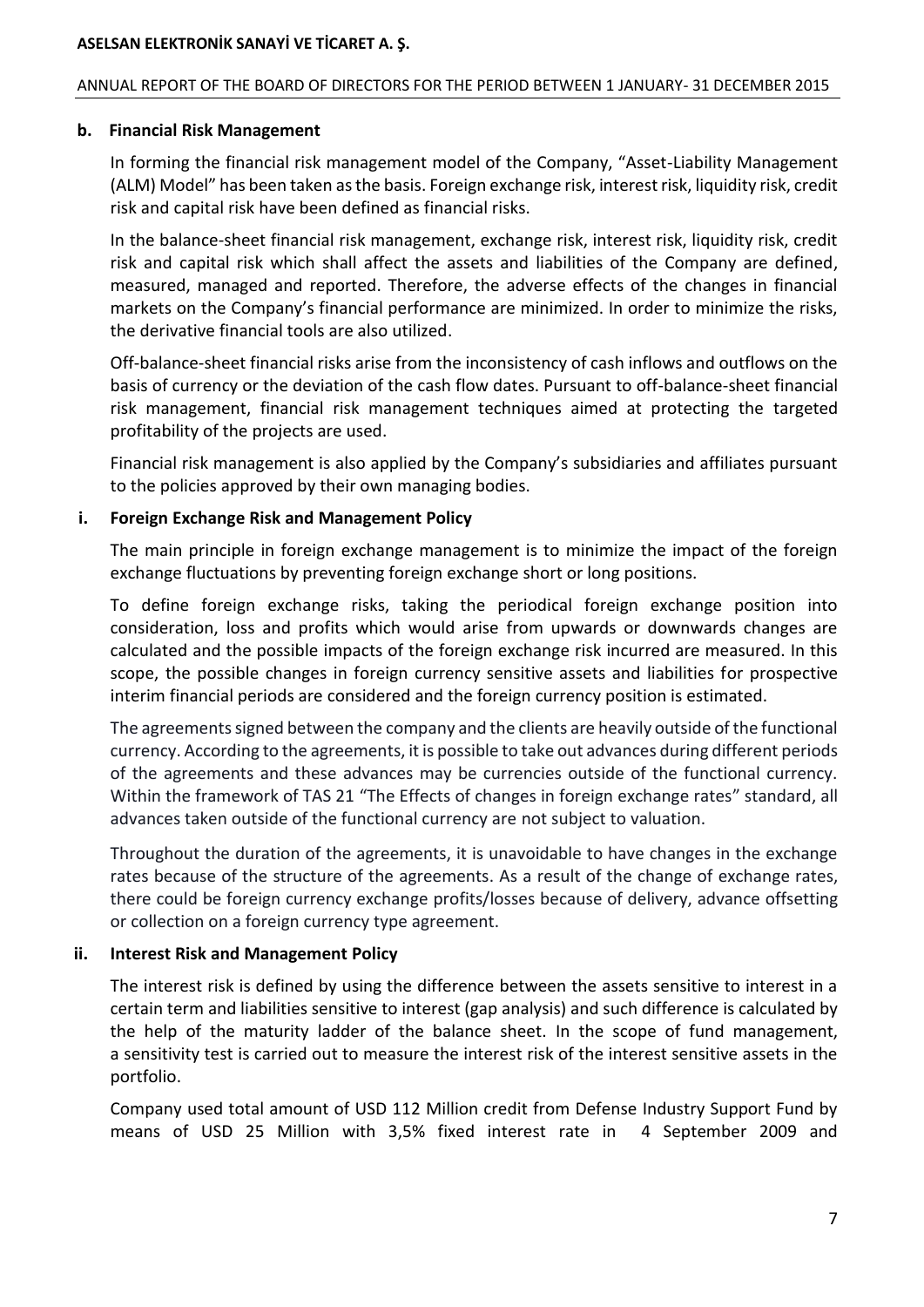### ANNUAL REPORT OF THE BOARD OF DIRECTORS FOR THE PERIOD BETWEEN 1 JANUARY- 31 DECEMBER 2015

USD 40 Million in 18 August 2011, USD 25 Million in 21 March 2013 and USD 22 Million in 31 July 2014 with 2,1% fixed interest rate credit balance.

As of the date 31 December 2015, total credit from Defense Industry Support Fund has been amount to USD 82,2 Million. There is no interest risk due to since the credits have fixed interest. Fixed rate TL credit used from the banks has amounted to USD 54,6 Million.

Company has USD 100 Million credit balance from Türk Eximbank by 31 December 2015. The loans have a maturity of 240 days and they are indexed to LIBOR. Since LIBOR levels tend to remain low and Türk Eximbank demands 0,75% additional spread rate for 240 days in order to support export, the Company's sensitivity to floating rate loans is kept at minimum.

## **iii. Liquidity Risk and Management Policy**

Liquidity Risk comprises the risks when the matured liabilities cannot be fulfilled, when the increase in assets cannot be funded and the risks which arise due to the transaction realized in non-liquid markets.

Liquidity risk is managed by considering short term liabilities, assets with high liquidity, anticipated cash flows and balance sheet maturity ladder. In this scope, sufficient level of cash and assets which may be convertible to cash is maintained, attention is paid that the Company finances its activities without using any loans and the resources of funding are varied by keeping the commercial bank credit limits ready for any instant cash requirement. As of 31 December 2015, 45% of the short-term and long-term liabilities are comprised by the advance payments taken and when this is considered, the liquidity risk is at low levels as no maturity inconsistencies are experienced in the working capital management.

## **iv. Credit Risk and Management Policy**

The substantial part of the Company's present credit balance are comprised by the performance bonds and advance payment guarantees (letter of guarantees) granted to the customers in scope of agreements and which are monitored off balance sheet. Within this scope to manage the credit limits at the banks, risk balances are monitored periodically and necessary transactions are done for the letter of guarantees related to the agreements of which the liabilities are fulfilled to be deducted from the risk.

## **v. Capital Risk Management**

In the capital management of the Company, enabling a debt-equity balance that would minimize the financial risks and costs to the lowest level is taken care of. The objective of the Company is to guarantee a consistent growth by means of the funds gained through its activities while providing its shareholders a regular dividend income.

## **9. Other issues not included in the financial statements but which would be beneficial to the users**

a) As of 31 December 2015, the Company has a backlog of USD 4,3 Billion and these orders include the period until 2025.

b) No Extraordinary General Assembly was held during the period 1 January and 31 December 2015.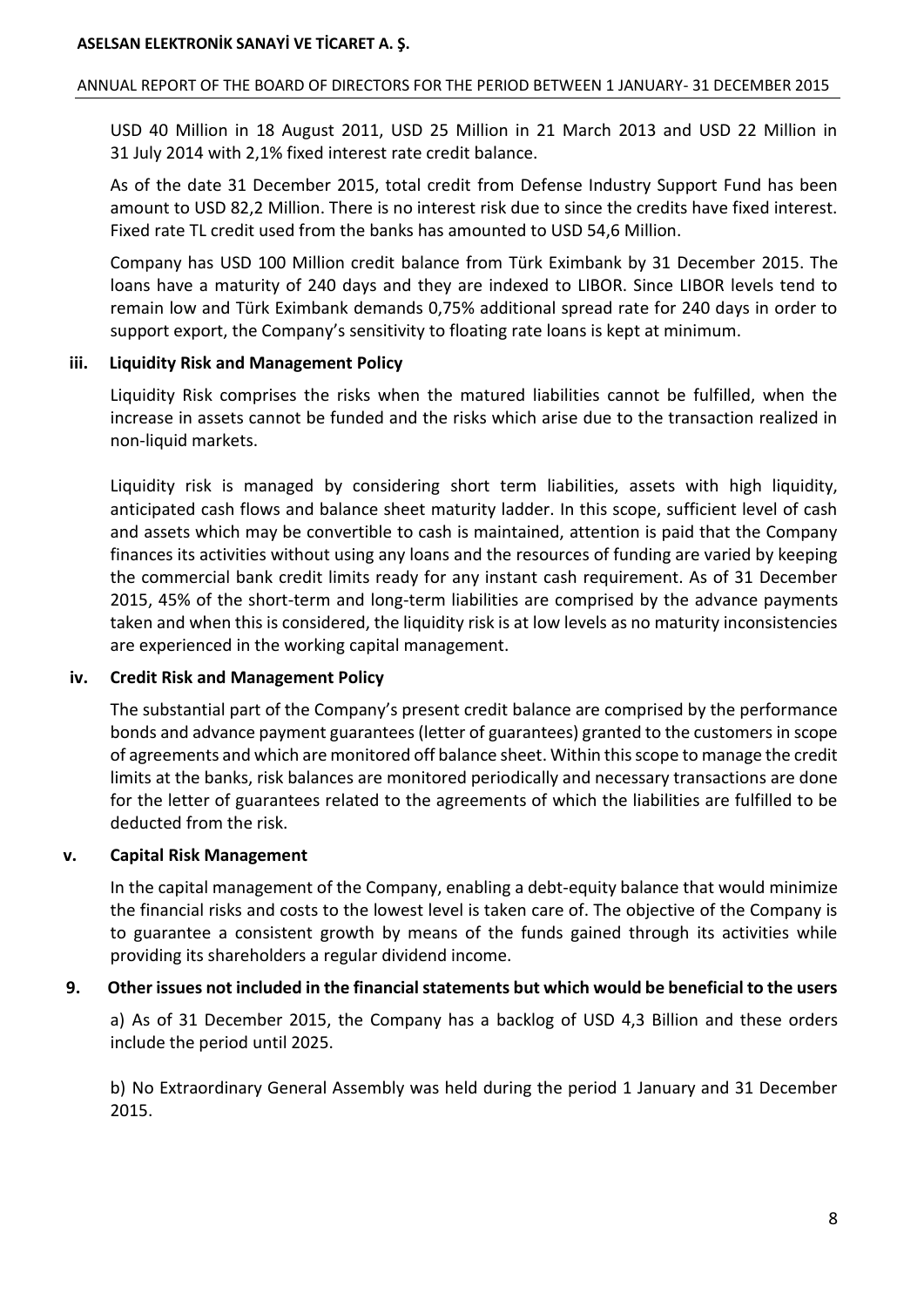#### ANNUAL REPORT OF THE BOARD OF DIRECTORS FOR THE PERIOD BETWEEN 1 JANUARY- 31 DECEMBER 2015

- **10. Significant events between 1 January – 31 December 2015 accounting period and the Board of Directors Meeting date when the relevant financial statements shall be negotiated**
	- The amount of contracts signed after the balance date by the Group approximately TL 10 Million, EUR 9 Million and USD 5 Million.
	- Shareholders's Agreement was signed in 21 February 2016 between the Company and TAQNIA DST to establish an associated company in Saudi Arabia.
- **11. Anticipations for the development of the company, significant developments with respect to company activities and financial status, to observe whether past period targets were reached or not, whether the general assembly resolutions were fulfilled or not, and in the event the targets were not reached and the resolutions were not fulfilled, information regarding the grounds and assessments**

On 6 March 2015, the guidance on Group's financial results of 2015 shown below were disclosed to public:

- Consolidated income growth (TL): 16-20%
- EBITDA (Consolidated and adjusted without foreign exchange rate differences): 18-20%

 Consolidated investment (property, plant and equipment) expenditure: Approximately TL 120 Million

 Ratio of the consolidated R&D expenses financed by Company resources to the consolidated sales: 6%

The growth in consolidated income in line with this increase in exchange rates is 10% in 2014. EBITDA (Consolidated and adjusted) was 20%. Ratio of the consolidated Research and Development (R&D) expenses was 7%.

The expectations of Group on consolidated financial results for 2016 under normal circumstances are as follows:

- Consolidated income growth (TL): 16-20%
- EBITDA (Consolidated and adjusted without foreign exchange rate differences): 18-20%
- Consolidated investment (property, plant and equipment) expenditure: Approximately TL 340 Million

 Ratio of the consolidated R&D expenses financed by Company resources to the consolidated sales: 6%

These expectations are based on the yearly average of USD/TL parity to be 3,12: EURO/TL parity to be 3,37.

The Company has been in the most prestigious list, "Defense News Top 100", which is published by "Defense News" magazine since eight years and is aimed to increase its ranking in the list.

In order to achieve sustainable growth:

 The Gölbaşı Campus investments are mostly completed. Remedying some deficiencies and making the large portion of adjustments have been done in 2015, and the remaining will be done in 2016.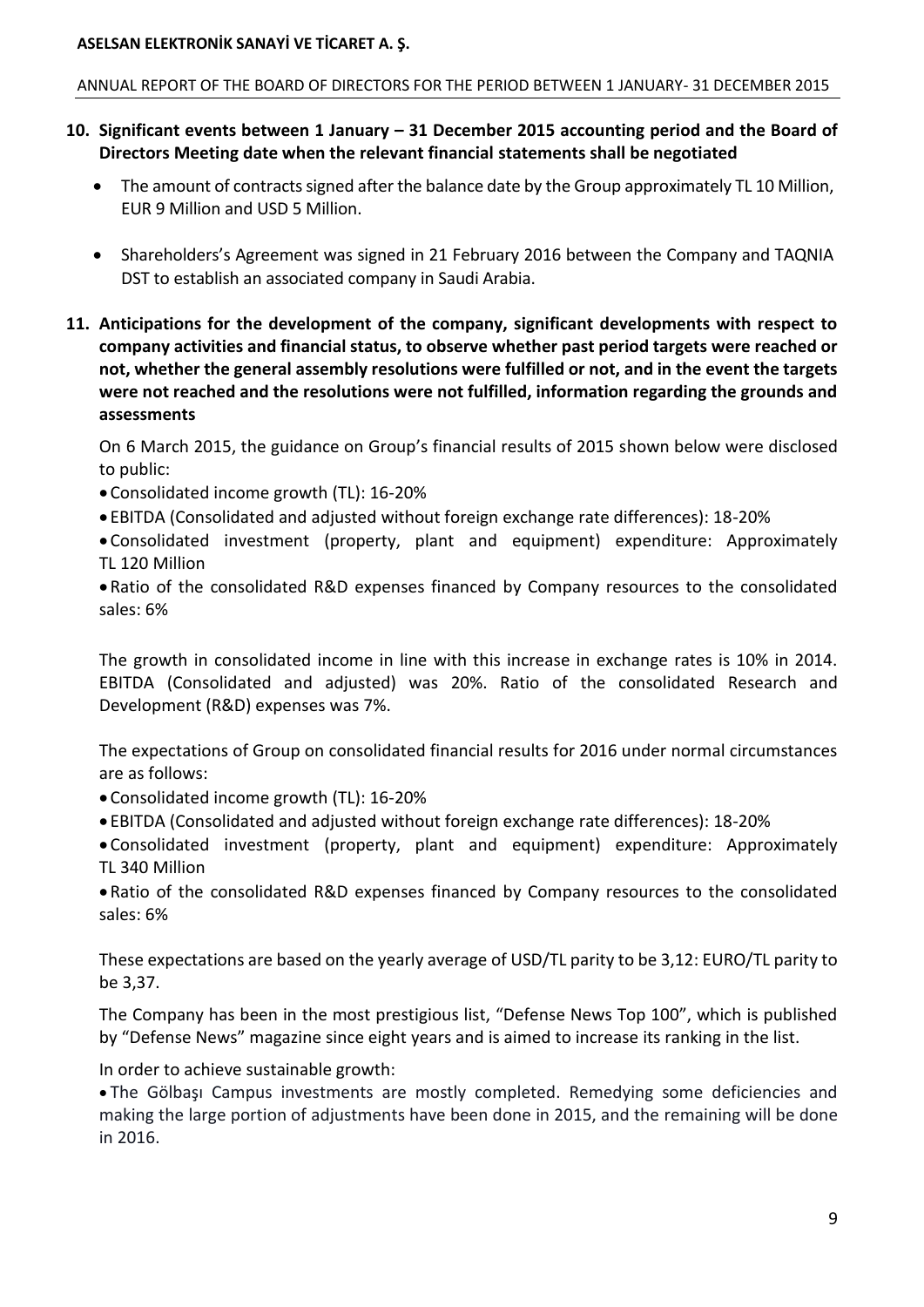#### ANNUAL REPORT OF THE BOARD OF DIRECTORS FOR THE PERIOD BETWEEN 1 JANUARY- 31 DECEMBER 2015

The point reached with machine device investments have been summarized below:

 $\checkmark$  72,2 million US Dollars worth has been acquired, or ordered to be acquired in the first quarter of 2016.

 $\checkmark$  Around 14,8 million dollars worth of devices will be ordered soon.

 The nominal capital of "ASELSAN Hassas Optik Sanayi ve Ticaret A.Ş." which was established in March 2014 with TL 100.000 capital, 50% of which belong to the Company and the remaining to Sivas Optik Malzemeleri Sanayi ve Ticaret A.Ş. was risen to TL 13.000.000 and fully paid. The construction of its facility has been progress and it is planned to come into operation in the first quarter of 2016 and thus, ultraviolet, visible, close infrared line sensitive optical technology and lens which are normally designed by ASELSAN and produced abroad will be produced in Sivas facility.

ASELSAN Bilkent Mikro Nano Teknolojileri Sanayi ve Ticaret A.Ş., which belongs 50% to ASELSAN and 50% to İhsan Doğramacı Bilkent University, was established with the purpose of producing every kind of semiconductor and micro and nano dimensional instruments including similar materials. Capital of the company is TL 18.000.000 and establishment was registered officially on 11 November 2014. The construction of facility was completed in January 2016. Works relating to obtain investmet materials are continuing. The facility is planned to start production in the third quarter of 2016.

 The quality and technological perspectives of the cooperation formed with the universities have been increased.

- The efforts to form an eco-system with the sub-industry companies and SME's have continued.
- Company will operate in civil electronic areas which demand high technology.
- Inorganic expansion will be also evaluated as well as organic expansion.

## **12. Corporate Governance Principles Compliance Report**

The report is provided with Annex-1.

## **13. Research and Development Activities Realized**

The Group, being a leading defense industry establishment developing advanced technology system solutions on land, air, naval and aerospace platforms, has given importance to R&D activities and technological gains and targets to spend approximately 6% of the annual turnover to its R&D activities financed with its own resources.

By monitoring all kinds of technological developments with respect to product/technology systems for land, air, naval and aerospace platforms, the design, development and production of product/technology which includes advanced technology on the basis of not only using the technology but also having a structure to transfer/sell the technology, it develops in national and international cooperation environments.

In order to increase the national contribution share in the projects, great effort is being paid for utilizing the existing local technological possibilities. For this purpose, cooperation with universities and some R&D institutions are formed and using of local subcontractors and subindustry have become significant.

As for the projects carried out within the Group, the R&D discount in compliance with the provisions of the Law on Corporate Tax numbered 5520 and R&D central application pursuant to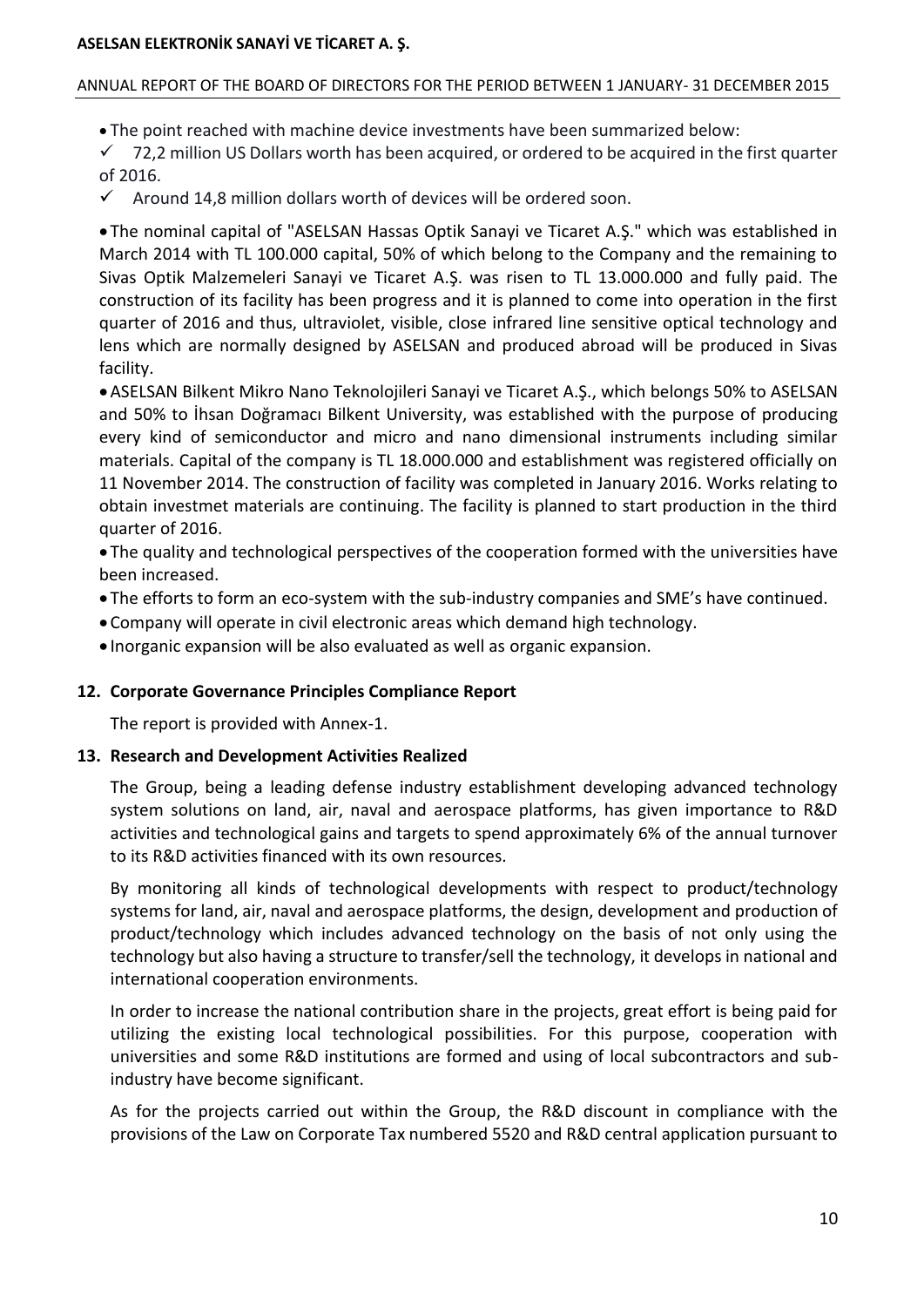#### ANNUAL REPORT OF THE BOARD OF DIRECTORS FOR THE PERIOD BETWEEN 1 JANUARY- 31 DECEMBER 2015

the Law regarding the support of R&D activities numbered 5746 are being implemented together. For the R&D projects which are not aimed for public, the approval of TEYDEB (Technology and Innovation Support Programs Directorate) is taken and they are supported by this institution. Within the Company, there are 5 R&D centers namely Defense System Technologies (SST), Radar Electronic Warfare and Intelligence Systems (REHİS), Microelectronics, Guidance and Electrooptics (MGEO), Communication and Information Technologies (HBT) and Transportation, Security, Energy & Automation Systems Business Sector (UGES). 2.572 people are employed at the Group R&D centers.

The Group also have activities in Teknokent facility within Middle East Technical University, in İstanbul Technology Development Area Teknopark and in ITU Arı Teknopark in scope of the Law numbered 4691 on Technology Development Regions. 259 people are employed within this region.

## **14. Amendments to the Articles of Association during the period along with the grounds**

None.

#### **15. The kinds of issued capital market instruments and their amounts, if any**

None.

#### **16. The sector the Company operates in and its position within the sector**

The Company is a leading defense industry institution developing advanced technology system solutions in land, air, naval and aerospace platforms.

The Company being an institution of TAFF is in a position of a technology center in the fields of design, development, manufacturing, system integration, modernization and after sales services of military and civil communication systems, avionic systems, electronic warfare and intelligence systems, radar systems, command and control systems, naval warfare systems, electro-optic systems and products.

Ranking of Company international, country-wide, sectorial rating systems is showed at table below:

|                                  |                                                                                                                            | Related |         | Ranking |
|----------------------------------|----------------------------------------------------------------------------------------------------------------------------|---------|---------|---------|
| Corporation                      | Research/Study                                                                                                             |         | Current | Current |
| <b>International Ratings</b>     |                                                                                                                            |         |         |         |
| Defense News Journal             | Defense News Top 100                                                                                                       | 2015    | 62      | 67      |
| <b>SIPRI</b>                     | SIPRI Top 100                                                                                                              | 2015    | 73      | 66      |
| <b>European Commission</b>       | World R&D Expense The First 2500 Company                                                                                   | 2015    | 1.178   | 1.169   |
| <b>Mentor Graphics</b>           | PCB Technology Leadership Awards (TLA)-2015 - Printed<br>Circuit Board Technology - Defense Aviation and Space<br>Category | 2016    | 2       |         |
| League of American               | Annual Report - World Ranking                                                                                              | 2015    | 11      |         |
| Communication<br>Professionals   | Annual Report – Earth Defense and Aviation Category                                                                        | 2015    | 1       |         |
| <b>National Ratings</b>          |                                                                                                                            |         |         |         |
| <i>Istanbul</i><br>Chamber<br>of | ICI 500 Biggest Industry Companies                                                                                         | 2015    | 33      | 35      |
| Industry                         | ICI 500 - Private Companies                                                                                                | 2015    | 30      | 31      |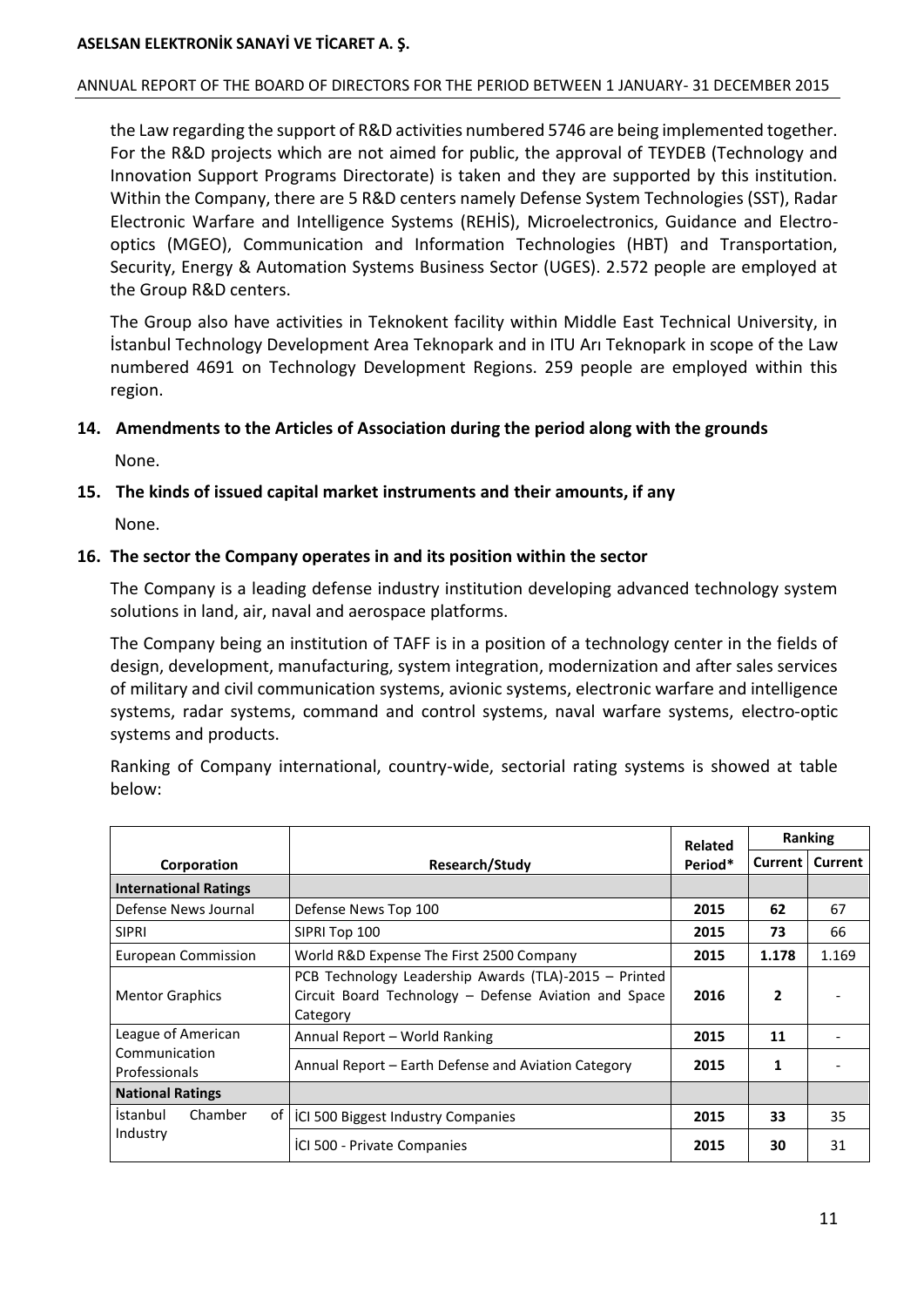#### ANNUAL REPORT OF THE BOARD OF DIRECTORS FOR THE PERIOD BETWEEN 1 JANUARY- 31 DECEMBER 2015

| Fortune Journal                                                    | The Biggest 500 Companies                                                                                                         |      | 51           | 51           |
|--------------------------------------------------------------------|-----------------------------------------------------------------------------------------------------------------------------------|------|--------------|--------------|
| Capital Journal                                                    | The Biggest 500 Private Companies                                                                                                 | 2015 | 66           | 65           |
| TEA (Turkish<br>Exporters'<br>Assembly)                            | The First 1000 Exporter Companies                                                                                                 | 2015 | 107          | 107          |
| <b>Turkish Time Journal</b>                                        | R&D Top 100 Research                                                                                                              | 2015 | $\mathbf{1}$ | $\mathbf{1}$ |
| TPI<br>(Turkish<br>Patent  <br>Institute)                          | In the first 30 Local Applicants which have the most Patent<br>Application                                                        | 2015 | 18           |              |
| <b>Brand Finance</b>                                               | The Most Valuable Brands (100 Brands)                                                                                             | 2015 | 47           | 38           |
| Superbrands                                                        | The Most Valuable Brands (134 Brands)                                                                                             | 2015 |              | No ranking   |
| <b>Bloomberg Businessweek</b>                                      | Most Popular 50 Companies (Intercollegiate)                                                                                       | 2015 | 8            | 9            |
| Universum                                                          | Information<br>Ideal<br>Employers<br>(Engineering<br>and<br>Technologies- 100 Companies)                                          |      | 1            | $\mathbf{1}$ |
| of<br>Ministry<br>Science,<br>Industry and Technology              | Top of the Private Sector R&D Centers                                                                                             | 2015 | 1            |              |
| (Technology<br><b>TTGV</b><br>Development Foundation<br>of Turkey) | Dr. Akın ÇAKMAKCI Academic Thesis Studies Applied in<br>Industry                                                                  |      | 1            |              |
| CDP (Carbon<br><b>Disclosure</b><br>Project)                       | Better Managing the Risks of Climate Change and Highest<br>Performance of Greenhouse Gas Emmissions in the<br>Companies (Türkiye) | 2015 | 6            | 15           |
| <b>TESID</b>                                                       | Innovation and Creativity Awards - Innovative Product<br>2016<br>Award in the Large Company Branches                              |      |              | No ranking   |
| CIO Journal<br>CIO Awards<br>2015                                  |                                                                                                                                   |      | No ranking   |              |
|                                                                    | (*) "Related period" is the period when last explanation has been made.                                                           |      |              |              |

## **17. Progress in investments and degree of incentive utilization if any**

#### **Progress in Investments**

Directing the Company resources to profitable fields with high added value where advanced technology is used, is anticipated in the first place by considering the global tendencies, technological developments and the actual and prospective requirements of all customers in particular the Turkish Armed Forces. The investments in the Company are realized by considering the technological plans, strategic plans and project requirements.

In current period, the investments, which will meet the need of substructure and equipment in order to be used R&D project have been sustained in compliance with the investment scheme in accordance with the policy of efficient use of resource.

#### **Degree of incentive utilization**

Income tax withholding incentive, insurance premium support, stamp tax exemption and R&D discount are utilized within the scope of the Law numbered 5746. Income tax withholding incentive, insurance premium support and stamp tax exemption is utilized by being calculated over the salaries of the R&D personnel and not being paid to the relevant institution and the R&D discount is utilized by means of applying a discount on the corporate tax return. Aforesaid law is valid until the date of 31 December 2023.

Within the scope of the Teknokent Law numbered 4691, incentive on withholding income tax, insurance premium support and stamp tax exception is applied. These are utilized by making calculations on R&D and software personnel wages and not being paid to the related institution.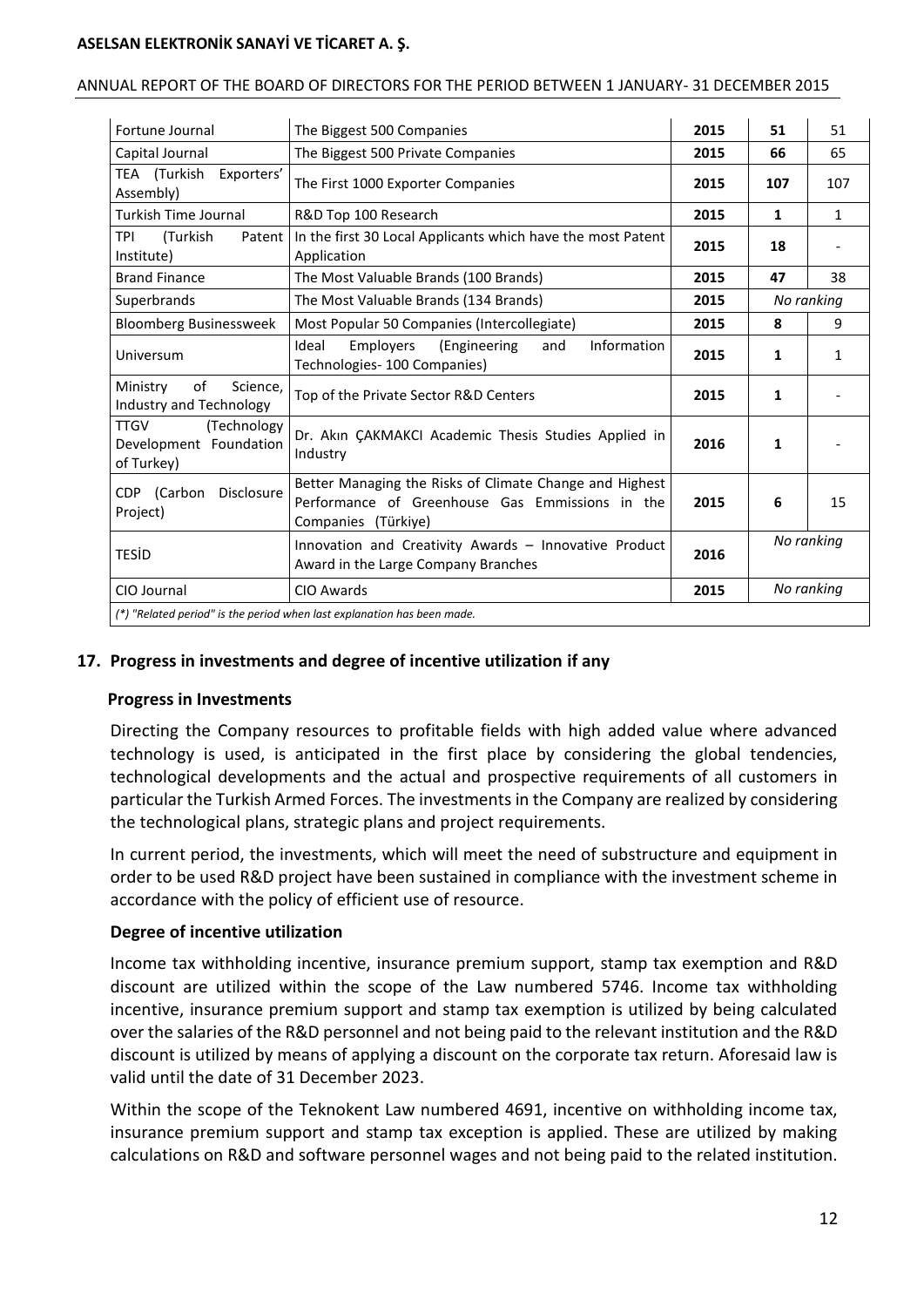#### ANNUAL REPORT OF THE BOARD OF DIRECTORS FOR THE PERIOD BETWEEN 1 JANUARY- 31 DECEMBER 2015

The gain obtained with reference to the execution of Technology Development Zones Law numbered 4691 is exempted from the corporate tax till 31 December 2023.

By means of the R&D centers established, as of 1 January-31 December 2015 TL 65 Million (31 December 2014: TL 47 Million) within the scope of income tax withholding incentive, promotion of insurance premium, stamp duty exception; as a result of being active at ODTÜ Teknokent and ITU Arı Teknopark TL 10 Million (31 December 2014: TL 7 Million) incentives are used.

TL 33 Million advantage of Corporate Tax was gained from achieved earnings obtained from ASELSAN and Mikro AR-GE within the scope of law of 5746 R&D and 4691 Teknokent by the date of 1 January-31 December 2015. (31 December 2014: TL 41 Million)

At periods when Group's R&D expenses, which is subject of R&D discount, is higher than the principal amount of R&D discount which is indicated at corporate tax return, Corporate Tax ratio 20% of distinction amount is evaluated as deferred tax income at financial tables.

The 1501 Industrial R&D Projects Support Programme has been formed in order to encourage the R&D operations of the companies creating added values at company level and to contribute to the enhancement of the R&D ability of the Turkish industry by this means. ASELSAN and Mikro AR-GE have benefited from incentives amounting to TL 6.8 Million within the scope of TÜBİTAK TEYDEB projects which are current at 2015.

Projects within the scope of 1511-Prioritized fields' research technologies development and innovation programme came into force as of 2013. ASELSAN and Mikro AR-GE have been benefited from TL 1.6 Million incentive at 2015 which is allocated by TÜBİTAK TEYDEB.

The support process of the projects have been initiated as of July 2010 by 1509 EUREKA-International Industrial R&D Projects Support Program where market oriented projects for developing products and processes to be commercialized in short term are supported and ASELSAN and Mikro AR-GE have been benefited from incentive amount of TL 1.2 Million was used at 2015.

Within the scope of SAN-TEZ R&D support programme aimed at supporting the postgraduate and/or doctorate thesis works which shall contribute to increasing the competitiveness in international markets by means of commercializing the scientific studies at the universities and institutionalizing the University – Industry cooperation, 17 Projects are ongoing.

The 1007 Public Institutions R&D Project Support Program has been formed in order to meet the requirements of the Public Institutions with R&D or to support the projects aimed at solving their problems. In scope of this support 5 R&D projects are still ongoing.

Within the scope of the European Commission  $7<sup>th</sup>$  Cooperation Framework Programs, 6 integration projects were executed and went into effect and 1 project which was initiated in 2008 was completed in June 2012 with success. In the "Circulation of the Researchers, Return Grants; Individual Support Private Programme" within the scope of the European Commission 7<sup>th</sup> Cooperation Framework Programmes, 3 projects have gone into effect in the years 2010 and 2011.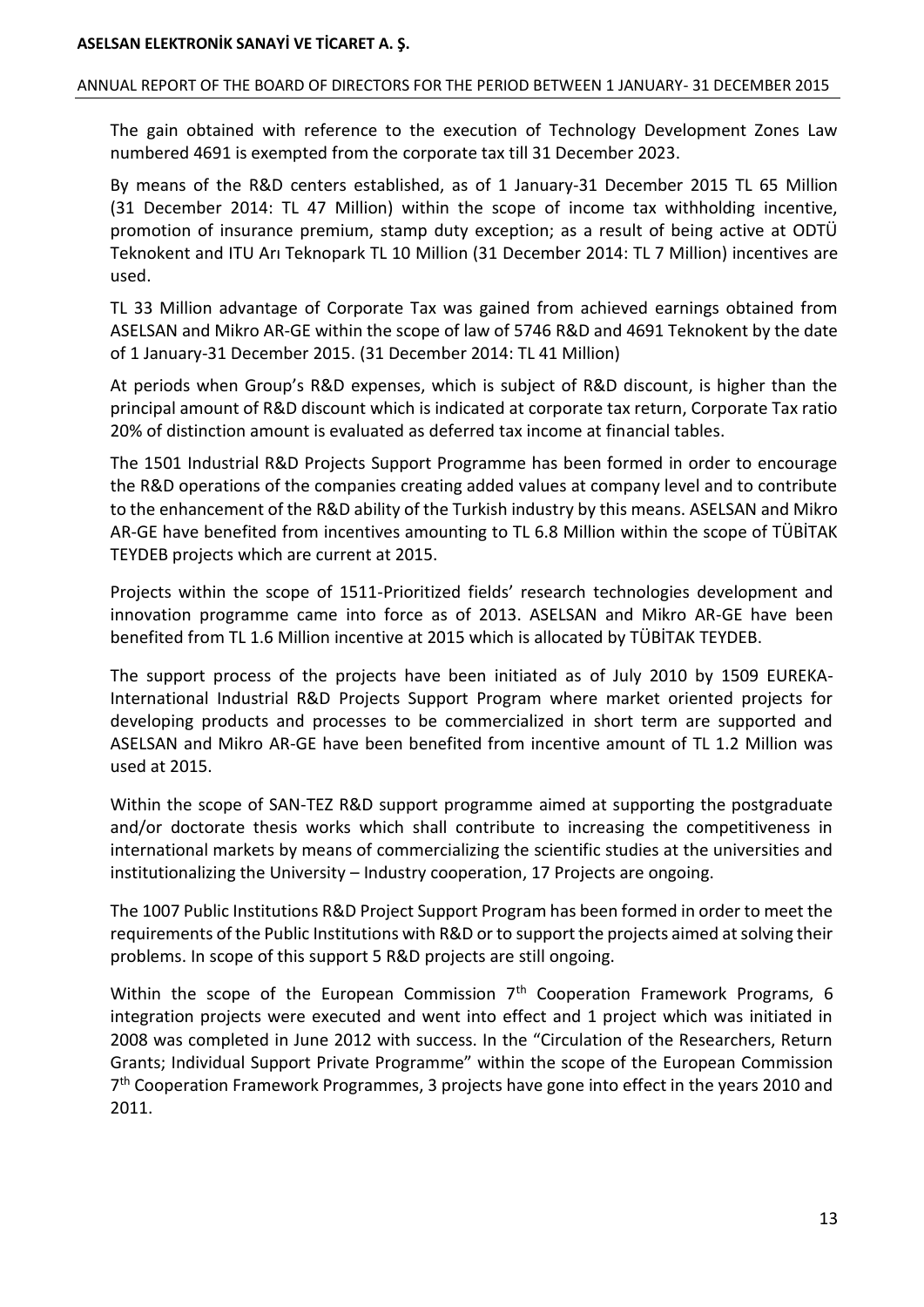## ANNUAL REPORT OF THE BOARD OF DIRECTORS FOR THE PERIOD BETWEEN 1 JANUARY- 31 DECEMBER 2015

Expenses regarding the foreign market research travels realized with respect to the products and the foreign office expenses are used up by the rate and amount of subsidies implemented within the scope of Governmental Grants for Export.

Within the Decision Regarding the Governmental Grant in Investments, there are 5 Investment Incentive Certificates taken from the Turkish Republic Prime Ministry Undersecretariat for Treasury General Directorate of Incentives and Implementation. With such incentive certificates, VAT exemption and customs tax exclusion are utilized. VAT exemption is applied in domestic and foreign purchases and customs tax exemption is used in foreign purchases.

**18. Comments including the qualities of the production units of the company along with the capacity utilization rates and their developments, general capacity utilization rate, developments in the manufacturing of the products and services which are subjects of activity, amounts, quality, circulation and the prices compared with the previous period figures**

The capacity utilization for the period between 1 January-31 December 2015 was realized at the level of 99,76%. Substantial part of the production is realized as order based production. R&D activities are carried out for the products designed to be tailored for the customer requirements and the qualities of the system and products alone with their quantities and prices may be subject to change.With the usage of Enterprise Resource Planning System (ERPS), the production processes are managed efficiently.

**19. The prices, sales revenues, sales conditions of the products and services which are subjects of activity with their improvements within the year, developments in the yield and productivity parameters and the reasons of the substantial changes in these compared to the previous years**

The Company carries out its operations in the basic fields of: "Communication and Information Technologies", "Defense System Technologies", "Radar, Electronic Warfare and Intelligence Systems", "Microelectronics Guidance and Electro-Optics" and "Transportation, Security, Energy and Automation".

The Company's project revenues comprise, according to the relevant sales agreement terms and conditions, order based production, serial production product sales, services, commodities and progress billing sales. Sales terms and conditions are subject to change as for the respective agreements.

As for the consolidated amount of the Group realized during the period 1 January-31 December 2015, TL 2.232 Million of this realized as the domestic sales and TL 548 Million as it realized as the foreign sales.

**20. The basic ratios regarding profitability and liabilities, as calculated on the basis of the financial statements, sales, efficiency, income generation capacity, profitability and liabilities/equity ratios in comparative basis with prior period and information about other matters and future expectations and risks that has been prepared in accordance with Capital Markets Board Communiqué Series: II and No:14.1**

As of 31 December 2015, the Group's financial statements prepared in accordance with the Communiqué Series II, No: 14.1 "Communiqué on Capital Market Financial Reporting Standards" issued by Capital Markets Board, net sales has increased by 10% compared to the same period of the prior year. Profit has decreased by 46% compared to the same period of the prior year and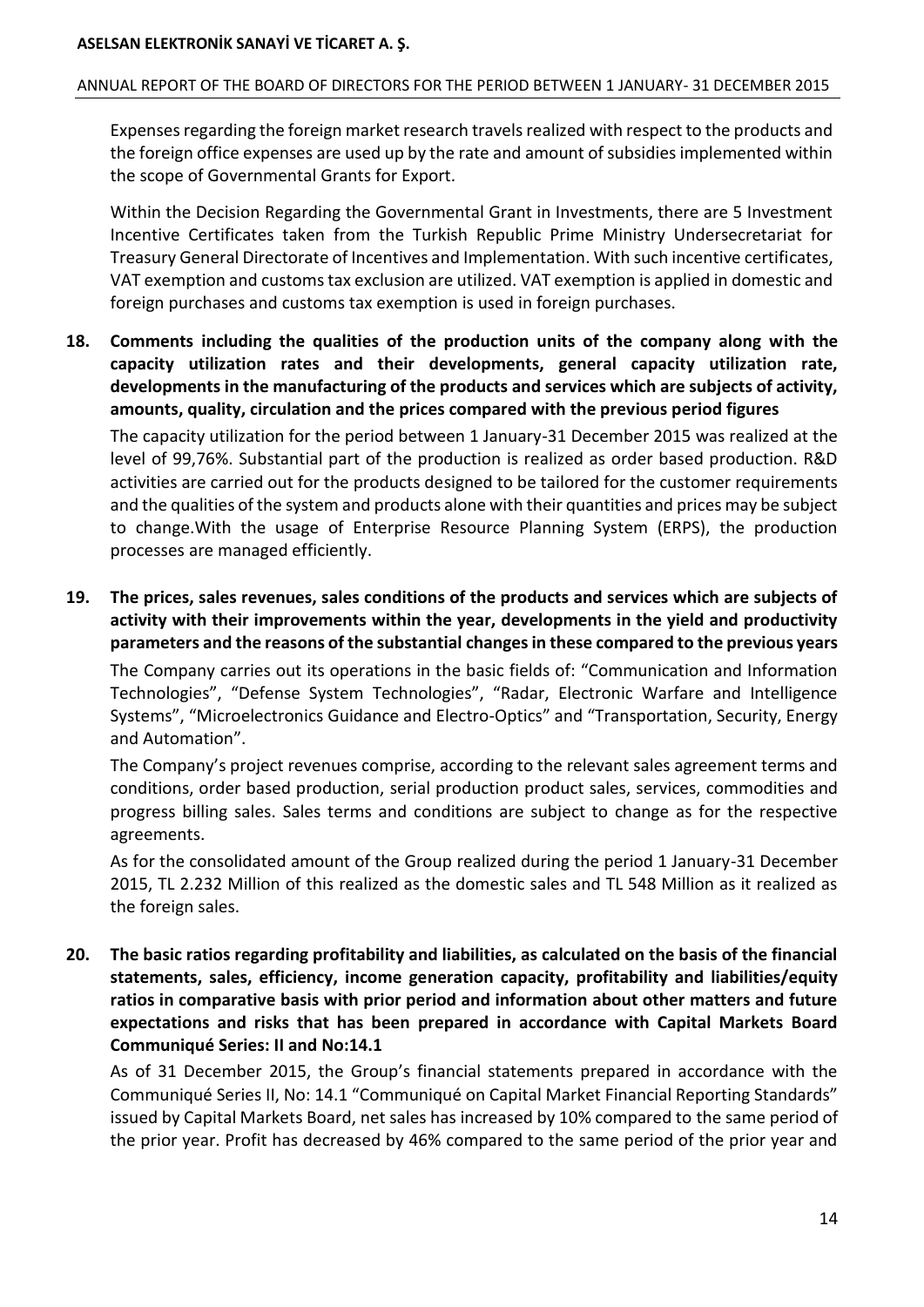#### ANNUAL REPORT OF THE BOARD OF DIRECTORS FOR THE PERIOD BETWEEN 1 JANUARY- 31 DECEMBER 2015

realized as TL 213 Million. The Company's equity has increased by 12% compared to December 2014.

| <b>BASIC RATIOS / CONSOLIDATED BALANCE SHEET</b>                                                                                 | <b>31 December</b><br>2015 | 31 December<br>2014 |
|----------------------------------------------------------------------------------------------------------------------------------|----------------------------|---------------------|
| Current Ratio (Current Assets/Current Liabilities)                                                                               | 1,97                       | 1,87                |
| Liquidity Ratio (Cash and Cash Equivalents+Financial<br>Investments+Trade Receivables+Other Receivables<br>/Current Liabilities) | 1,15                       | 0,97                |
| <b>Equity / Total Liabilities</b>                                                                                                | 0,45                       | 0,50                |
| <b>Current Liabilities/Total Liabilities</b>                                                                                     | 0,25                       | 0,25                |
| Non-Current Liabilities/Total Liabilities                                                                                        | 0,29                       | 0,25                |
| <b>BASIC RATIOS / CONSOLIDATED PROFIT TABLE</b>                                                                                  | <b>31 December</b><br>2015 | 31 December<br>2014 |
| <b>Operating Profit/ Revenue</b>                                                                                                 | 0,23                       | 0,24                |
| Profit for the Period (Parent Company Shares) / Revenue                                                                          | 0,08                       | 0,15                |

The liabilities of the Group are mainly consist of the short and long term order advances received.

## **21. Measures planned to be taken to improve the financial structure of the company**

The Group and the Company, as for their annual budgets and implementations for the period 2016-2018, have adopted the principles as the basis to take care of savings in all kinds expenditures, to closely follow up the advances and receivables, to pay attention to the proportion of the term and currency in purchasing and sales agreements with the risk status of the domestic/foreign sellers.

## **22. Changes in the top management within the period and the names and surnames of the ones who are on duty**

Changes in the top management within the period 1 January–31 December 2015 and information regarding the ones on duty are given in the below table:

|    | LIST OF UPPER MANAGEMENT IN SERVICE |                                 |                        |  |
|----|-------------------------------------|---------------------------------|------------------------|--|
| No | <b>Name Surname</b>                 | Duty                            | Date of<br>Appointment |  |
| 1  | Mustafa Murat SEKER                 | Chairman / Managing Member      | 15 May 2013            |  |
| 2  | Murat ÜÇÜNCÜ                        | Vice Chairman / Managing Member | 15 May 2013            |  |
| 3  | Ziya AKBAŞ                          | Member of Board of Directors    | 31 March 2014          |  |
| 4  | Nazım ALTINTAŞ                      | Member of Board of Directors    | 31 March 2015          |  |
| 5  | Oğuz BORAT                          | Member of Board of Directors    | 31 March 2015          |  |
| 6  | <b>Hasan CANPOLAT</b>               | Member of Board of Directors    | 15 May 2013            |  |
| 7  | Oral ERDOĞAN                        | Member of Board of Directors    | 31 March 2014          |  |
| 8  | İsmail GÜMÜŞTEKİN                   | Member of Board of Directors    | 31 March 2015          |  |
| 9  | Sedat NAZLIBİLEK                    | Member of Board of Directors    | 25 June 2014           |  |
| 10 | <b>Faik EKEN</b>                    | CEO/President                   | 24 July 2014           |  |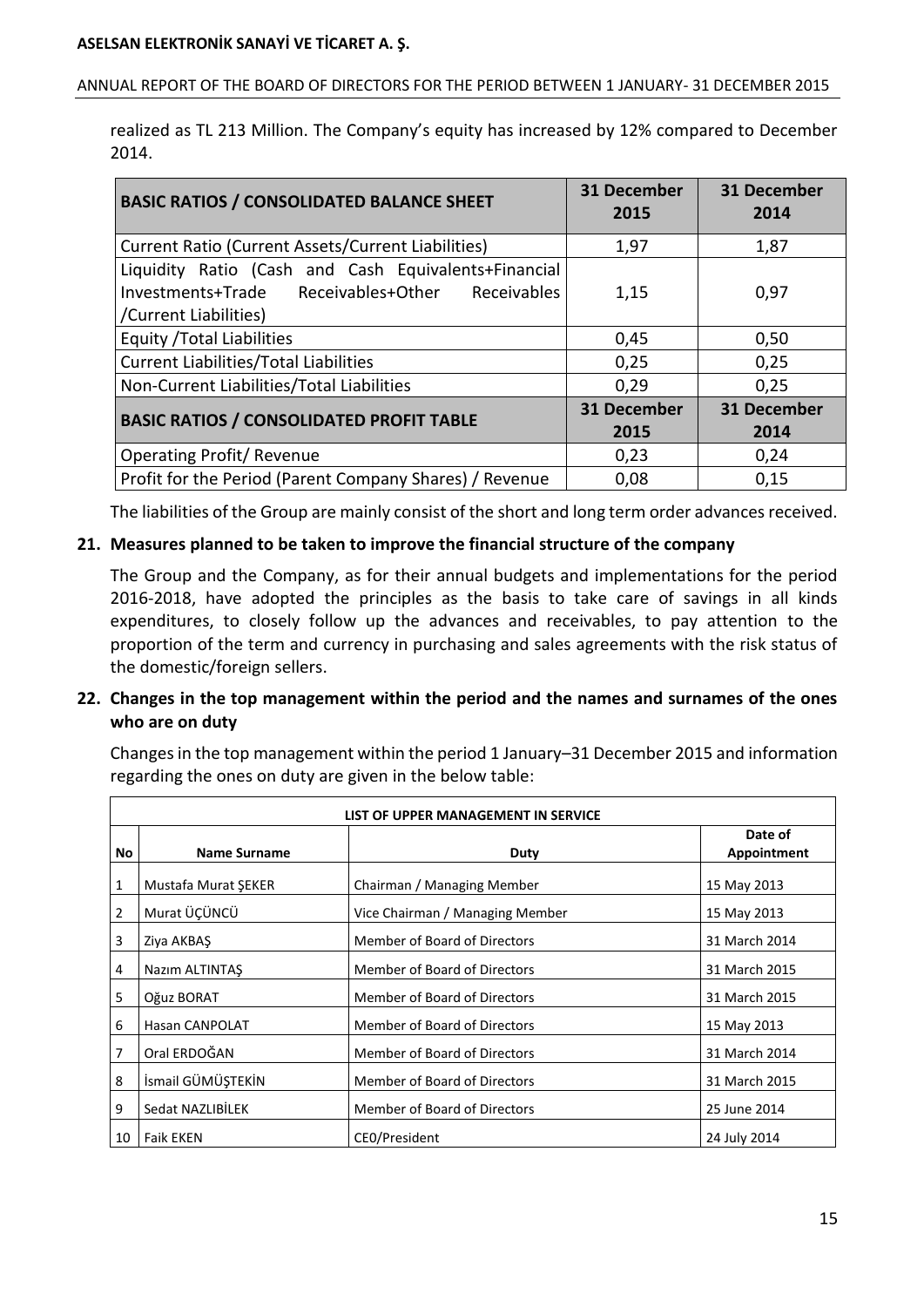#### ANNUAL REPORT OF THE BOARD OF DIRECTORS FOR THE PERIOD BETWEEN 1 JANUARY- 31 DECEMBER 2015

| 11 | Okan TURAN (*)      | <b>CFO/Vice President</b>                               | 4 January 2016   |
|----|---------------------|---------------------------------------------------------|------------------|
|    |                     | Division CEO/Vice President (Communication &            |                  |
| 12 | Yavuz BAYIZ         | Information Technologies Business Sector)               | 1 September 2014 |
|    |                     | Division CEO/Vice President (Microelectronics, Guidance |                  |
| 13 | <b>Baki SENSOY</b>  | & Electro-Optics Business Sector)                       | 1 September 2014 |
|    |                     | Division CEO/Vice President (Radar & Electronic Warfare |                  |
| 14 | Oğuz ŞENER          | Systems Business Sector)                                | 1 September 2014 |
|    |                     | Division CEO/Vice President (Defense Systems            |                  |
| 15 | Mustafa KAVAL       | Technologies Business Sector)                           | 1 September 2014 |
|    |                     | Division CEO/Vice President(Transportation, Security,   |                  |
| 16 | Yayuz Suat BENGÜR   | Energy & Automation Systems Business Sector)            | 1 September 2014 |
| 17 | Hezarfen ORUC       | Division CEO/Vice President (Shared Services)           | 1 September 2014 |
|    |                     | Division CEO/Vice President (R&D and Technology         |                  |
| 18 | <b>Ismet ATALAR</b> | Management)                                             | 1 September 2014 |
| 19 | Özcan KAHRAMANGİL   | Division CEO (Strategy and Business Development)        | 1 September 2014 |
| 20 | Hüseyin YAVUZ       | Division CEO (Human Resources Management)               | 1 September 2014 |
| 21 | Abdülkadir GÖKTAS   | Internal Audit President                                | 1 September 2014 |

*(\*) During the Company's Board of Directors meeting held on 24 December 2015, Levent AKKOYUNLU has been replaced by acting vice president Okan TURAN effective as of 4 January 2016.*

## **24. Total amounts of the financial benefits such as attendance fee, remuneration, premium, bonus payments, share profit provided to the managing members and senior executives**

The total amount of the remuneration and similar benefits paid to the senior executives by the Company as for the period ending on 31 December 2015 is TL 7.419.872 (31 December 2014: TL 5.873.910). As a result of the resolution made at the Ordinary General Assembly Meeting held on 31 March 2015, a monthly payment of net TL 3.000 shall be made to the Members of the Board of Directors and Managing Members. (31 December 2014: TL 3.000).

## **25. Information regarding the allowances granted to the managing members and the senior executives with the travel, accommodation and representation expenses and financial benefits in kind, insurances and total amounts of the similar guarantees**

Total amount of domestic and foreign allowances, travel, accommodation and representation expenses and financial benefits in kind and total amounts of insurances granted to the senior executives and members of the Board of Directors of the Group for the period ended by 31 December 2015 is TL 1.167.878 (31 December 2014: TL 911.846)

## **26. Personnel and workers turnover, collective agreement implementations, rights and benefits provided to the personnel and workers**

The Group recruited a total number of 720 people (136 personnel with fixed term contract) as the personnel including fixed-term contracted personnel, disabled and terror-stricken personnel during the period 1 January – 31 December 2015 and the number of people quit for the same period is 264 (67 personnel with fixed-term contracted).

As mentioned in the paragraph above, 47 of the personnels who quit the job and 367 of the recruited personnels were arisen from the unification with MİKES Mikrodalga Elektronik Sistemler Sanayi ve Ticaret A.Ş. (MİKES).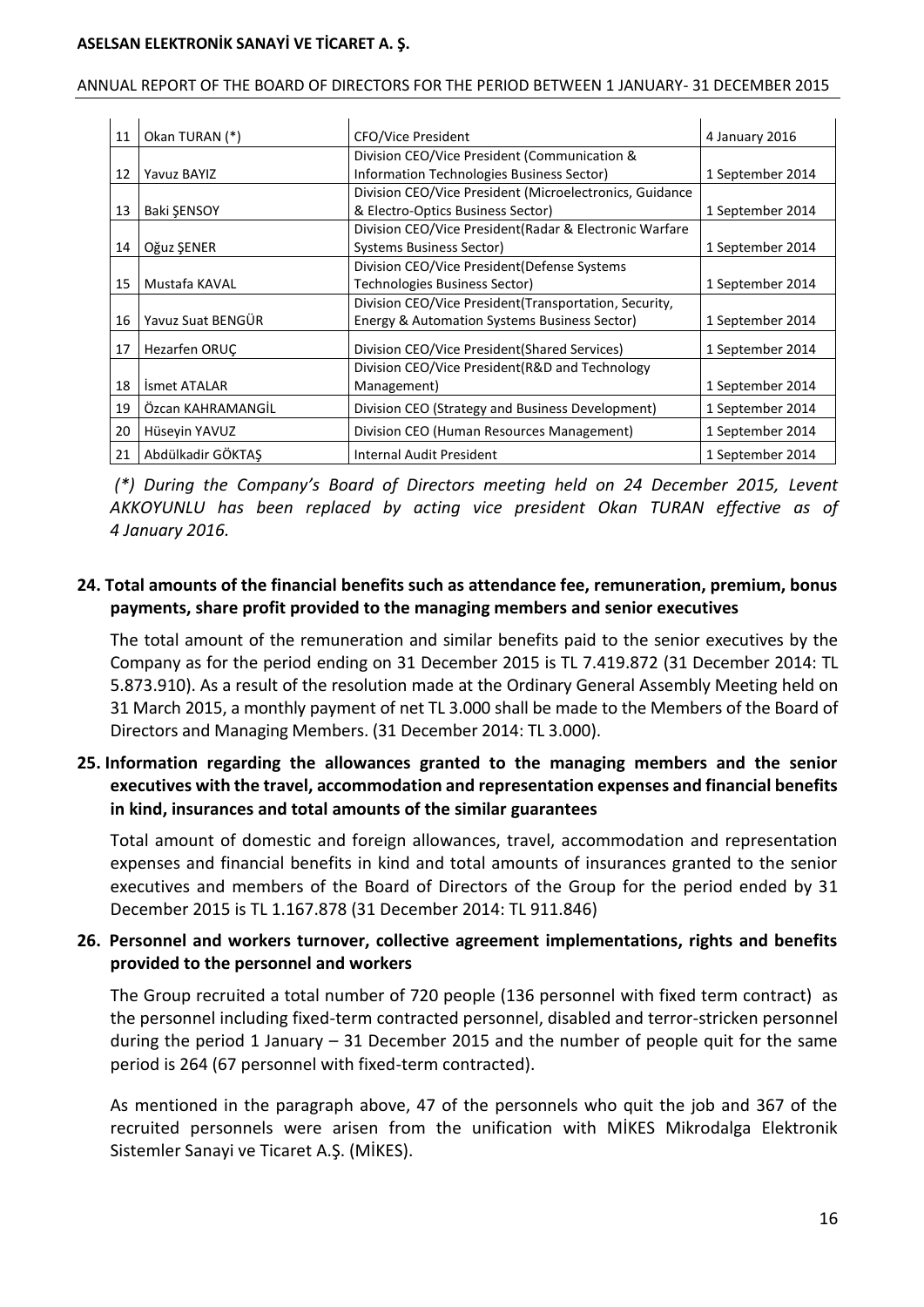### ANNUAL REPORT OF THE BOARD OF DIRECTORS FOR THE PERIOD BETWEEN 1 JANUARY- 31 DECEMBER 2015

The rights and benefits provided to the personnel by the Company are bonus payments, meal allowances, marriage benefits, maternity benefits, death allowances, transportation, private health insurance, childcare and kindergarten benefits. The average number of personnel employed by the Group as of 31 December 2015 is 5.392 (The average number of personnel employed by the Group as of 31 December 2014: 5.335).

There is no collective bargaining agreement in the Company.

## **26. Information regarding the donations realized within the year and social responsibility**

The Company has donated TL 25.000 within the scope of maintenance and repair of Bingöl Şehitler Anıtı and 33 Şehit Er Anıtı and TL 135.110 for building of Şehit Şerife Bacı and Şehitlerin Anıtı during the period of 1 January – 31 December 2015. The total amount of the donations is TL 160.110.

## **27. The existence of organizations outside the center**

- Republic of South Africa; Pretoria Branch
- Republic of Macedonia; Skopje Branch
- United Arab Emirates; Abu Dhabi Office

## **28. Information regarding the shares of the companies subject to consolidation in the parent company**

 There is no cross ownership relation between the companies subject to consolidation (ASELSANNET, ASELSAN Bakü and Mikro AR-GE) and the Company.

## **29. As for the preparation process of the consolidated financial statements; comments with respect to the principal factors of the internal audit, internal control and risk management systems of the Group and opinion of the managing body**

The controls are carried out by the Internal Audit Presidency (IAP), Audit Committee and members of the Board of Auditors within the parent company in order to minimize the substantial error risk on the financial statements of the Group. IAP and Audit Committee carry out their duties independent from each other but within the guidance of common objectives and targets, with the aim of maintaining an internal control system, which provides required controls in matters such as the reliability of the financial reporting system, the efficiency of the activities in order to eliminate the operational risks and compliance with the law. Furthermore, the efficiency and sufficiency of the internal control are supported with the directives in effect.

In order to determine the potential risks which may affect the Company and to govern them, the Committee for Early Determination and Management of Risks operates. The committee meets on a periodical basis and reports in every two months to the Board of Directors. The report is also shared with the independent audit firm.

## **30. Direct and indirect affiliates of the company and information regarding the share ratios**

ASELSAN owns a 100% of ASELSANNET and ASELSAN Bakü and 85% of Mikro AR-GE, and these companies have been consolidated in financial statements.

The affiliated partnerships, subsidiaries subject to joint management and affiliates of the Group recorded as financial investments with their participation ratios and amounts are as follows: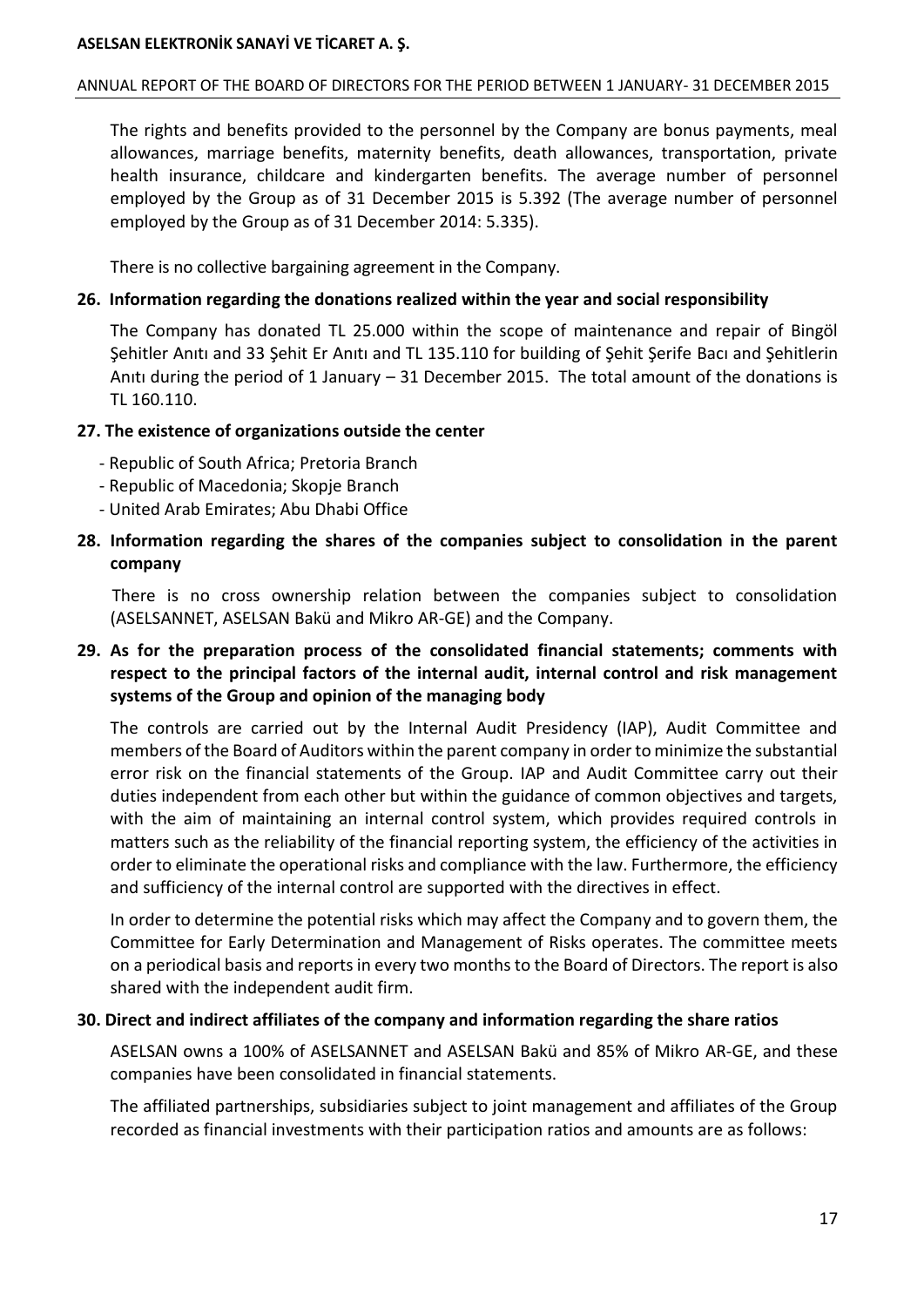| <b>Company Name</b>                                             | <b>Share</b><br>(%) | <b>31 December</b><br>$2015$ (TL) |
|-----------------------------------------------------------------|---------------------|-----------------------------------|
| ROKETSAN-Roket Sanayi ve Ticaret A.Ş.(*)                        | 14,897              | 433.353.730                       |
| Kazakhstan ASELSAN Engineering LLP                              | 49                  | 23.506.692                        |
| ASELSAN Bilkent Mikro Nano Teknolojileri Sanayi ve Ticaret A.Ş. | 50                  | 6.474.677                         |
| <b>ASELSAN Middle East PSC LTD</b>                              | 49                  | 5.526.181                         |
| ASELSAN Hassas Optik Sanayi ve Ticaret A.Ş.                     | 50                  | 6.408.800                         |
| ASPİLSAN Askeri Pil Sanayi ve Ticaret A.Ş.                      | 1                   | 147.462                           |
| <b>TOTAL</b>                                                    |                     | 475.417.542                       |

ANNUAL REPORT OF THE BOARD OF DIRECTORS FOR THE PERIOD BETWEEN 1 JANUARY- 31 DECEMBER 2015

*(\*) Group's marketable security ROKETSAN-Roket Sanayi ve Ticaret A.Ş. was revaluated and stated at fair value. Fair value determination was performed as of 31 December 2015, by Oyak Yatırım Menkul Değerler A.Ş. which is an independent valuation company forthe Group.*

About MİKES, which was subsidiaries consolidated in financial tables; it was applied to CMB in an attempt to receive permission for the merger of ASELSAN and MİKES by acquisition via facilitated procedure in November 2014. After completing the necessary legal actions following the permission by CMB on 30 December 2014, the merger of ASELSAN and MİKES was registered in Ankara Register of Commerce as of 20 January 2015 and announced in Turkey Commercial Registry Gazette on 23 January 2015.

## **31. Information regarding the company's own shares acquired by itself**

There has not been such an event within the period.

**32. Comments with respect to the private audit and governmental audit realized within the activity period**

 "The review of "VAT Return Process" for the year 2011 performed by the Ministry of Finance Tax Inspection Board has resulted favorably in the year 2015.

**33. Information regarding the lawsuits filed against the company which would have an impact on the financial status and activities of the Group and their probable outcomes**

 The lawsuits and execution proceedings filed by or against the Group as of 31 December 2015 are summarized below:

| <b>Description</b>                                         | 31 December 2015 (TL) |
|------------------------------------------------------------|-----------------------|
| Ongoing lawsuits filed by the Group                        | 2.820.417             |
| Execution proceedings carried on by the Group              | 5.640.006             |
| All types of ongoing lawsuits filed against the Group      | 2.649.323             |
| Lawsuits finalized against the Group within the period     | 5.481.931             |
| Lawsuits finalized in favor of the Group within the period | 453.388               |

**34. Comments with respect to the administrative and judicial sanctions applied to the company and the managing members due to the acts contrary to the legislation provisions**

No penalties with substantial amounts were paid by the Group within the period.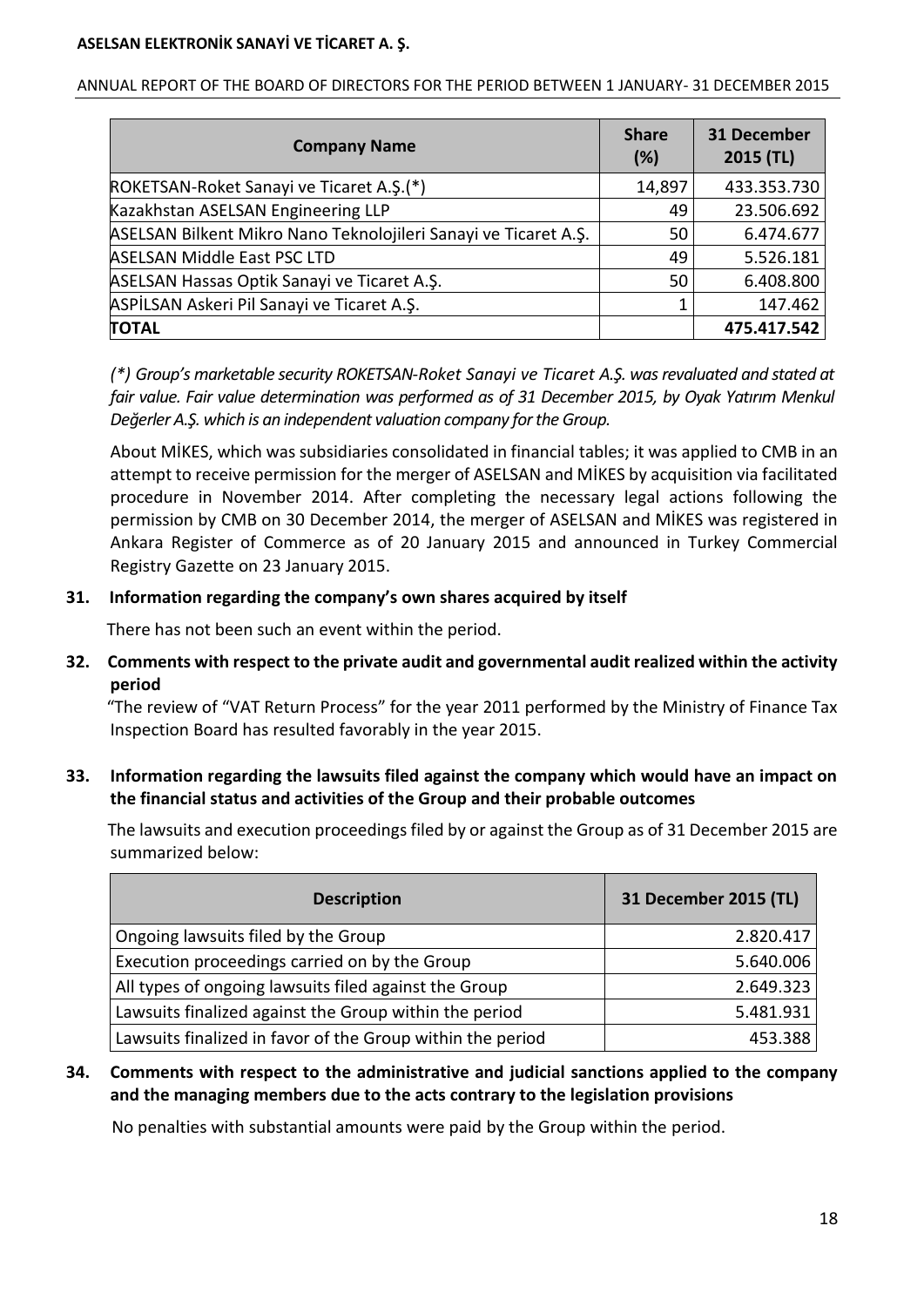#### ANNUAL REPORT OF THE BOARD OF DIRECTORS FOR THE PERIOD BETWEEN 1 JANUARY- 31 DECEMBER 2015

**35. If it is an affiliate company, the legal transactions carried out in favor of the parent company or its affiliate with the parent company, with an affiliate company connected to the parent company with the direction of the parent company and all other measures taken or avoided to be taken in favor of the parent company or its affiliate in the previous activity year**

There has not been such an event within the period.

**36. If it is an affiliate company, whether any counter performance was realized for each legal transaction according to the known status and conditions at the time the legal transaction mentioned in article 35 was realized or at the time the measures were taken or avoided to be taken and whether the company incurred losses due to the taken or avoided measure and if the company incurred losses to observe whether this was equalized or not**

There has not been any material event that affects the Company's financial statements within the period.

**37. The determination and management assessment with respect to the company's unpaid capital or whether the company is deeply in debt**

There has not been such an event within the activity period.

**38. The status of owning directly or indirectly five, ten, twenty, twenty five, thirty three, fifty, sixty seven or one hundred percent of the shares representing the capital of an equity company or in the event that the proportions go below these percentages and ground for this**

There has not been such an event within the activity period.

#### **39. Related party transactions**

Detailed table is disclosed in Note 4 in Consolidated Financial Statements of 31 December 2015.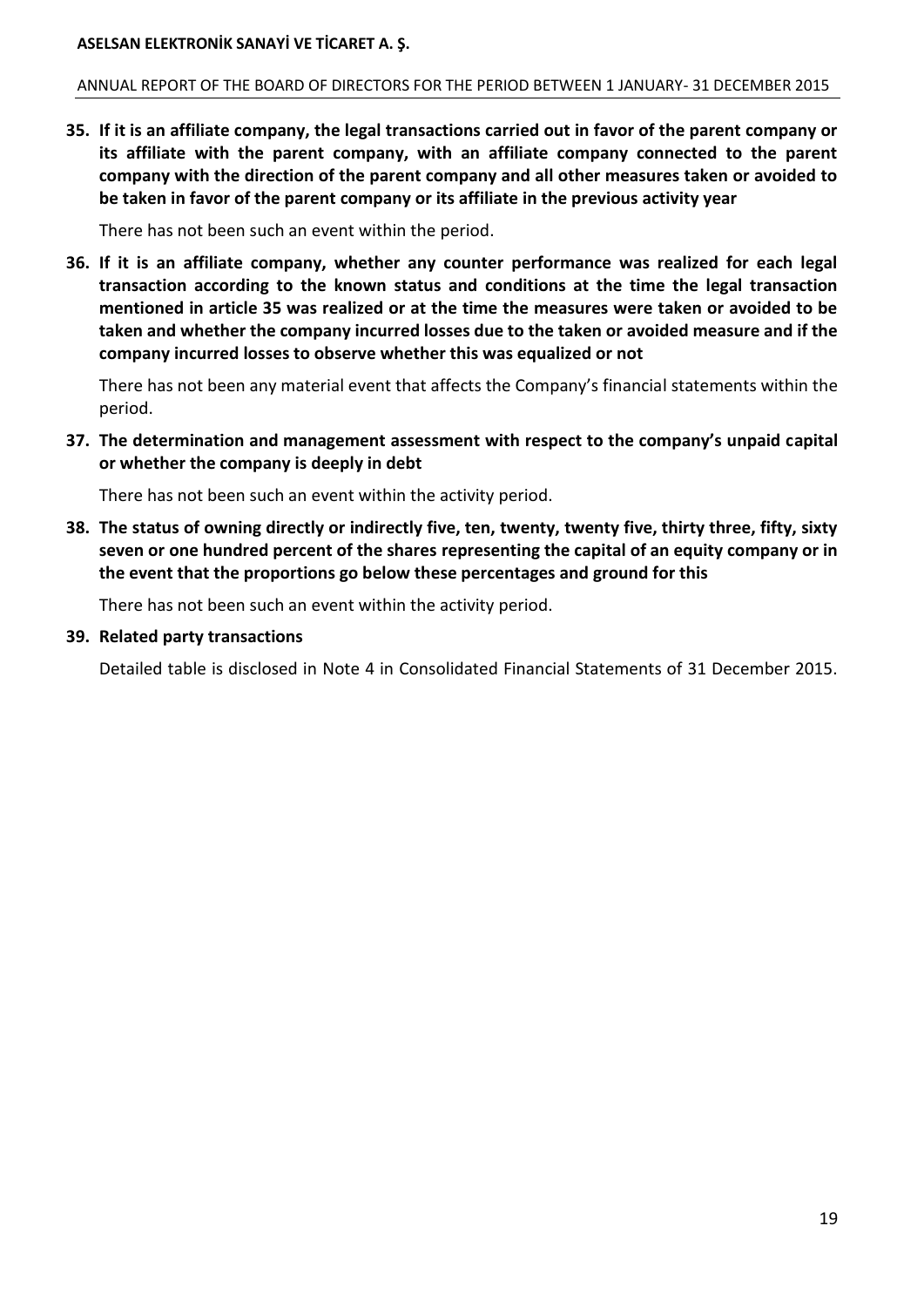#### ANNUAL REPORT OF THE BOARD OF DIRECTORS FOR THE PERIOD BETWEEN 1 JANUARY- 31 DECEMBER 2015

## **ANNEX-1 CORPORATE GOVERNANCE PRINCIPLES COMPLIANCE REPORT 2015**

## **CHAPTER I- STATEMENT FOR COMPLIANCE WITH CORPORATE GOVERNANCE PRINCIPLES**

ASELSAN, in scope of the Corporate Governance Principles which has been implemented by Capital Markets Board (CMB) since 2003, has been making efforts to work in compliance with the principles under the titles shareholders, public disclosure and transparency, stakeholders and Board of Directors.

ASELSAN, adopting the corporate governance understanding as a principle, was rated with a grade of 8,77 out of 10 as the result of the Corporate Rating Studies realized by SAHA Corporate Governance and Credit Rating Services Inc (SAHA) in 2012 and therefore was included in the Borsa İstanbul Corporate Governance Index. As a result of the effort of giving importance to corporate governance principles, carrying out this effort as a continuous, dynamic process and making improvements accordingly; according to the report of SAHA which was published on 11.12.2015, ASELSAN's corporate governance rating grade was updated to 9,13 out of 10 points from 9,09 in 2014.

Corporate governance rating grade shows to what extent the companies comply with the corporate governance principles set out by the CMB and the Company's compliance level with the principles is defined with a methodology measuring under the main titles Shareholders, Public Disclosure and Transparency, Stakeholders and Board of Directors. Within this context, the methodology that is based on the "Corporate Governance Principles" published by CMB in January 2014, was used in the rating made by SAHA.

ASELSAN also stands in the first group at World Corporate Governance Index (WCGI) that was published on 07.08.2015 by SAHA. As a result of the efforts made for improving Corporate Governance Rating during 2015, ASELSAN's corporate governance rating was updated as 9,13 over 10 on 11.12.2015 by SAHA A.Ş.

| <b>2014 Rating Distribution</b>                 |               | <b>2015 Rating Distribution</b>                 |               |
|-------------------------------------------------|---------------|-------------------------------------------------|---------------|
| Shareholders                                    | : 83,30 / 100 | Shareholders                                    | :84,09/100    |
| Public Disclosure And Transparency: 98,21 / 100 |               | Public Disclosure And Transparency: 98,46 / 100 |               |
| <b>Stakeholders</b>                             | : 93,78 / 100 | Stakeholders                                    | : 94,48 / 100 |
| <b>Board of Directors</b>                       | : 90,00 / 100 | <b>Board of Directors</b>                       | : 90,07 / 100 |
| Average 9,09                                    |               | Average 9,13                                    |               |

The ratings of 2014 and 2015 and the subtitles are given below: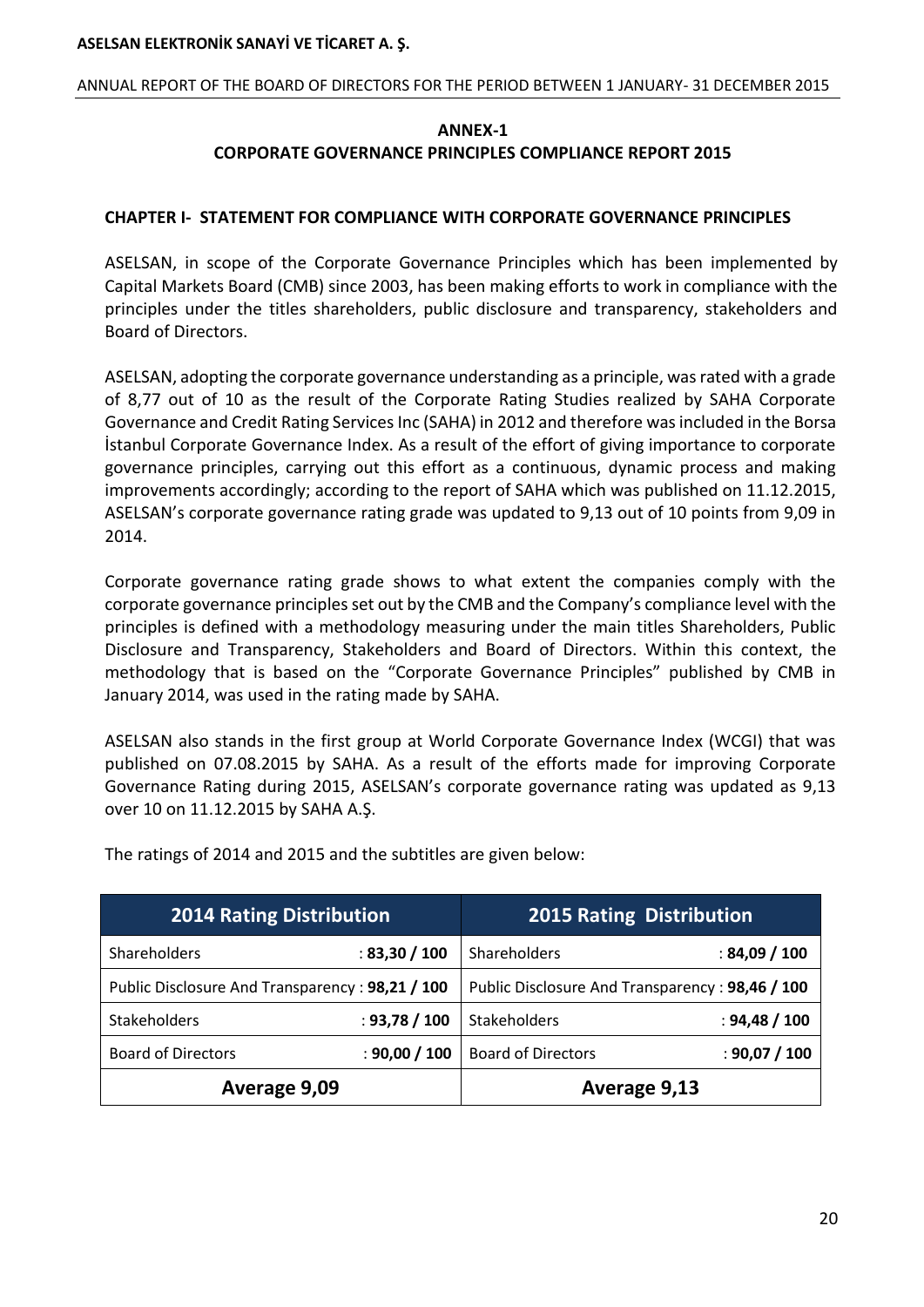#### ANNUAL REPORT OF THE BOARD OF DIRECTORS FOR THE PERIOD BETWEEN 1 JANUARY – 31 DECEMBER 2015

ASELSAN Corporate Governance Ranking Reports published by SAHA can be accessed at the company website: [www.aselsan.com.](http://www.aselsan.com/)

The compliance with all the mandatory principles of Corporate Governance Principles was achieved. There are no conflicts of interest arising because of the arbitrary principles where compliance has not been achieved. The titles regarding the arbitrary principles, where compliance has not been achieved yet, are given below and are explained in detail through the Compliance Report.

- No recognition of minority rights to those who own less than twentieth of the capital indicated in the Articles of Association,
- Non-existence of a judgement in the Articles of Association; declaring that shareholders may individually demand special audit of certain incidents from the General Assembly even if it is not on the meeting agenda, under the condition that the right to ask to obtain information and examine has been used before and if the exercise of shareholders rights is necessary,
- The article "Group A shares shall not be sold or transferred without the consent of the Board of Directors because of the Company's operations in security and defense industry; in the event that these shares are transferred or sold to third parties partially or completely without the consent of the Board of Directors, the Board of Directors is entitled to abstain from recording this sale in the records" in the Articles of Association of the Company,
- Not disclosing the renumeration of Board Members and executive managers or the benefits provided to them per each individual,

Corporate Governance Committee will carry on the necessary efforts in order to achieve full compliance with Corporate Governance Principles.

Oral ERDOĞAN Independent Member of Board of Directors Corporate Governance Committee Chairman

Murat ÜÇÜNCÜ Member of Board of Directors Member of Corporate Governance Committee

Oğuz BORAT Member of Board of Directors Member of Corporate Governance Committee

Pınar ÇELEBİ Investor Relations and Subsidiaries Manager Member of Corporate Governance Committee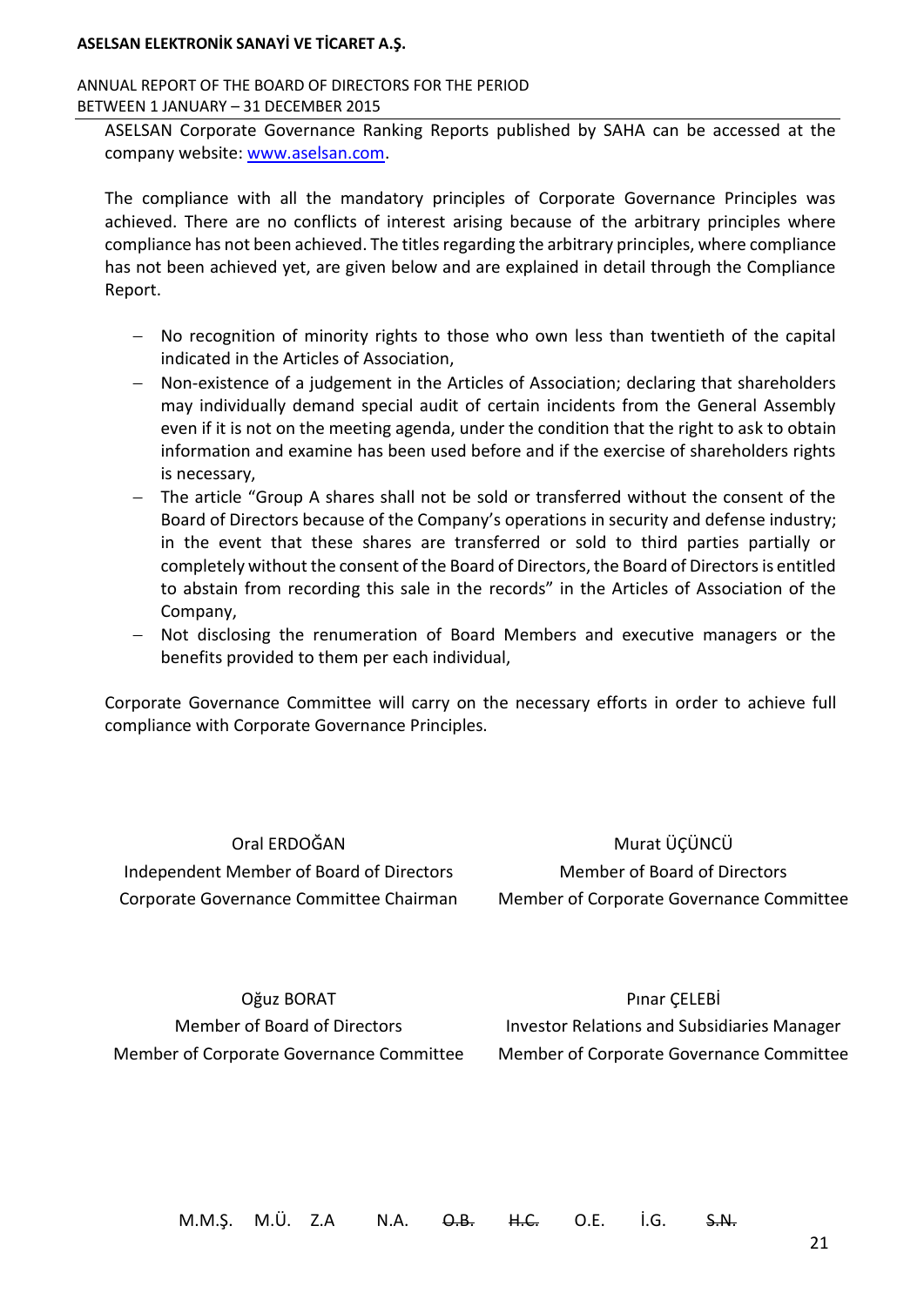ANNUAL REPORT OF THE BOARD OF DIRECTORS FOR THE PERIOD BETWEEN 1 JANUARY – 31 DECEMBER 2015

#### **CHAPTER II- SHAREHOLDERS**

### **2.1. Investor Relations Department**

The information regarding Investor Relations and Subsidiaries Department responsible for the relations with shareholders is given below.

Okan TURAN .................. Chief Financial Officer (A.) / Vice President Aykan ÜRETEN............... Finance Director Pınar ÇELEBİ .................. Investor Relations and Subsidiaries Manager Bâni Betül GÖKÇE .......... Investor Relations and Subsidiaries Department/Senior Specialist Başak YÜCEKAYALI......... Investor Relations and Subsidiaries Department/Specialist

Contact Information Phone: (312) 592 12 33 - 42 - 45 - 70 e-mail: aselsan.i[r@aselsan.com.tr](mailto:o@aselsan.com.tr)

Investor Relations Department has submitted the report regarding the tasks carried during 2014, to Board of Directors on 26.02.2015.

Pınar ÇELEBİ, Investor Relations Manager, has Capital Markets Transactions Level 3 and Corporate Governance Rating Expertise Licenses.

Main operations carried out by Investor Relations Department during 2015 are as follows:

- Maintenance of exercise of partnership rights of shareholders, updated and safe records regarding shareholders,
- Coordination of public disclosure of material events,
- Answering the written inquiries of shareholders regarding the company excluding the information considered as private and trade secret not disclosed to public,
- Ensuring the execution of General Assembly meeting in compliance with the regulation in force, Articles of Association and other company regulations, records being kept regarding the ballots and the results being reported to shareholders,
- Monitoring of every issue regarding the public disclosure including the regulations and company policies on information,
- Execution of tasks assigned by Corporate Governance Committee,
- Operation of transactions regarding capital increase, dividend distribution, amendments on Articles of Association and works of Corporate Governance Principles,
- Coordination of updating the list of people who have access to insider information; informing those people in purpose of protecting the insider information and obeying the privacy rules until financial and operational results are disclosed to public,
- Coordination of preparation and publishing of Sustainability Report.

Meetings with 110 corporate investors were made in investor conferences, roadshows, visits to ASELSAN and teleconferences; additionally approximately 100 of our shareholders' questions regarding exercising their rights, public disclosures made, financial tables, etc. were answered either written or verbally.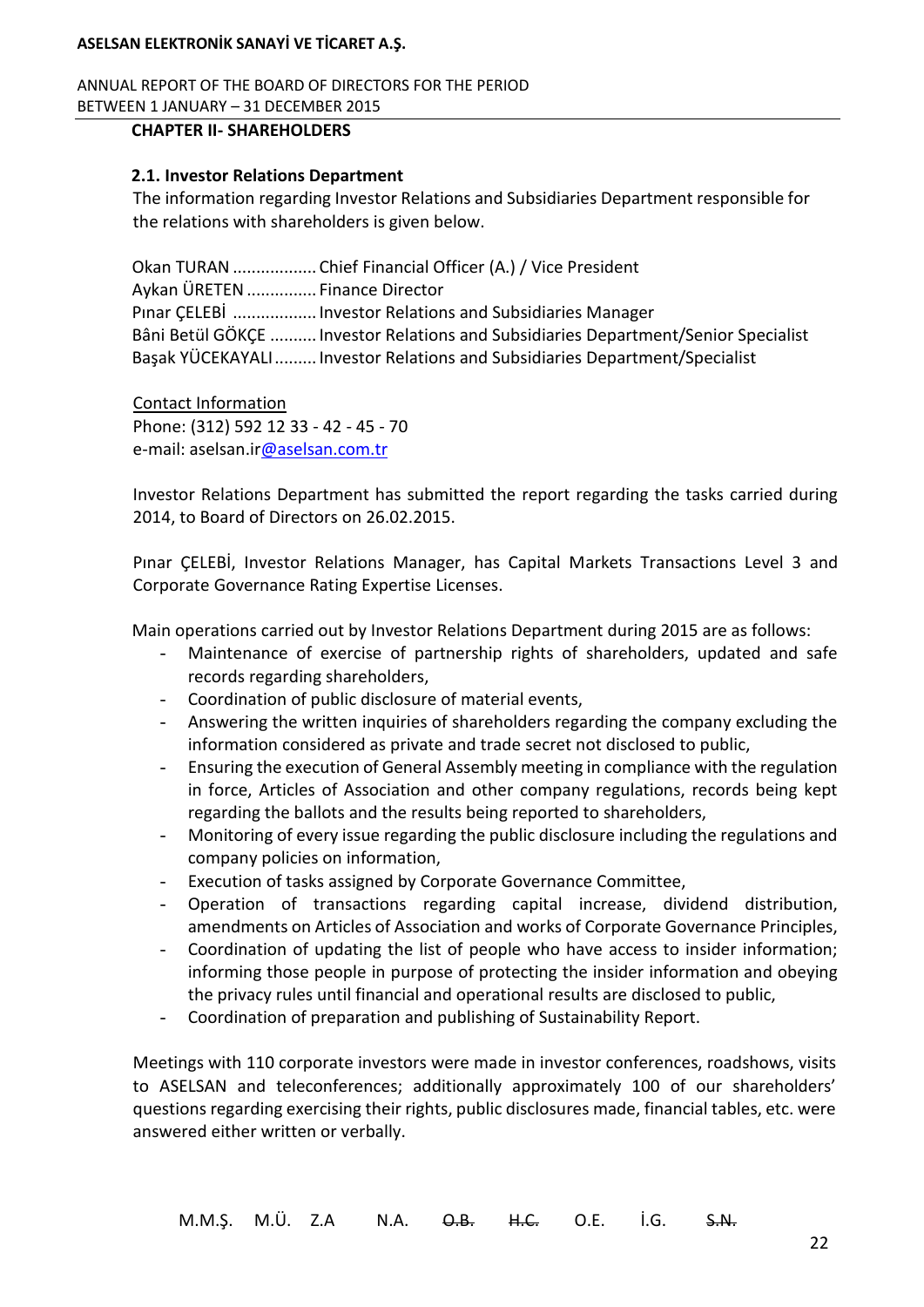#### ANNUAL REPORT OF THE BOARD OF DIRECTORS FOR THE PERIOD BETWEEN 1 JANUARY – 31 DECEMBER 2015

The information and explanations, which may affect the exercise of shareholders rights, are provided in the company website.

### **2.2. Exercising of Information Acquisition Rights of the Shareholders**

Investor Relations Department has taken care of every written and verbal inquiry of all shareholders in 2015 with the most accurate and fastest way. It has paid attention to respond to all the information demands of shareholders with complete and comprehensible responses.

Investor Relations Department has been using Turkish website [www.aselsan.com.tr](http://www.aselsan.com.tr/) and the English website www.aselsan.com actively in order to inform the ASELSAN's investors on a timely and accurate basis and has been updating the information given on the web constantly. The electronic platform is being effectively used regarding the issues that may affect exercising of the shareholders rights. The material event disclosures made through Public Disclosure Platform (KAP) incorporated under Borsa İstanbul are being disclosed in Turkish and also in English along with it starting from 26.10.2015, the material event disclosure and other notifications are being published on our corporate website in Turkish and in English on the same day. In general, any changes occurred in the Company structure are immediately announced on our website and the investor presentations are constantly updated. Capital increases and dividend distribution information are also submitted to our investors' knowledge on the website. In addition, notifications regarding the attendance of shareholders to the General Assembly and electronic general assembly principles within the context of the new Turkish Code of Commerce (TCC) are being made.

Full compliance of both Turkish and English chapters on "Investor Relations" on the website with the regulations was achieved.

Within the context of regulations of CMB, in 2015;

- General Assembly documents within legal deadlines,
- General Assembly minutes and participants list,
- 2014 Annual Report,
- The report for the  $1^{st}$  six months' period for 2015,
- The investor presentations which are updated every 3 months,
- Disclosures of material events made in 2015,
- Our Company's Consolidated Financial Statements and Basic Performance Indicators for the last 5 years along with the Financial Report,
- ASELSAN Strategic Plan Summary 2015-2019

were published on the website in Turkish and English.

Due to the reason that a regulation is present within the TCC numbered 6102 according to which the shareholders will be able to request from the General Assembly the assignment of a special auditor for the inspection and disclosure of the financial status, and due to the reason that the law and the relevant legislation are considered for the issues not present in the Articles of Association of the Company, there is no respective provision with regard to this issue in the Articles of Association. There was no request of any shareholders with respect to the assignment of a special auditor in 2015.

M.M.Ş. M.Ü. Z.A N.A. <del>O.B. H.C.</del> O.E. İ.G. <del>S.N.</del>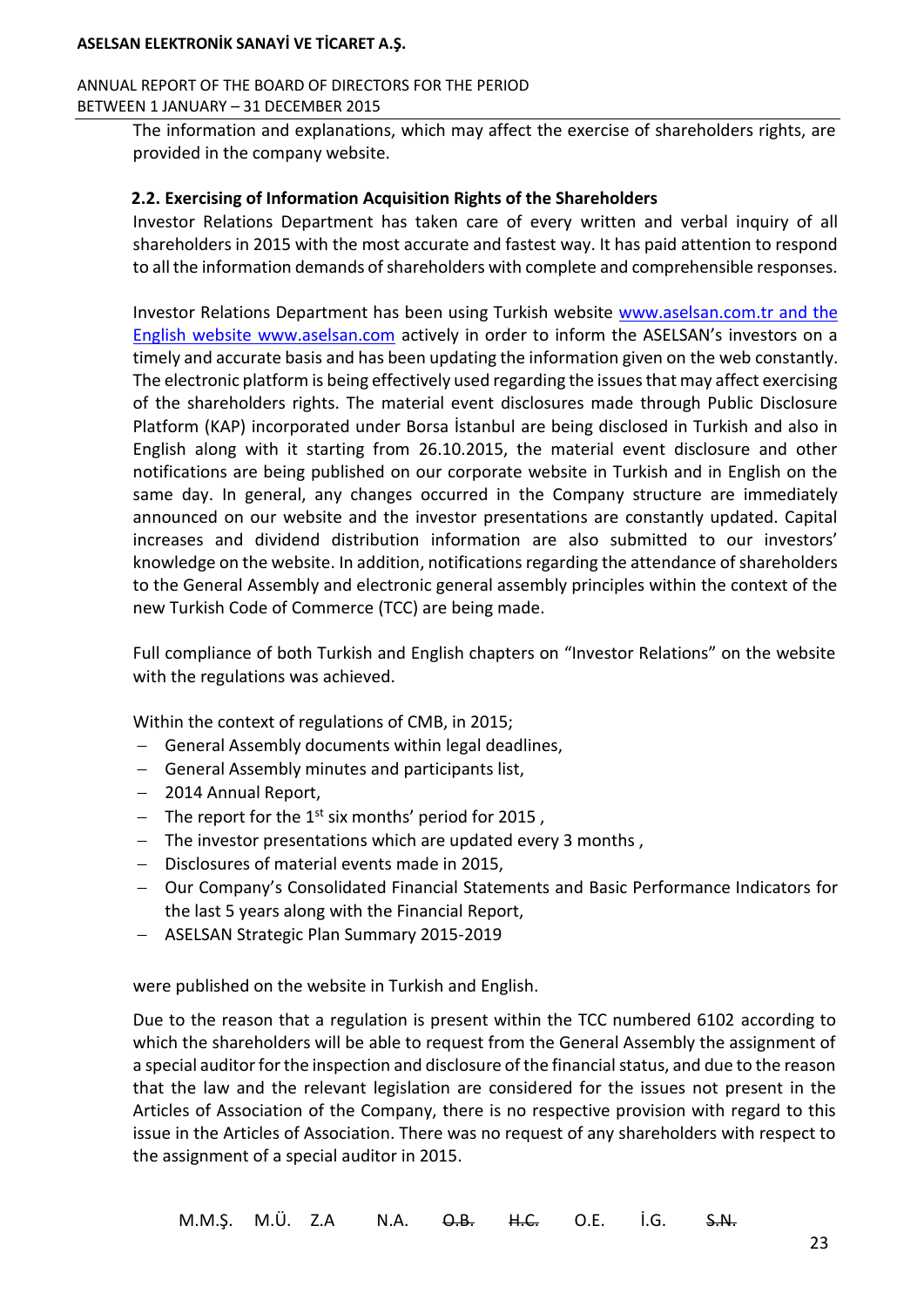#### ANNUAL REPORT OF THE BOARD OF DIRECTORS FOR THE PERIOD BETWEEN 1 JANUARY – 31 DECEMBER 2015

#### **2.3. General Assembly Meetings**

The agenda and invitation related to the  $40<sup>th</sup>$  Ordinary General Assembly Meeting dated 31.03.2015 with regard to 2014 operations realized at the Company headquarters were duly announced comprising all the necessary information in two daily newspapers published in Turkey and on the website on 09.03.2015 and in the Turkish Trade Registry Gazette dated 10.03.2015. Furthermore the invitation was sent to the main shareholders and the shareholders attended to the previous meeting by post two weeks before the General Assembly. The General Assembly was held with the attendance of 96 shareholders, 6 physically, 90 electronically representing 45.939.672.880 shares (TL 459.396.728,807 nominal) of 50.000.000.000 total shares. Media members did not participate in the General Assembly Meeting, which was held simultaneously both physically and electronically.

In scope of the Communiqué on Corporate Governance numbered II.17-1 of CMB, three weeks before the Ordinary General Assembly on date 06.03.2015, the Ordinary General Assembly Document including the meeting agenda, place, time, copy of the power of attorney, total number of shares as of 06.03.2015 and the voting rights, the number of shares representing the privileged shares and their voting rights, the reasons for the changes in the members of Board of Directors, which is present in the agenda, the list of independent members of the Board of Directors, the proposal of the Board of Directors with respect to the 2014 year dividend distribution, the CV's of the independent members of the Board of Directors and their statements of independence and explanations regarding the agenda items were disclosed on Public Disclosure Platform and were published on our Company website. The annual report was made available for the review of the shareholders at the headquarters 15 days before the General Assembly and handed to the shareholders participating in the General Assembly and to the ones who made requests.

For the facilitation of physical attendance to General Assembly Meeting in 2015, transportation from central spots to our Akyurt facility was provided for our shareholders, and our shareholders who attended the General Assembly had a site visit.

In the Ordinary General Assembly Meeting in 2015, the shareholders were informed regarding the presence of managing members, all the Board of Directors members and auditors at the meeting. No proposals were set forth by the shareholders during the meeting regarding the agenda. The shareholders exercised their rights to ask questions regarding the topics in the agenda and the answers to the questions took place in the General Assembly Meeting minutes. There are no questions which has not been answered in the Ordinary General Assembly Meeting and answered by the Investor Relations Department later on. Within the period, there have not been any transactions of which their resolutions were submitted to General Assembly because the confirmative vote of the majority of the independent board members are required where as they have voted negatively. The minutes of the General Assembly Meeting held in 2015 can be accessed from the website of our Company.

No Extraordinary General Assembly Meeting was held during the year 2015.

The shareholders were informed about donations and aids were made in 2014, with a seperate agenda item.

M.M.Ş. M.Ü. Z.A N.A. O.B. H.C. O.E. İ.G. S.N.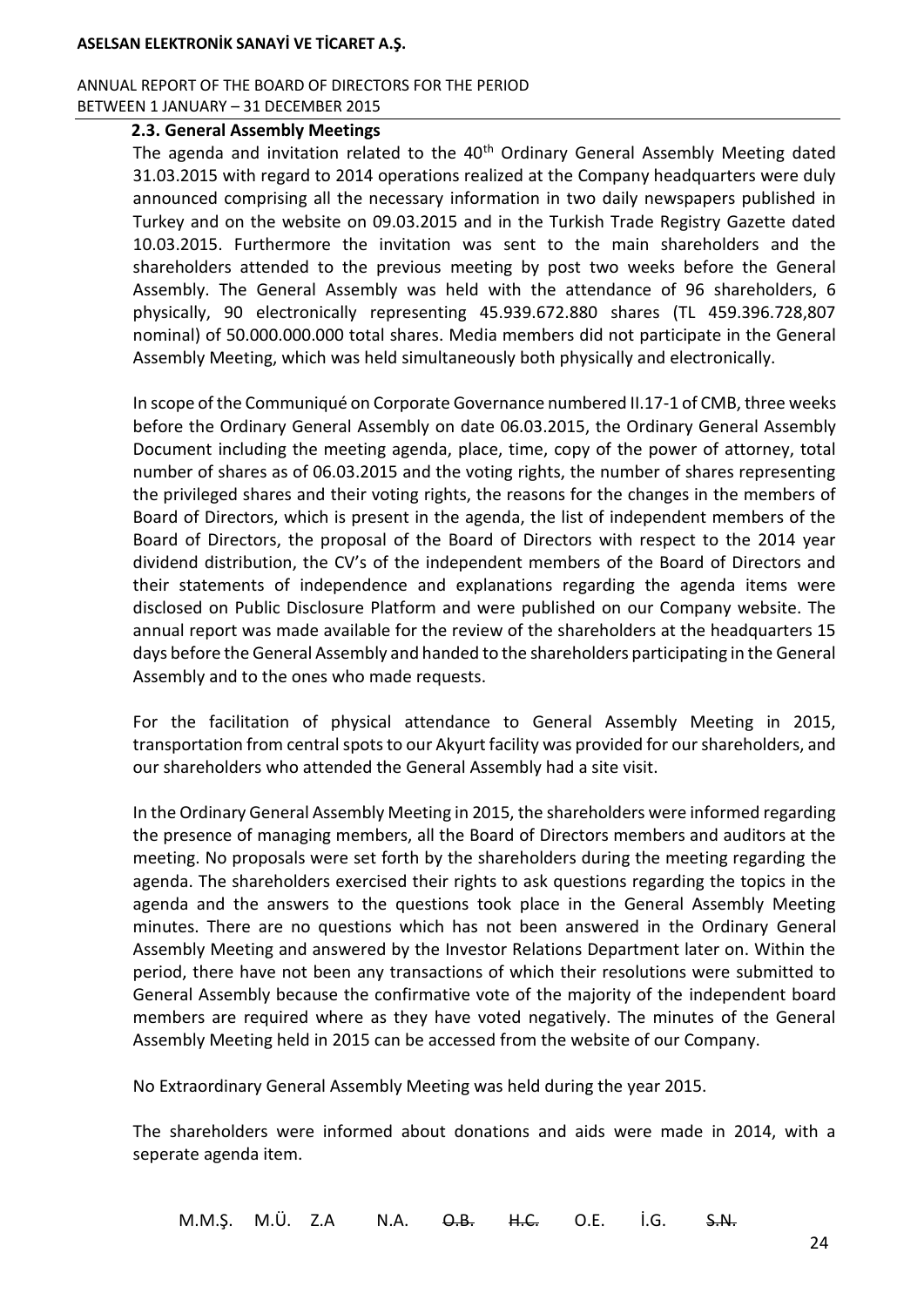ANNUAL REPORT OF THE BOARD OF DIRECTORS FOR THE PERIOD BETWEEN 1 JANUARY – 31 DECEMBER 2015

## **2.4. Right to Vote and Minority Rights**

In article 25 of the Articles of Association titled "Right to Vote", there is a provision stating that "the Shareholders and their representatives who are present at the Ordinary and Extraordinary General Assemblies shall have one right to vote for each share" and there is no privilege or no upper limit pertaining to the numbers of votes. The right to vote arises as soon as the share is acquired and there is no regulation setting forth that the vote shall be used when a certain time passes after the acquisition date of the share.

The regulations regarding the voting of the shareholders through their representatives are followed by; in the event of a legal representation, it is certified and the open proxy rule is applied.

Particular attention is paid in exercising the minority rights in our Company and the provisions of Turkish Code of Commerce and the relevant legislation regarding minority rights are applied as is. All shareholders are treated equally in our Company, including the minority and foreign shareholders.

There are no prevailing partners in our Company. In the Articles of Association, there is no provision with respect to the representation of the minority shares in the management and their accumulated casting of votes. Due to the voluntary implementation of this issue regarding the capital market legislation, provision with respect to the current General Assembly quorum is applied.

### **2.5. Dividend Rights**

There are no privileges with respect to the participation in the profit gained by the Company. The dividend policy was revised in 2014 and was submitted to General Assembly meeting. The dividend policy published on our website is given below.

The dividend amounts which shall be calculated considering the sustainable growth rate, market capitalization and cash flows, equity ratio, with the relevant legislation and the provisions of the articles of association over the distributable profit amount calculated taking the period profit as the basis which is shown on the financial statements of our Company prepared pursuant to the existing legal regulations (after the compulsory legal reserves are reserved and the taxes, funds and financial liabilities and losses of the previous year, if any, are deducted and the donations are added), the profit distribution proposal which shall be prepared by the Board of Directors in order for the shares which shall be issued by means of adding the cash or the dividend on the capital on the date(s) determined pursuant to the regulations of the Capital Markets Board to be distributed in cash in the defined amounts or as bonus shares or partly in cash, partly as bonus shares , shall be submitted to the approval of the General Assembly. Following the approval of the General Assembly, the determined dividends are distributed to the shareholders within the legal periods on the date determined by the General Assembly.

There is no privilege to participate to the profit of our Company. The dividends are distributed equally regardless of all the existing shares and their issue and acquiring dates.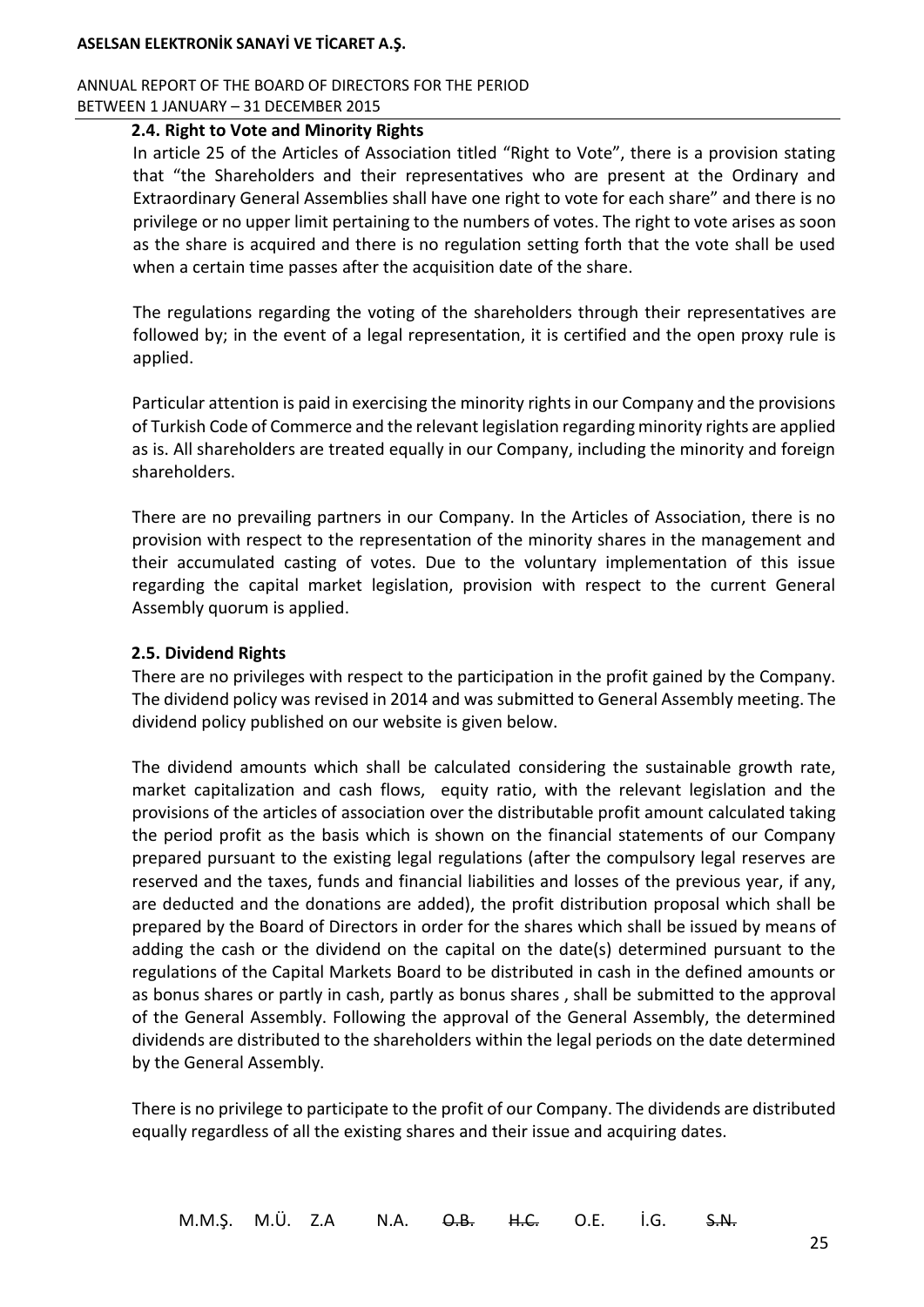#### ANNUAL REPORT OF THE BOARD OF DIRECTORS FOR THE PERIOD BETWEEN 1 JANUARY – 31 DECEMBER 2015

In case of a revision made on the Dividend Policy, the resolution of Board of Directors regarding this revision and the reason for revision shall be publicly announced with respect to the legislation of Capital Markets Board.

As per the decision taken in the General Assembly pursuant to the provisions of the Articles of Association and to the Capital Market Law and other legal regulations in 2015 and within the legal periods, out of the profit gained from 2014 operations, the gross amount of TL 65.000.000,- (TL 0,13 per TL 1 of share, gross 13% over the capital) (net TL 55.250.000,- TL 0,1105 per TL 1 of share, net 11,05% over the capital) was distributed to our shareholders as cash dividend.

## **2.6. Transfer of Shares**

The transfer of the nominated Group A shares representing majority part of the capital and which are not traded in Borsa İstanbul has been restricted with the provision of article 6 of the Articles of Association stating "Group A shares shall not be sold or transferred without the consent of the Board of Directors; in the event that these shares are transferred or sold to third parties partially or completely without the consent of the Board of Directors, the Board of Directors is entitled to abstain from recording this sale in the records without stating a reason".

## **CHAPTER III- PUBLIC DISCLOSURE AND TRANSPARENCY**

## **3.1. Company Website and its Content**

In order to inform our shareholders in a timely and accurate manner within the context of public disclosure and transparency; the website of the Company at the address [www.aselsan.com.tr](http://www.aselsan.com.tr/) in Turkish and [www.aselsan.com](http://www.aselsan.com/) in English is actively used and the information published on the web are updated regularly.

The section "Investor Relations" is included on our website also comprising the issues listed in article 2.1.1 of the corporate governance principles of Communiqué on Corporate Governance numbered II-17.1 issued by CMB on 03.01.2014.

M.M.Ş. M.Ü. Z.A N.A. <del>O.B. H.C.</del> O.E. İ.G. <del>S.N.</del>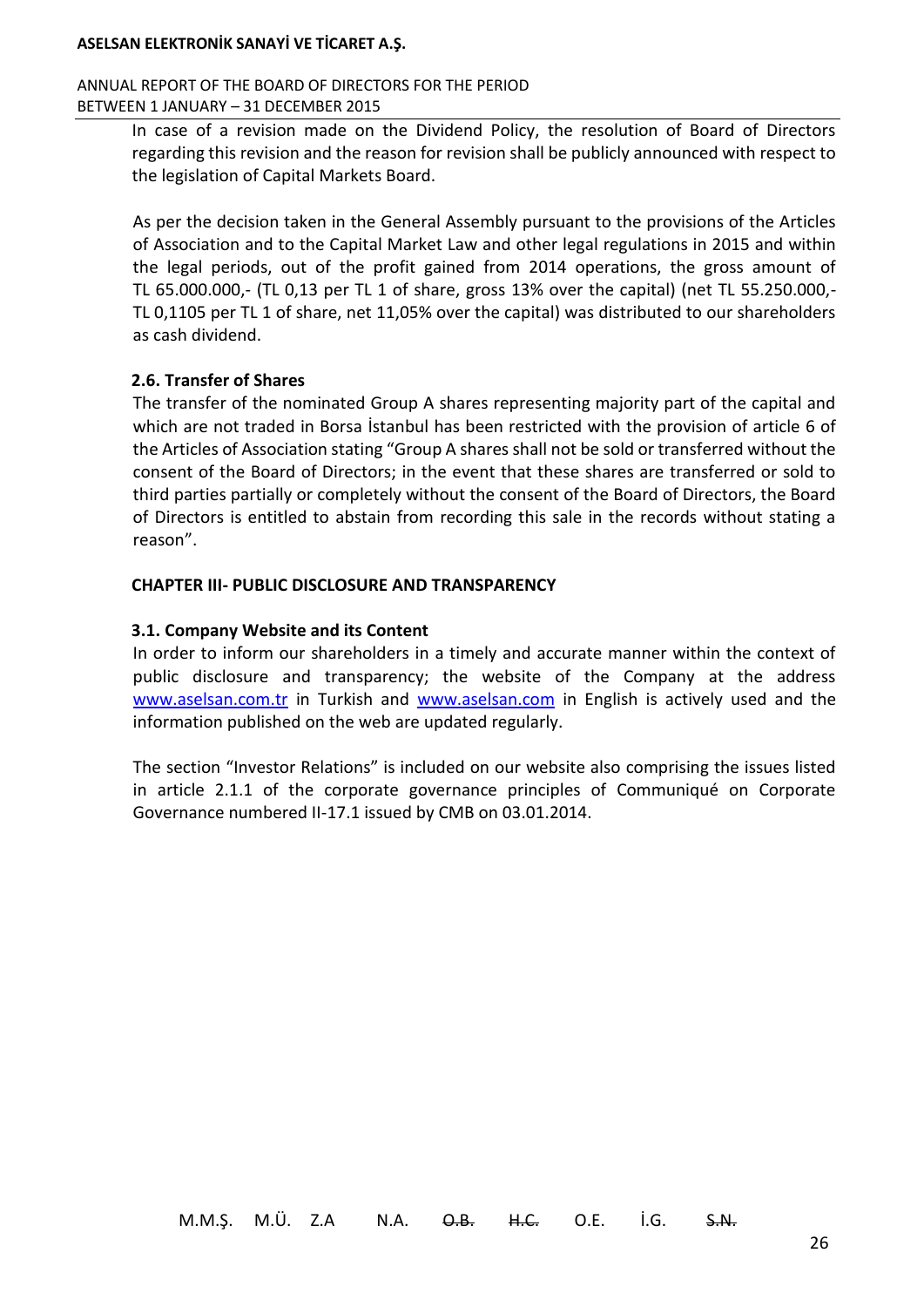#### ANNUAL REPORT OF THE BOARD OF DIRECTORS FOR THE PERIOD BETWEEN 1 JANUARY – 31 DECEMBER 2015

- Under "Investor Relations" section;
- 1. Corporate Governance
	- 1.1 Shareholder Structure and Privileged Shares
	- 1.2 Board of Directors
	- 1.3 Key Resolutions of Board of Directors
	- 1.4 Board Committees
	- 1.5 Articles of Association
	- 1.6 Company Profile and Trade Register Information
	- 1.7 Policies
	- 1.8 Ethical Principles
	- 1.9 Corporate Governance Rating
	- 1.10 General Assembly Meeting
	- 1.11 Compliance with Corporate Governance Principles
- 2. Sustainability
- 3. Stock Info
	- 3.1 Stock Info
	- 3.2 Non-Deposit Shares
	- 3.3 Capital Increases
	- 3.4 Analyst Coverage
	- 3.5 Registration Statement and Public Offering Circular
	- 3.6 Dividend Info
- 4. Investor Calendar
- 5. Annual Reports
- 6. Financial Data
	- 6.1 Financial Reports
	- 6.2 Financial Highlights
	- 6.3 Investor Presentations
	- 6.4 Board of Directors Reports
- 7. BİST Disclosures
- 8. Frequently Asked Questions
- 9. Contact

chapters exist. Necessary records and information are included under these titles. The information given on the Turkish website under "Investor Relations" section is included entirely on the English website.

## **3.2. Annual Report**

The Board of Directors prepare the annual report in detail regarding the operations of the Company and enable the public to reach complete and accurate information that can be comprehensive. The 2014 annual report of our Company was prepared as per the Turkish Code of Commerce numbered 6102, the Regulation Regarding the Determination of the Minimum Content of the Annual Reports of Companies issued by the Ministry of Customs and Trade, the Communiqué Regarding the Principles Related to Financial Reporting in the Capital Market and the Communiqué Regarding the Determination and Implementation of the Corporate Governance Principles, both issued by the CMB.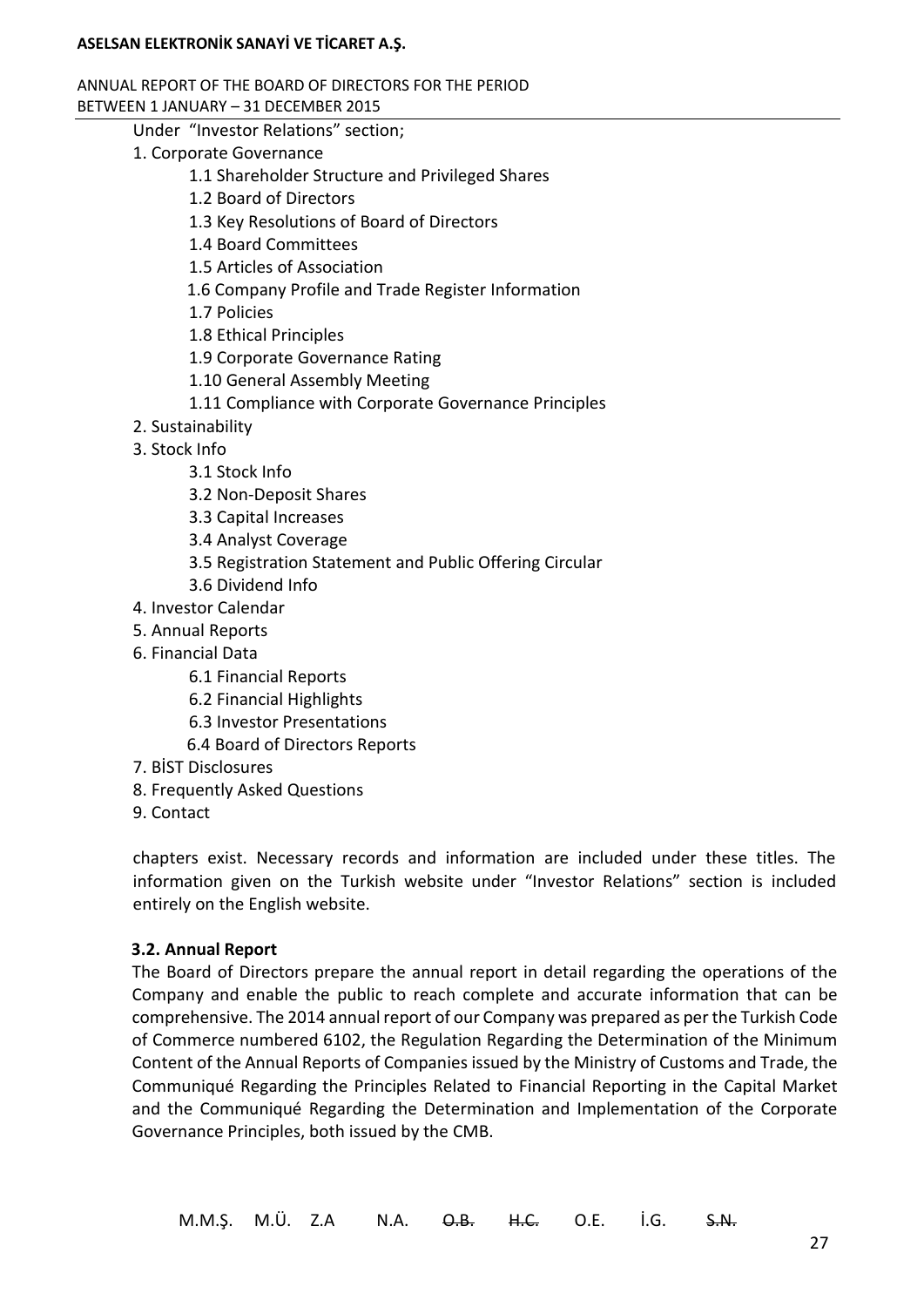ANNUAL REPORT OF THE BOARD OF DIRECTORS FOR THE PERIOD BETWEEN 1 JANUARY – 31 DECEMBER 2015

## **CHAPTER IV- STAKEHOLDERS**

## **4.1. Informing the Stakeholders**

The information requests of stakeholders are keenly handled and attention is paid in responding these accurately and in an understandable manner. Our employees are informed with a personnel hand book and informative presentations over the intranet; continuous access to data and support is provided through help desk application over the intranet. Nonetheless, general and personal data that can be necessary outside the company are provided to access over the internet.

As for our suppliers, they are informed via internet, e-platforms and our website, in addition, information share is provided through face to face meetings. The efforts are being carried on to build the ASELSAN Suppliers Portal in order to provide efficient information transfer, thus an effective management shall be achieved by transfering, observing and reporting the data process between ASELSAN and its suppliers to the Enterprise Resource Planning (ERP) system.

High quality standarts and high technological solutions are offered for services or delivered products with regard to customer needs and expectations so as to meet customer satisfaction. Requirements of these quality standarts are met and inspections, tests are applied through every process from projects' start till the delivery phases. Our all processes are administered by directives, quality plans, standarts, audits and test instructions. Our processes have been certified by internationally accepted standards such as AS9100, ISO 9001, AQAP and CMMI so that our products and services are secured to protect quality standarts. These certificates are renewed every year with the audits performed. Changes and improvements of international standarts are being followed and our processes are developed accordingly. Customer satisfaction, which is the primary objective, is evaluated and reported for the access of related executives. In addition, results and trends are evaluated by the upper management in an annual basis and required recovery activites are planned.

It is possible to increase the quality of product and service correspondingly increasing customer satisfaction by supplying the materials used in products from the right and trusted sources. For this purpose, suppliers are subject to product and/or field of activity based selection and evaluation processes. These activities that target continuous improvement and high quality standarts for suppliers are regarded as playing an important role in eventual product quality. In this direction, trainings, technology /equipment transfers, on the job trainings are for creating a high quality supplier portfolio. All information share is done within the context of confidentiality with our suppliers, who have the status of our business partners, and it is not permitted to share this information with unauthorized persons and third party firms. Through related directives, handling any kind of relations between ASELSAN and the suppliers within the scope of law and ethical values, minimizing the occurrence of unsuitable conditions for protecting parties and securing the justice and transparency.

ASELSAN Magazine, published every 4 months, provides information regarding the activities, technical issues and up-to-date social events. Hardcopies of ASELSAN Magazine is delivered to the end users of ASELSAN products, shareholders who participated to the General Assembly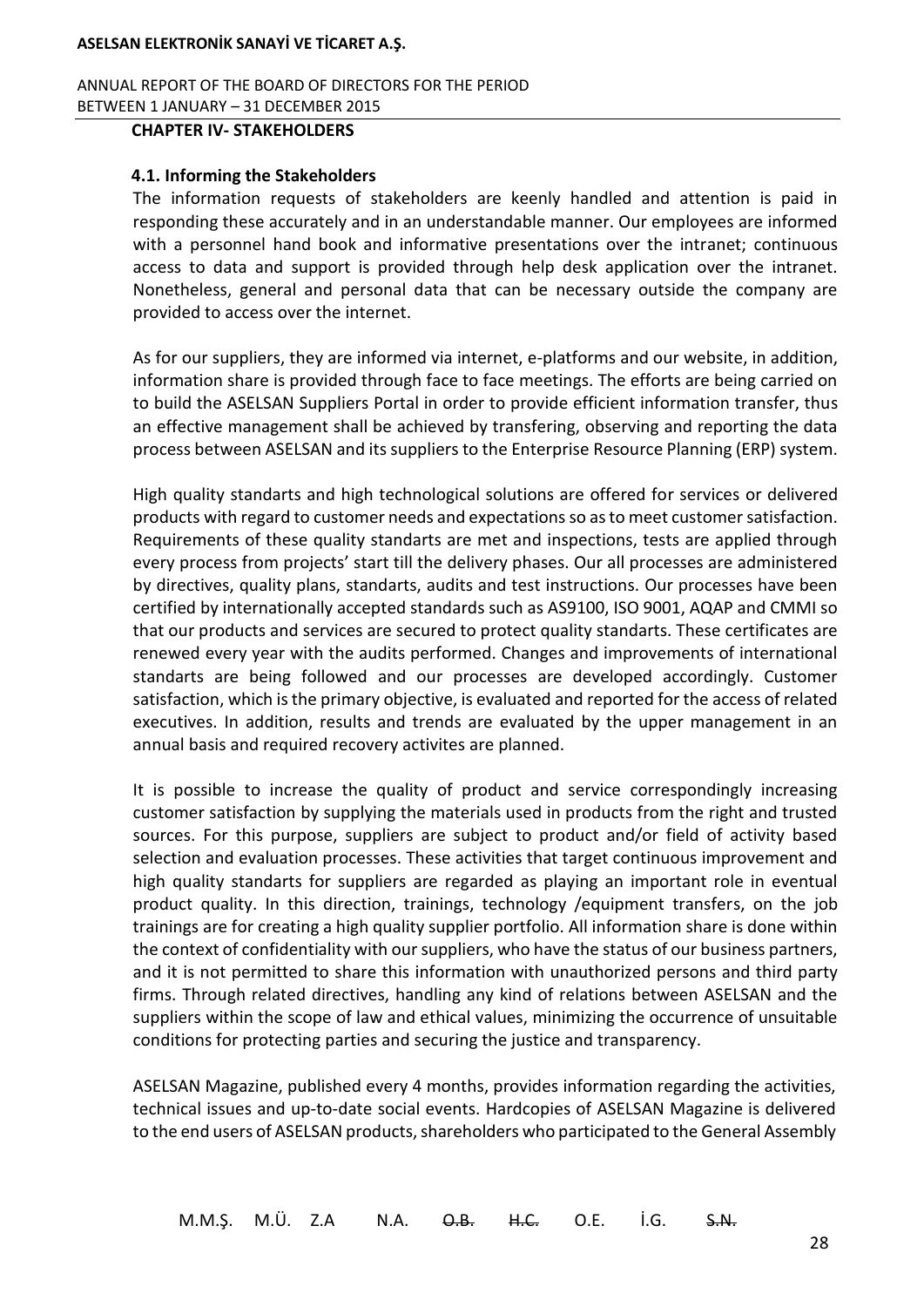### ANNUAL REPORT OF THE BOARD OF DIRECTORS FOR THE PERIOD BETWEEN 1 JANUARY – 31 DECEMBER 2015

Meeting, company employees and other related parties and uploaded to the website right after it is published.

The Compensation Policy can be accessed from our Company's website under Corporate Governance title.

The members of the Board of Directors and the executives do not perform any activities that may cause shareholders to incur losses or may diminish the Company assets. The subject that no debt shall be given, no loans shall be granted or no pledges such as guarantees in favor thereof may be extended to any members of the Board of Directors or to any employees through the use of ASELSAN assets, is declared within the "ASELSAN Ethical Principles, Values and Conduct Rules Document which is available on our Company's website.

It is resolved that the actions to be taken with regard to the article of Corporate Governance Principles "The company builds the necessary mechanisms through which the stakeholders may inform the corporate governance committee or audit committee about the transactions of the company which are in contradiction with the related regulation and are ethically inappropriate." shall be coordinated by the Audit Committee and the studies regarding this issue are carried on.

## **4.2. Participation of Stakeholders in the Management**

In the Articles of Association, there are no provisions regulating the participation of the stakeholders in the management. However, their participation to management shall be supported provided that it does not corrupt the Company activities.

The corporate governance structure of the Company gives the opportunity to all stakeholders including the employees and representatives to convey their worries with regard to transactions, which are inappropriate in terms of legality and ethics.

Our Board of Directors resolved on 30.09.2015 that; employee representatives shall attend to the Board of Directors meetings at least once a year for submitting their opinions, suggestions and requests, in order to further comply with the article "Supporting the Participation of the Stakeholders in the Corporation's Management" of Corporate Governance Principles of Capital Board, numbered II-17.1.

In ASELSAN, an Employee Representative is formed in order to increase the motivation and the sense of identity through providing the ASELSAN employees with the opportunities to,

- Submit their expectations and problems to upper management,
- Share the decisions related with themselves timely and accurately,
- To participate in the decision making processes
- Increase communication with upper management.

The resolution of our Board of Directors dated 30.09.2015 is included in the Employee Representative Directive, which became effective on 17.11.2015. As per the directive published, within the new structure;

- Electing of representatives shall be made by the involvement of all employees to the election process via Intranet Portal,
- 1 personel representative shall be representing every 100 employees and a balanced participation shall be ensured for all titles,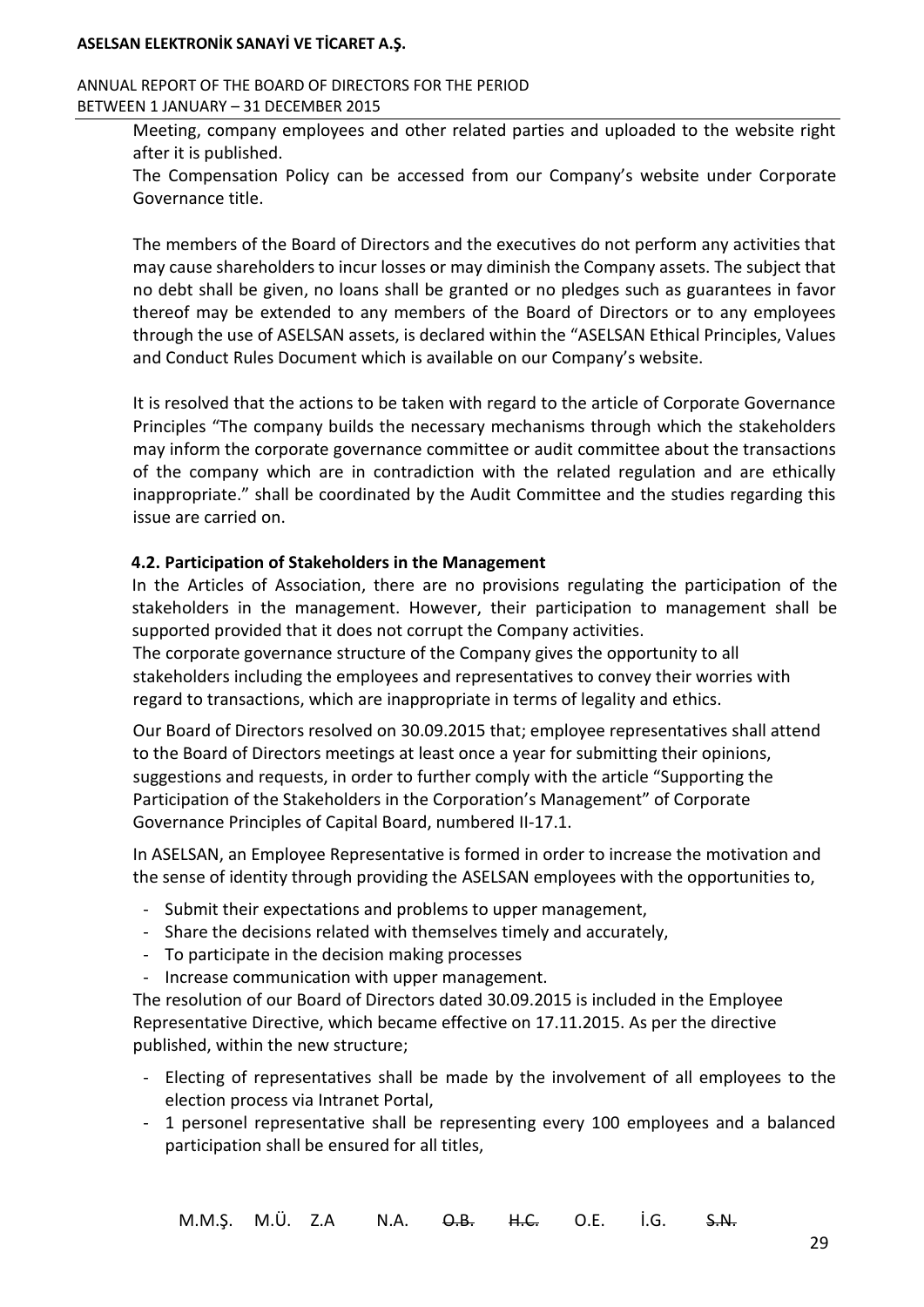### ANNUAL REPORT OF THE BOARD OF DIRECTORS FOR THE PERIOD BETWEEN 1 JANUARY – 31 DECEMBER 2015

- A fractional bottom-up structure shall be formed that includes sub-committees and a supreme board,
- "Person in Charge for Solutions" shall be appointed to provide faster solutions where problems occur,
- Filter mechanisms shall be developed for agenda setting,
- Representatives shall attend to the Board of Directors meeting at least once a year.

Coordination of representative meetings is held by the Shared Services Vice Presidency, where the meeting chairman is the CEO. Nevertheless, Human Resources Management Vice Presidency is represented at least at the level of Director.

Election of employee representative will be done through the Portal. The road map of the employee representative from now on is given below;

- Sub-committees shall be formed,
- "Person in Charge for Solutions" and Personnel Representative Coordinators shall be assigned by upper management,
- Sub-committees will hold their initial meetings and the supreme boards will be formed along elections that will be performed in sub committees,
- Sub-committees and supreme boards will start performing as described in internal regulations.

## **4.3. Human Resources Policy**

The human resources policy of our Company is to adopt an understanding which adds successful and dynamic talents to ASELSAN family required pursuant to the vision of ASELSAN, which contributes to the sustainable success of ASELSAN with employee oriented approaches, adds value and which takes side of its employee at all times.

Within this scope and pursuant to the vision, mission and the principles of the Company, regulations have been set out pertaining to the working conditions of the personnel, their qualifications, recruitment, promoting, remuneration, rewarding, dismissal, disciplinary treatments, rights, tasks and liabilities and other personal rights.

57% of our employees stand for the engineering group, 30% for the technician group 7% for the administrative group, 3% for the office personnel and 3% of the worker group.

There were no complaints related to discrimination from the employees in 2015. Performance and rewarding policies are announced to all of our employees through Company directives.

## **4.4. Ethical Rules and Social Responsibility**

## **4.4.1. Ethical Rules**

The ethical rules of our Company have been written and were published on our website. Furthermore, in order to integrate and develop the ethical rules with the implementations, an Ethical Committee was established to meet the evaluation, direction, consulting and recommendation requirements and create shared knowledge.

"ASELSAN Ethical Principles, Values and Conduct Rules" document is announced to all ASELSAN personnel with all its exhibits and the personnel makes a written commitment that s/he acknowledges the information and ethical values. When an amendment or an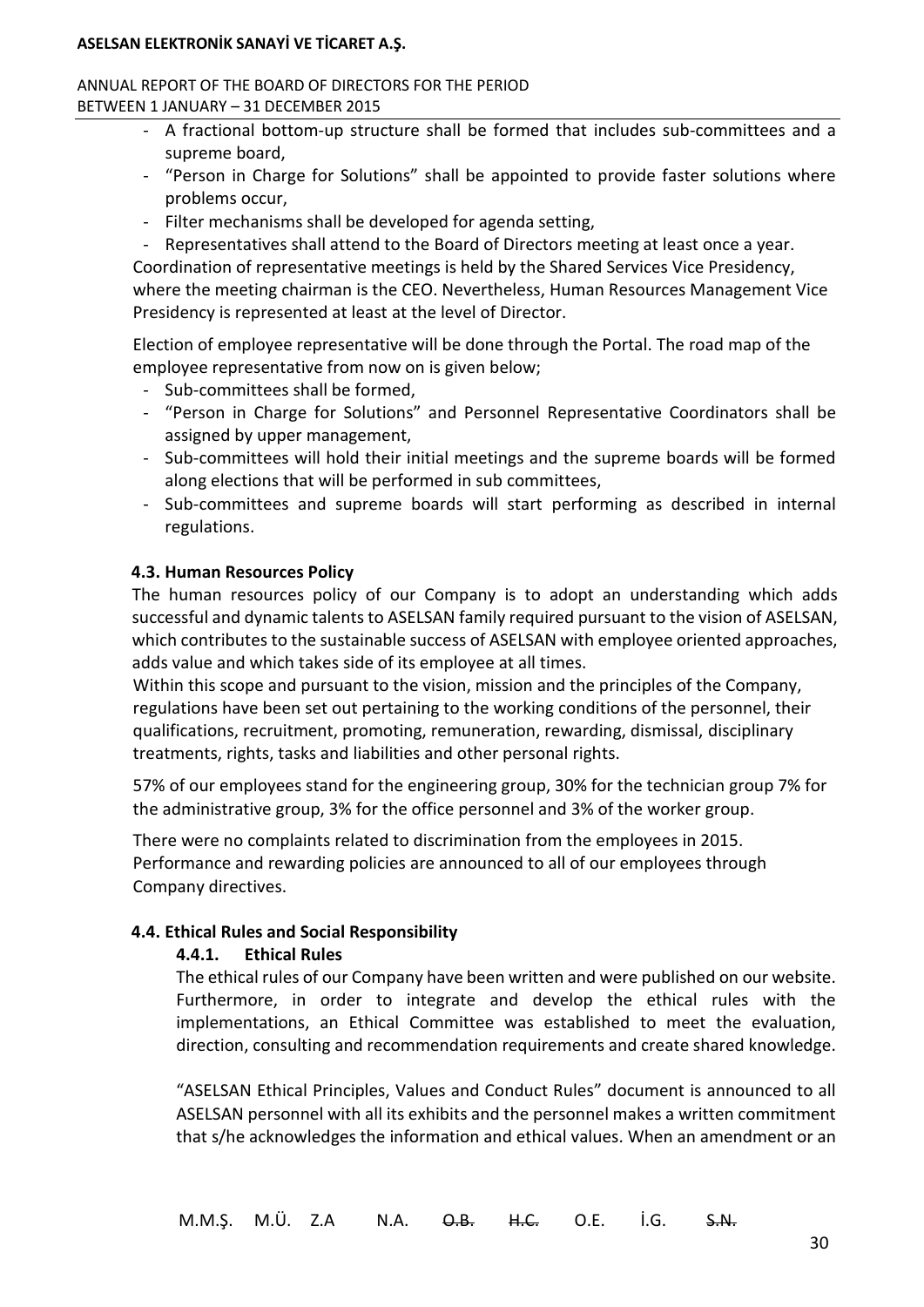### ANNUAL REPORT OF THE BOARD OF DIRECTORS FOR THE PERIOD BETWEEN 1 JANUARY – 31 DECEMBER 2015

update is made on this document, the changes are made known to all the personnel and training programs about these changes are organized if deemed neccessary.

Ethical Committee comprises of five members, the chairmanship of the Committee is executed by the Human Resources Management Vice President and the secretariat is handled by Human Resources Director. Other members consist of the representatives of Legal Affairs Department, Central Procurement Department or Financial Management Vice Presidency, charged by the approval of the CEO, and and two personnel; one shall have at least 15 years, other shall have at least 5 years of ASELSAN experience among the Top 5 ranked nominees with the votes of ASELSAN personnel and assigned by the Board of Directors. If there are no changes in the organization, the Ethical Committee members serve at least for two years.

Ethical Committee meets once a month unless an application or disobedience is present. However, Committee, Board of Directors, Corporate Governance Committee, CEO or the Chairman of the Ethical Committee can call a meeting. Beyond evaluating applications, Ethical Committee represents reason and conscience of ASELSAN and works to increase the awareness about ethical values in ASELSAN family. When there is an application, ethical committee conducts the required assestment and submit a report to the CEO. At the end of this investigation, necessary steps are taken in accordance with relative law and ASELSAN regulations and directives. The applications for last six months and assessment result is reported to Board of Directors each year within the months January and July.

## **4.4.2. Social Responsibility**

An independent British institution, Carbon Disclosure Project (CDP) which reports how the risks of climate changes are managed by the companies announced the 2015 results of the Turkey Carbon Transparency Project. ASELSAN is ranked 6<sup>th</sup> among the firms that most successfully manage climate change risks through production process and has the highest gas emission performance on the outcome of the research conducted by evaluating big firms including 35 firms listed on Borsa İstanbul.

In ASELSAN, where decreasing carbon emission is one of the strategic goals, carbon emission is monitored since 2009. ASELSAN's CDP score was 85C in 2014 and it is upgraded to 95B in 2015. Also, ASELSAN is the first company that is ranked with the highest initial score among Defence Industry firms in Turkey by participating in CDP survey.

ASELSAN has decreased carbon emission significantly through its efforts, and continues its operations by increasing momentum in the fields of increasing energy efficiency in production, giving priority to production technologies that decrease carbon emission, switching to use of energy that does not cause carbon emission.

Having certifications for ISO 14001 Environmental Management System and OHSAS 18001 Work Health and Safety Integrated Management System; we will proceed to take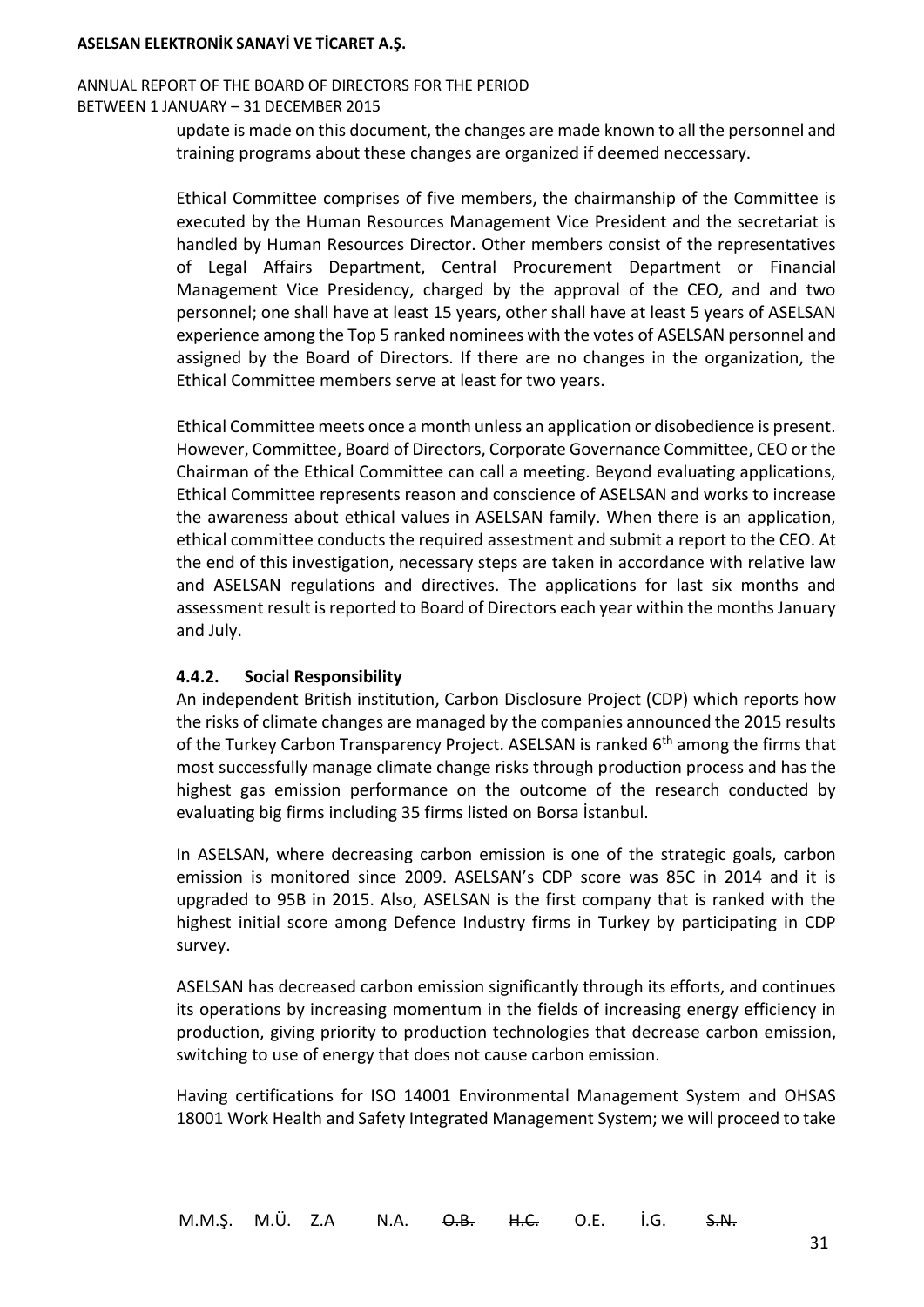#### ANNUAL REPORT OF THE BOARD OF DIRECTORS FOR THE PERIOD BETWEEN 1 JANUARY – 31 DECEMBER 2015

part in pioneer applications through actualization of national and international initiatives.

In November 2014, Borsa Istanbul (BIST) has launched Sustainability Index that display the performance of January-March 2014 time period for BIST-30 firms in the fields of financial, environmental, social issues and corporate governance. With respect to that, as of this date, ASELSAN started publishing sustainability reports. As a result of the evaluation of our Company on the ASELSAN Sustainability Report, published in Turkish and English for the first time before the Index assessments, ASELSAN was among the 15 firms that were approved to be included in BİST Sustainability Index. In November 2015, ASELSAN held its place in the index as a consequence of the re-evaluation of ASELSAN Sustainability Report that was published in June, 2015.

Sustainability reports that are published on our website (www.aselsan.com.tr) include the details of sustainable applications in the fields of strategic governance, corporate governance, ethical principles, internal audit, bribery and corruption, risk management, communication with stakeholders, supply chain, information systems, facility management, employee development, human rights, occupational health and safety, environmental management.

In 2015 our Company made donations to the construction of Şehit Şerife Bacı and Martyrs Monument that is located on İstiklal Highway in Kastamonu/Seydiler district and the construction of Bingöl Martyrs Monument and 33<sup>rd</sup> Soldier Monument. Also, our Company sponsored the activities of Turkish Armed Forces Rehabilitation and Care Center Handicapped Sports Club and furnishing of Anıtkabir command exhibition hall.

## **CHAPTER V- BOARD OF DIRECTORS**

#### **5.1. Structure and Formation of Board of Directors**

In our Company, 3 members of 9 members of Board of Directors are independent members. The duties of Nomination Committee are executed by Corporate Governance Committee. The report regarding the evaluation of the list of Independent Members of Board of Directors prepared by Corporate Governance Committee on 06.03.2015 was presented to Board of Directors on 06.03.2015 and the CV's and independence statements of the 11 nominees were announced to public on our website on 06.03.2015. As a result of the voting at the General Assembly Meeting on 31/03/2015, 3 nominees were elected as Independent Members of Board of Directors. There were no cases to eliminate the independency of the Independent Members of the Board of Directors in 2015.

The CVs of the Members of the Board of Directors are included in the 2015 annual report and the information with respect to their duty terms is provided in the table below.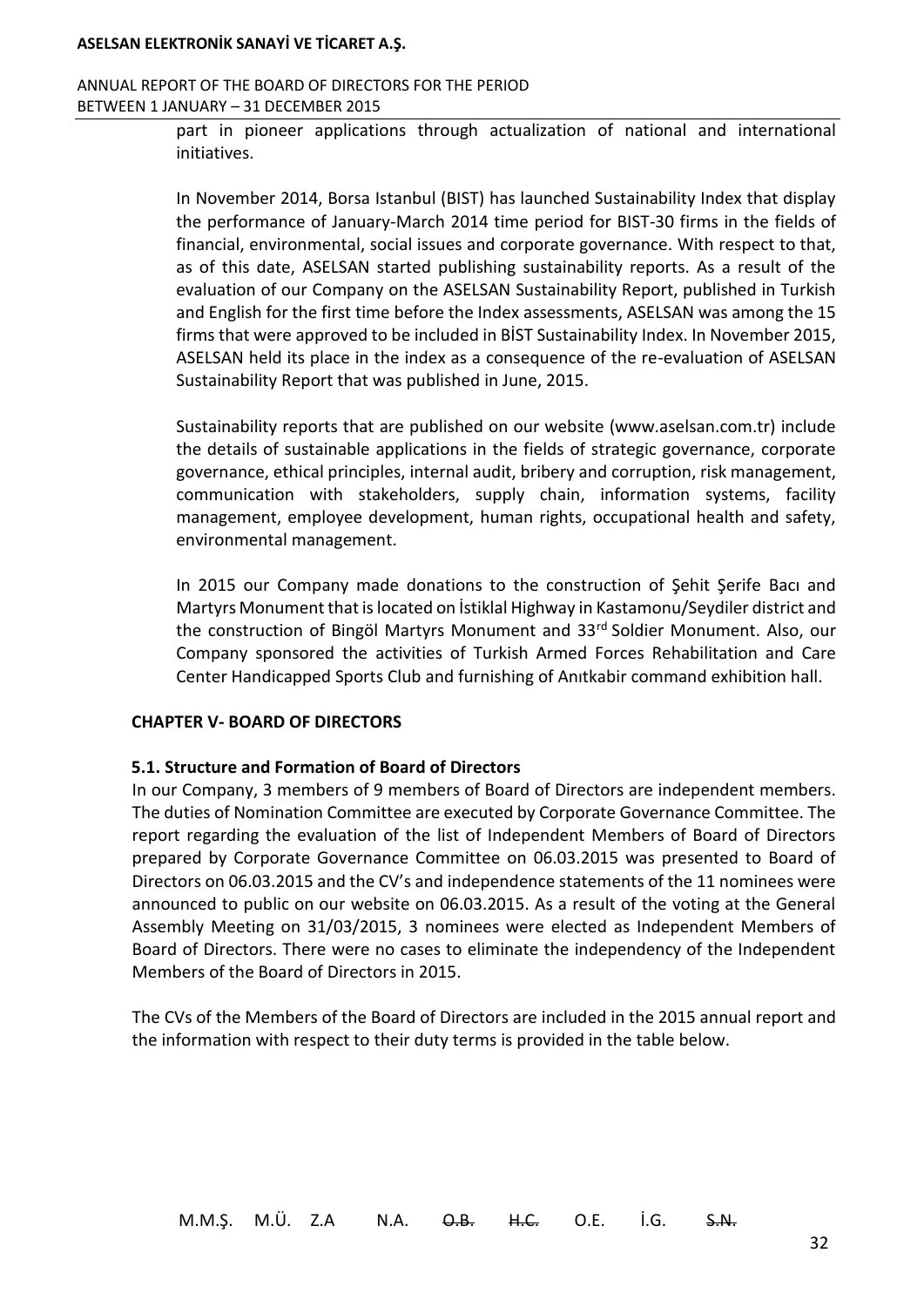## ANNUAL REPORT OF THE BOARD OF DIRECTORS FOR THE PERIOD BETWEEN 1 JANUARY – 31 DECEMBER 2015

| <b>Name Surname</b>                | <b>Duty</b>                           | <b>Election</b><br><b>Date</b> | <b>Termination</b><br><b>Date</b> | <b>Responsibilities other than</b><br>the Company                                                                                                                                                                                                                                                                                    |
|------------------------------------|---------------------------------------|--------------------------------|-----------------------------------|--------------------------------------------------------------------------------------------------------------------------------------------------------------------------------------------------------------------------------------------------------------------------------------------------------------------------------------|
| Mustafa Murat<br><b>ŞEKER</b> (**) | Chairman /<br>Managing<br>Member      | May 2013                       | <b>March 2016</b>                 | Deputy Undersecretary of<br><b>Undersecretariat for Defence</b><br>Industries                                                                                                                                                                                                                                                        |
| Murat ÜÇÜNCÜ<br>$(**)$             | Vice Chairman /<br>Managing<br>Member | May 2013                       | <b>March 2016</b>                 | $\qquad \qquad \blacksquare$                                                                                                                                                                                                                                                                                                         |
| Ziya AKBAŞ (****)                  | Independent<br>Member (*)             | March 2014                     | <b>March 2016</b>                 | Turkish Patent Institute -<br>Brand Representative, Public<br>Supervision Institute -<br>Independent Auditor, R.T.<br>Ministry of Labour Social and<br>Security - Official Mediator,<br>TURMOB - Expertise on<br>Author's Rights and Financial<br><b>Matters</b>                                                                     |
| Nazım ALTINTAŞ                     | Independent<br>Member (*)             | <b>March 2015</b>              | <b>March 2016</b>                 |                                                                                                                                                                                                                                                                                                                                      |
| Oğuz BORAT                         | Member                                | <b>March 2015</b>              | <b>March 2016</b>                 | Member of Engineering and<br>Design Faculty Board,<br>Consultant of the Rector,<br>Member of Interuniversities<br>Board in Istanbul Trade<br>University                                                                                                                                                                              |
| Hasan CANPOLAT<br>(**)             | Member                                | May 2013                       | March 2016                        | Consultant of Minister of<br><b>National Defence</b>                                                                                                                                                                                                                                                                                 |
| Oral ERDOĞAN<br>$(****)$           | Independent<br>Member (*)             | March 2014                     | <b>March 2016</b>                 | Rector of Piri Reis University,<br>Consultant of Chamber of<br>Shipping, Consultant of Turkey<br>Ship Building Businessman<br>Union, Member of the Board<br>of Istanbul Maritime R&D<br>Publishing and Consultant Inc.,<br>Member of the Board of<br><b>Turksat Satellite</b><br><b>Communication and Cable TV</b><br>Operating Inc. |
| İsmail<br>GÜMÜŞTEKİN               | Member                                | <b>March 2015</b>              | <b>March 2016</b>                 | $\overline{\phantom{a}}$                                                                                                                                                                                                                                                                                                             |
| Sedat NAZLIBİLEK<br>$(***)$        | Member                                | June 2014                      | March 2016                        | Lecturer in Atılım University<br><b>Mechatronics Engineering</b><br>Department                                                                                                                                                                                                                                                       |
| <b>Faik EKEN</b>                   | <b>CEO</b>                            | May 2014                       |                                   |                                                                                                                                                                                                                                                                                                                                      |

M.M.Ş. M.Ü. Z.A N.A. O.B. H.C. O.E. İ.G. S.N.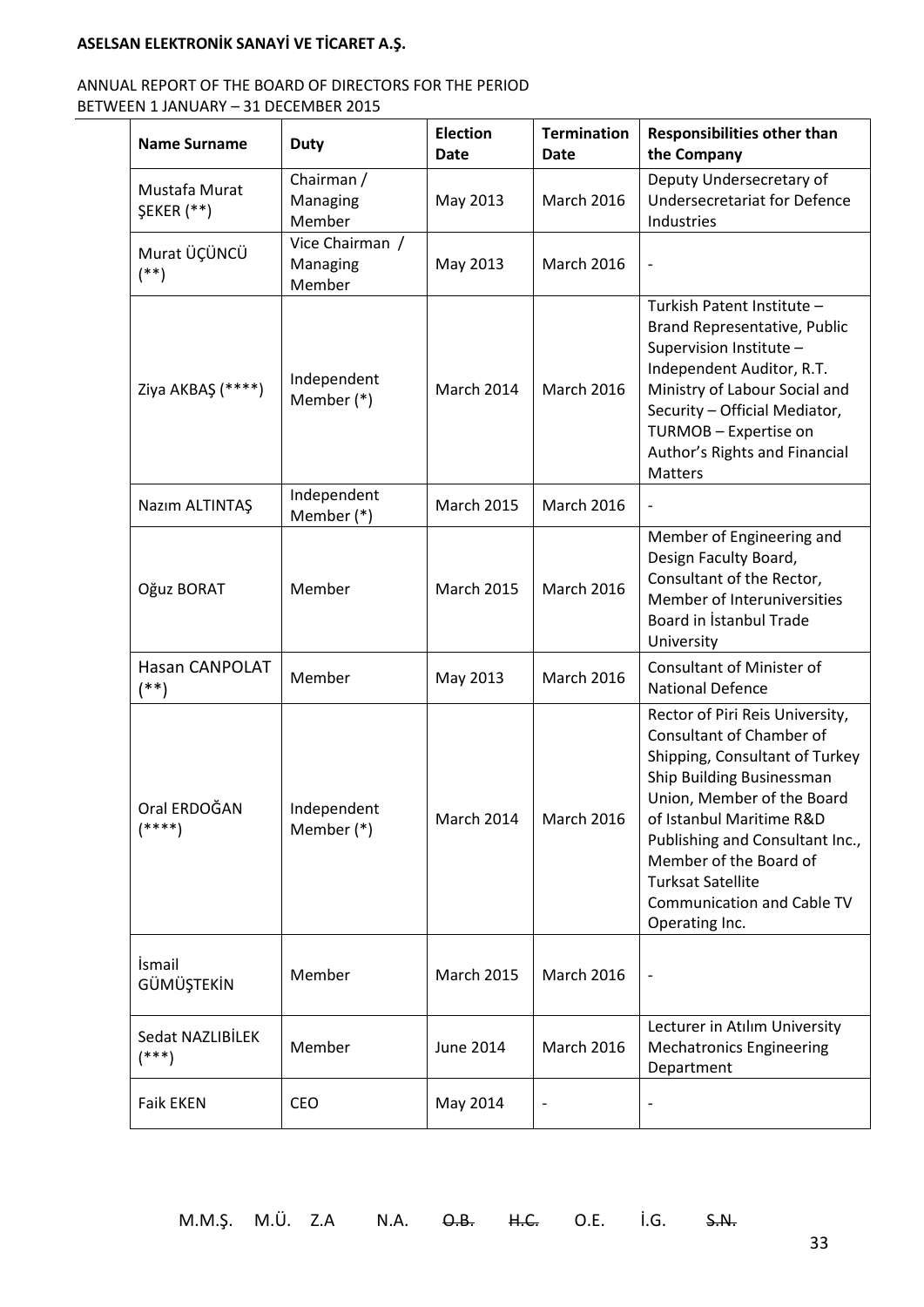#### ANNUAL REPORT OF THE BOARD OF DIRECTORS FOR THE PERIOD BETWEEN 1 JANUARY – 31 DECEMBER 2015

*(\*)Statements of Independence of the Independent Members of Board of Directors, which declare that the independent members conform with the regulations and the specified criteria for being an Independent Board of Directors Member, within the context of Capital Markets Board's corporate governance principles, are available. Statements of Independent Members take part at the end of the Corporate Governance Principle Compliance Report.*

*(\*\*)Assigned by decision of Board of Directors dated 16.05.2013. In the Ordinary Genaral Assembly Meetings dated 31.03.2014 and 31.03.2015, reelected to serve for one year.*

*(\*\*\*)Assigned by the decision of Board of Directors dated 25.06.2014. In the Ordinary Genaral Assembly Meeting dated 31.03.2015, reelected to serve for one year.*

*(\*\*\*\*) Reelected to serve for one year; on the General Assembly Meeting dated 31.03.2014 for the first time, and on the General Assembly Meeting dated 31.03.2015 for the second time.* 

In article 13 of the Articles of Association titled "Duties and Authorization of the Board of Directors", the duties and authorization of the Board of Directors have been defined. Besides, the Board of Directors Working Directive also describes the Duties and Authorization of the Board of Directors. With the article 14 of the Articles of Association titled "Assignment of the Authorization to the CEO", the assignment of the authorization of the Board of Directors to the CEO has been set out. The duties and authorization of the executives are described in the "Duties and Responsibilities Directive" formed within the Company.

The duties of the Members of the Board of Directors and of the CEO carried out outside the Company, information regarding the term of office and the statements of the board of members with respect to their independencies:

- There are no members of Board of Directors carrying out an executive duty.
- The statements of independence of the Independent Members of the Board of Directors have been provided at the annex of the Compliance Report.
- The Members of the Board of Directors fulfill their duties without any interest or benefit and pursuant; to the liabilities and authorizations undertaken by the Board of Directors and to the regulations of the Turkish Code of Commerce and CMB.
- Members of the Board of Directors, in accordance with the Working Directive of Board of Directors, are liable not to enter into any commercial treatments directly or indirectly with the Company that coincides with the Company objectives, on their behalf or on behalf of others without the consent of the General Assembly.

With regard to the resolution of the Corporate Governance Committee meeting dated 05.11.2015, it has been discussed in the Board of Directors meeting on 26.11.2015 that; membership of women in the board of directors as it used to be the case in the past would be beneficial in order to increase compliance with the Corporate Governance Principles in our Company.

## **5.2. Principles of Activity of Board of Directors**

Board of Directors carries out its duties and responsibilities determined with reference to TCC, Capital Market Law and Articles of Association. In this context, the basis of duties and operations are indicated in details in ASELSAN Board of Directors Working Directives.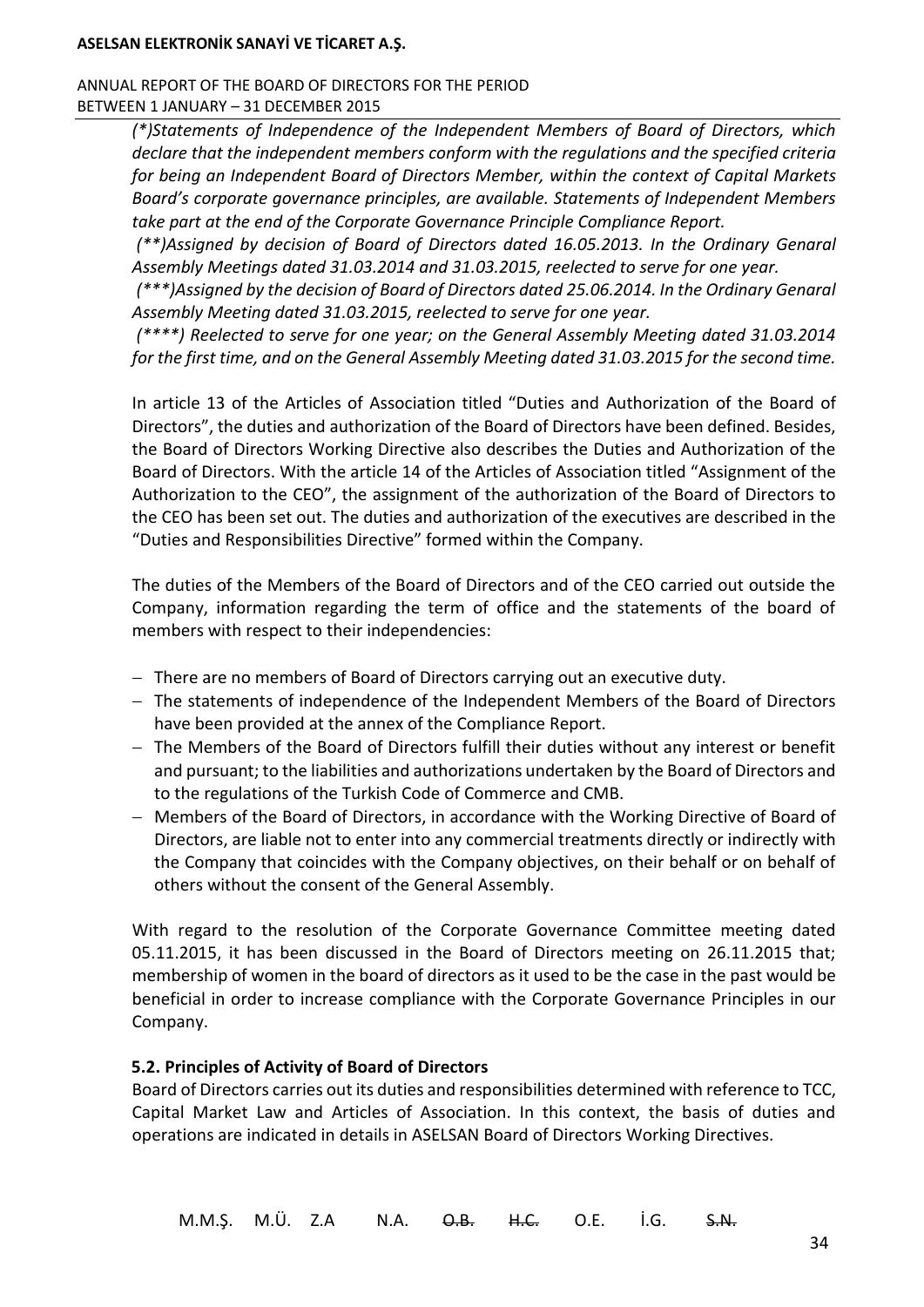### ANNUAL REPORT OF THE BOARD OF DIRECTORS FOR THE PERIOD BETWEEN 1 JANUARY – 31 DECEMBER 2015

The agenda of the Board of Directors meetings is formed with the proposals of the Members of the Board of Directors and the committees and the CEO, it is afterwards evaluated by the Board of Directors Chairman and finalized. The subjects emerged as urgent and which are considered worthwhile to discuss may be added to the agenda during the Board of Directors meeting.

As per article 10 of the Articles of Association, the Board of Directors assemble when required and at least once a month. The number of Board of Directors Meetings in 2015 was 30, where 14 of the decisions in the meetings are interim decisions. All of the Members of the Board of Directors attended 67% of the meetings.

The place, date, time and agenda of the next meeting is decided at the Board of Directors Meetings. Documents pertaining to the meeting agenda are sent to the members of Board of Directors at least 3 work days before the meeting by the Presidency.

The Members of the Board of Directors attend the meetings and fulfill their duties as per their authorization and responsibilities. The members who do not attend the meetings submit their excuses.

Board Office is established under Board of Directors in order to coordinate necessary issues in the name of the Board, particularly the relationships with the Presidency and TAFF, to execute planning and support the Board of Directors' operations.

All members have one right to vote, including the chairman. If the numbers of votes are equal, the vote of the chairman does not change the result. Abstaining is not possible, either rejection or acceptance is voted. The vote of the abstaining member is considered as a rejecting vote. The member casting a reject vote states the ground for this in the meeting minutes and undersigns it. According to the article 11 of the Articles of Association titled "Quorum of Meeting and Decision Making"; "The provisions of the TCC, Capital Market Law, regulations of the Capital Markets Board in connection with corporate governance and other relevant legislation are taken into account with respect to the meetings and decision making quorums of the Board of Directors as well as with respect to any Board of Directors members assuming duties and positions outside the Company. Any action and resolutions taken by the Board of Directors without complying with the Corporate Governance Principles, which are made mandatory as to be complied by the Capital Markets Board, are invalid and considered as in contrary to the Articles of Association". In the operation year 2015, there were no related party transactions or any other significant issue, which had to be submitted to the approval of the general assembly, since they were not approved by the Independent Members of the Board of Directors.

The signed decisions are made available to the follow up of the Members of the Board of Directors and Executive Committee Members in the electronic platform.

In accordance with the article 4.2.8 of Capital Markets Board Corporate Governance Communiqué; Executive Liability Insurance Policy was signed for Board of Directors members on 17.07.2015 with the total liability amount of USD 50.000.000,- which corresponds to more than 25% of the paid-in-capital of our Company, with a validity period of 1 year.

35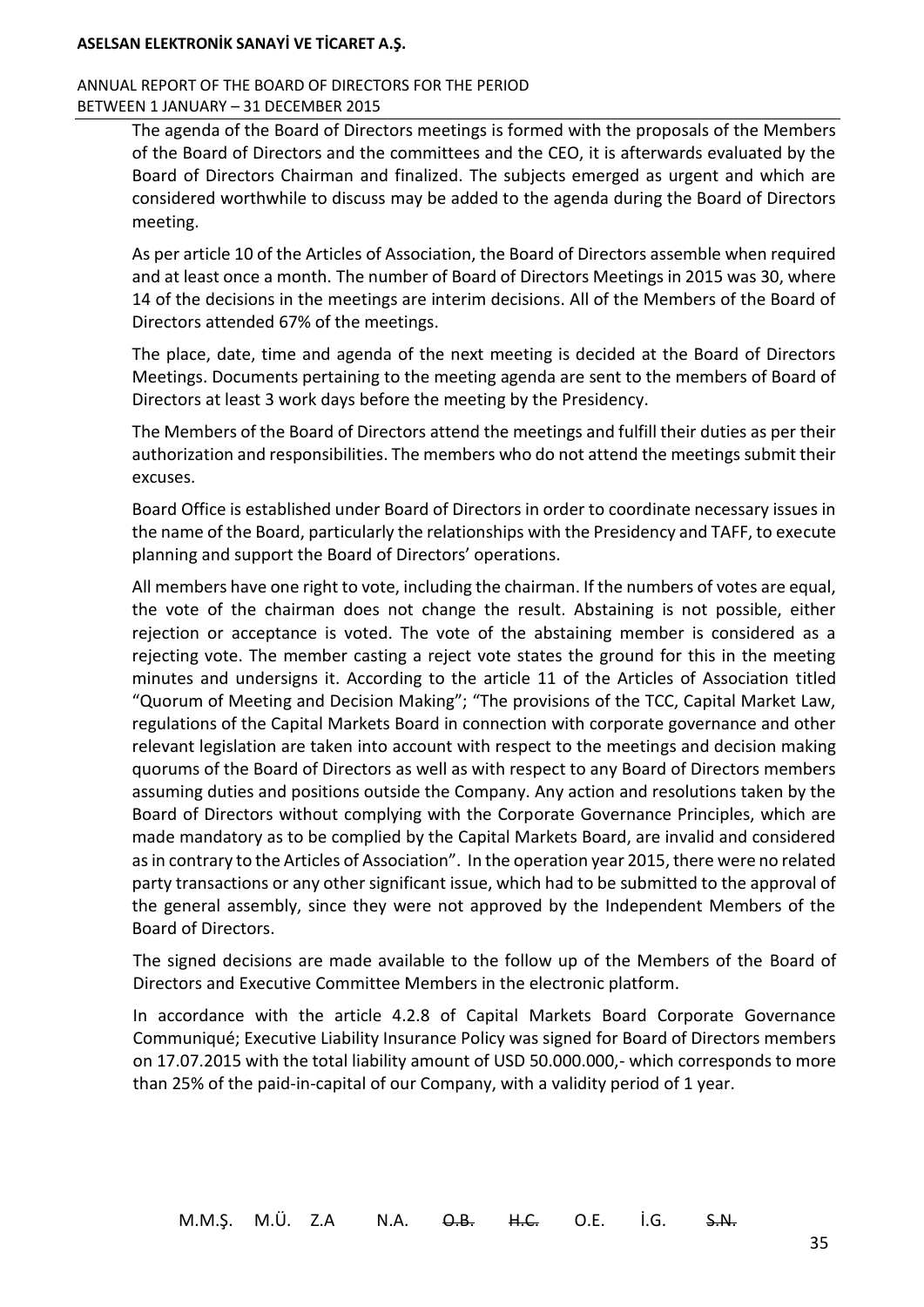#### ANNUAL REPORT OF THE BOARD OF DIRECTORS FOR THE PERIOD BETWEEN 1 JANUARY – 31 DECEMBER 2015

## **5.3. Number of Committees Formed in the Board of Directors with Their Structures and Independency**

As per the title "Committees Formed in the Board of Directors" in the Communiqué Regarding Determination and Implementation of Corporate Governance Principles by the Capital Markets Board, our Company's Board of Directors, in the meeting dated 10.04.2012, formed an Audit Committee, Corporate Governance Committee and Early Detection and Management of Risk Committee and announced this to the public. There are no Nomination and Remuneration Committees within the Board of Directors and the duties of these are carried out by the Corporate Governance Committee.

The directives of Audit Committee, Corporate Governance Committee and Early Detection and Management of Risk Committee are made available at the website of our Company. The Independent Members of the Board of Directors and four members of the Board of Directors have duties in more than one committee. This is because it is mandatory that all members of the Audit Committee and the chairman of the other committees should be Independent Members of the Board of Directors.

Boards of Directors have made the annual evaluation of the committees composed under its structure and the evaluation report is available in 2014 Annual Report.

#### **AUDIT COMMITTEE**

| Committee Members (January – March 2015) |                                                                  |
|------------------------------------------|------------------------------------------------------------------|
|                                          |                                                                  |
|                                          | Oral ERDOĞAN  Member/Independent Member of Board of Directors    |
|                                          | Celalettin DÖVER Member/Independent Member of Board of Directors |

Committee Members (March – December 2015)

| Oral ERDOĞAN  Member/Independent Member of Board of Directors   |
|-----------------------------------------------------------------|
| Nazim ALTINTAŞ  Member/Independent Member of Board of Directors |

The main duties of the Audit Committee that were set out in the "ASELSAN Audit Committee Work Directives" regulating the working principles of Audit Committee are as follows;

- To enable the disclosure of the financial data of ASELSAN, to pursue the operation and efficiency of the accounting system, independent audit, internal audit and internal control system of the company,
- To assemble at least every 3 months, to share the meeting minutes with the Board of **Directors**

Meetings were held by Audit Committee on dates 06.03.2015, 11.05.2015, 19.08.2015 and 06.11.2015 regarding the financial statements with the participation of the relevant independent audit company in 2015.

Furthermore, two more meetings were held on dates 25.03.2015 and 30.12.2015 regarding the financial statements.

M.M.Ş. M.Ü. Z.A N.A. <del>O.B. H.C.</del> O.E. İ.G. <del>S.N.</del>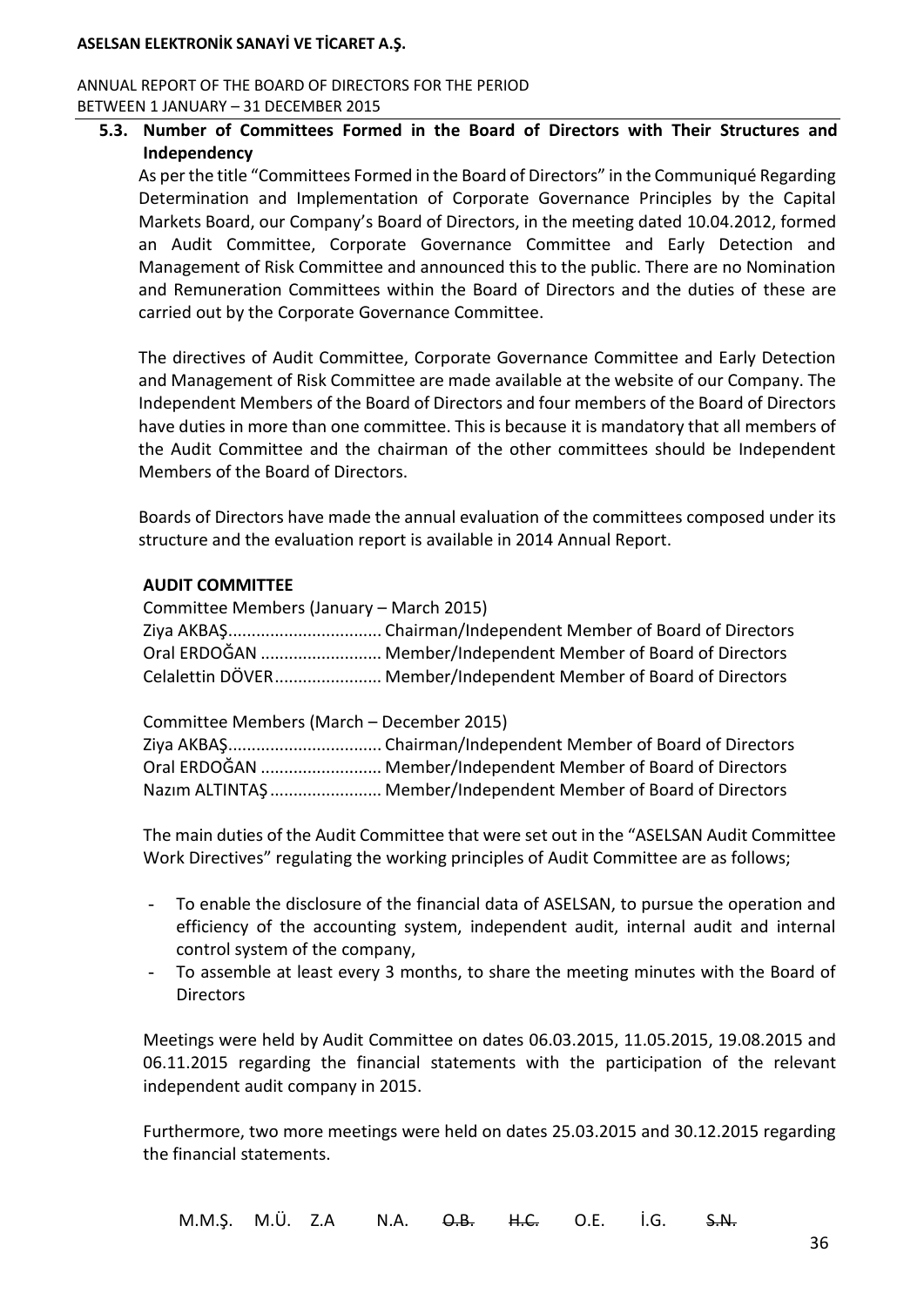#### ANNUAL REPORT OF THE BOARD OF DIRECTORS FOR THE PERIOD BETWEEN 1 JANUARY – 31 DECEMBER 2015

In order to increase the efficiency of internal audit, attention was paid to strengthen the cooperation with Internal Audit Presidency and to the supervision of internal audit activities, direct and continuous communication was established between Audit Committee and Internal Audit Presidency. A dimension of this communication; Audit Committee- Internal Audit Presidency coordination meetings, were held ten times on dates 15.01.2015, 18.02.2015, 22.04.2015, 22.05.2015, 19.06.2015, 23.07.2015, 30.09.2015, 22.10.2015, 06.11.2015 and 17.12.2015.

The Committee was active in two main topics in 2015.

#### **i. Independent Audit Activities and Works Regarding the Audited Financial Statements:**

"Communiqué on Financial Reporting in Capital Markets" Serial: II, 14.1 regulated the preparation of financial reports and their basis, principles of presentation to the relevant parties. December 2014, March 2015, June 2015 and September 2015 financials and Board of Directors reports were prepared in accordance with the communiqué numbered II, 14.1, and submitted to Board of Directors by Audit Committee and presented to the public via Public Disclosure Platform.

The procurement process for independent audit services for the year 2015 as per the CMB'S communiqué numbered II-14:1, was handled by the Procurement Department and the purchasing decision that the service shall be provided by "AKİS Bağımsız Denetim ve Serbest Muhasebeci Mali Müşavirlik A.Ş." (KPMG) was taken by Board of Directors. The resolution was submitted for approval on the General Assembly Meeting dated 31.03.2015 and was accepted.

## **ii. Internal Audit Presidency:**

Within the scope of the internal audit activities of the Company, the relations between the Internal Audit Presidency and the Board of Directors have been carried out through Audit Committee. A direct and continuous contact between Audit Committee and Internal Audit Presidency is present.

#### **CORPORATE GOVERNANCE COMMITTEE**

| Committee Members (2015 January - March)                     |                                                          |  |  |  |  |  |  |
|--------------------------------------------------------------|----------------------------------------------------------|--|--|--|--|--|--|
|                                                              |                                                          |  |  |  |  |  |  |
| <b>Directors</b>                                             |                                                          |  |  |  |  |  |  |
|                                                              | Ahmet Can ÇEVİK  Member/Member of the Board of Directors |  |  |  |  |  |  |
| Mustafa Murat ŞEKER  Member/Member of the Board of Directors |                                                          |  |  |  |  |  |  |
|                                                              |                                                          |  |  |  |  |  |  |
| Committee Members (2015 March - December)                    |                                                          |  |  |  |  |  |  |
| Oral ERDOĞAN Chairman/Independent Member of the Board of     |                                                          |  |  |  |  |  |  |
| <b>Directors</b>                                             |                                                          |  |  |  |  |  |  |
|                                                              | Murat ÜÇÜNCÜ  Member/ Board of Directors Vice Chairman   |  |  |  |  |  |  |
|                                                              |                                                          |  |  |  |  |  |  |
|                                                              |                                                          |  |  |  |  |  |  |

M.M.Ş. M.Ü. Z.A N.A. O.B. H.C. O.E. İ.G. S.N.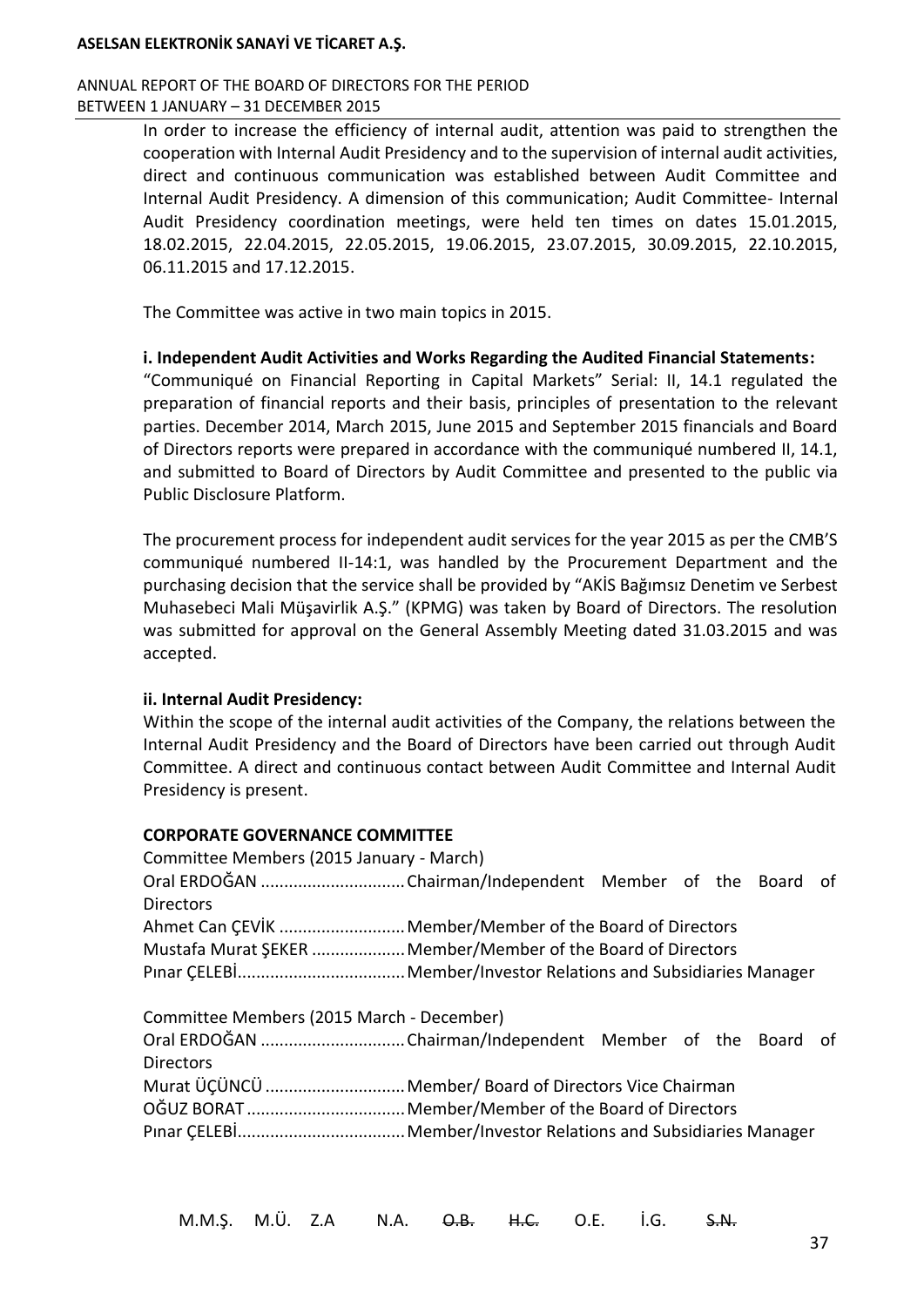#### ANNUAL REPORT OF THE BOARD OF DIRECTORS FOR THE PERIOD BETWEEN 1 JANUARY – 31 DECEMBER 2015

The main duties of the Corporate Governance Committee were set out in the "ASELSAN Corporate Governance Committee Work Directives" as follows:

- To carry out studies for the implementation of Corporate Governance Principles in the Company,
- To observe whether the Corporate Governance Principles have been implemented or not and if not implemented to determine the grounds for this and the conflicts of interest arising due to not complying with these principles and to make proposals for improving the status,
- To monitor the activities of the Investor Relations Department.
- Corporate Governance Committee assembles every 3 months and in every situation when necessary. The meeting minutes are submitted to the Board of Directors.

The Corporate Governance Committee assembled seven times within the activity year 2015 on dates, 18.02.2015, 25.02.2015, 06.03.2015, 11.05.2015, 19.08.2015, 05.11.2015 and 30.12.2015. The meeting minutes of the Committee may be reached on our website. The committee was active in three respective tasks in 2015:

## **i. Operations of Investor Relations Department:**

Investor Relations Department have attended all the meetings in 2015, performed secretariat procedures of the committee with regard to "ASELSAN Corporate Governance Committee Working Directive" and informed the committee periodically about the tasks carried by investor relations department.

In 2015, the subjects discussed and tasks carried by the Corporate Governance Committee within the context of the meetings made are given below:

- Independent Board Member election process
- Investor Relations Department and its operations
- Corporate Governance Committee Evaluation Report
- Corporate Governance Rating
- Corporate Governance Committee 2014 Report
- ASELSAN 2014 Compliance with the Corporate Governance Principles Report
- BİST Sustainability Index and sustainability tasks performed in ASELSAN
- ASELSAN Dividend Policy
- ASELSAN Scholarship Directives
- ASELSAN Corporate Governance Plan
- ASELSAN Ethical Principles
- ASELSAN Personal Performance Management System Directive
- ASELSAN Wage and Career Management System Directive
- Tasks carried for the revision of ASELSAN score cards

## **ii. Corporate Governance Rating:**

The evaluation of corporate governance rating performed by SAHA Corporate Governance and Credit Rating Services were concluded during the last quarter of 2015. According to the review, as a result of the enhancements made throughout 2015, the score of 12.12.2014, 9,09 out of 10, was revised as 9,13 out of 10 on 11.12.2015.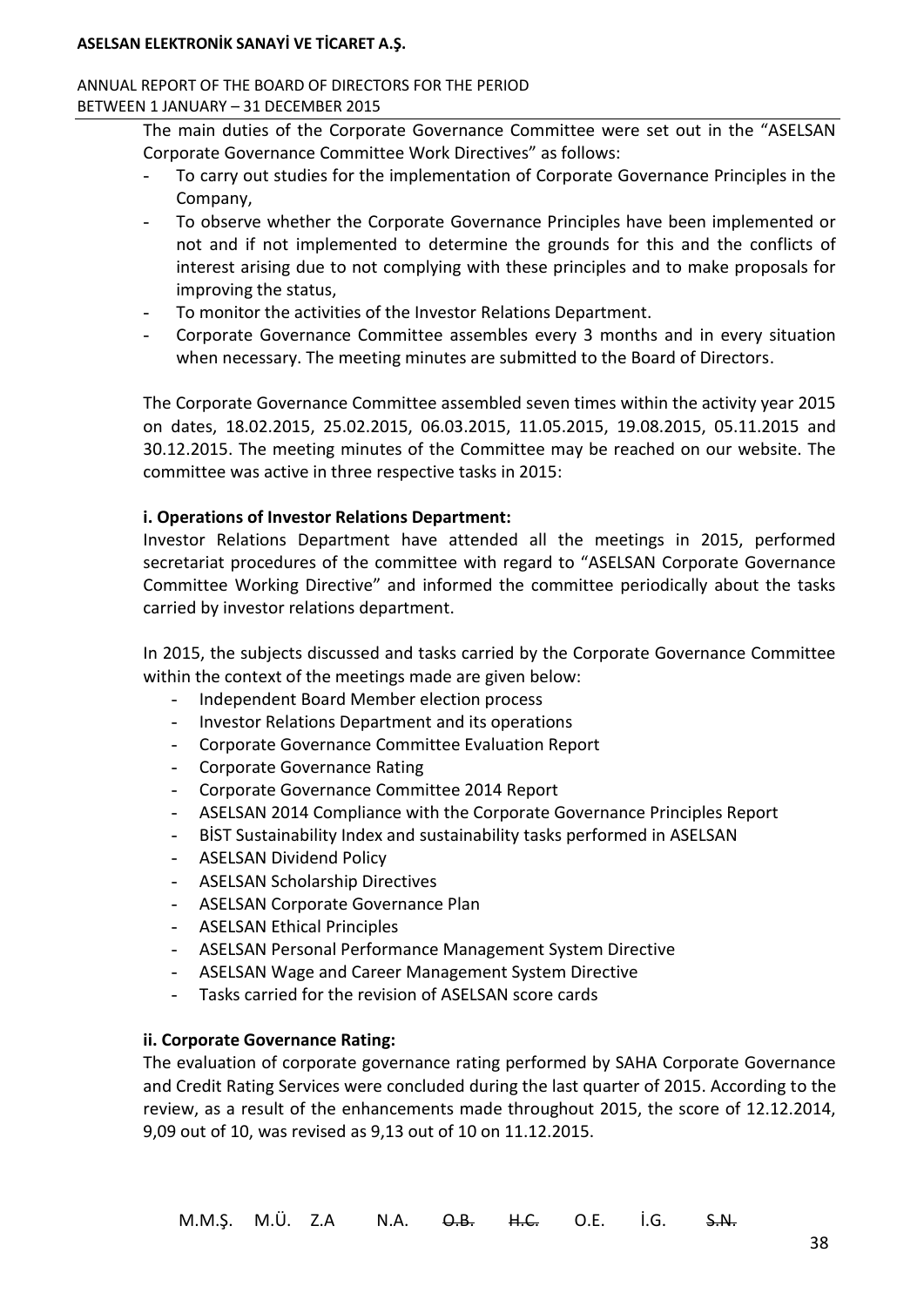### ANNUAL REPORT OF THE BOARD OF DIRECTORS FOR THE PERIOD BETWEEN 1 JANUARY – 31 DECEMBER 2015

Our Company's share has been listed in the corporate governance index since the date 14.12.2012, which it first entered the index. Rating reports can be accessed on the company website.

## **iii. Election of Independent Board Members**

As given by Corporate Governance Principles, the responsibility of evaluating and reporting the nominations and their independency status is given to the Nomination Committee, in companies where this committee is not formed because of the structure of the Board of Directors, the responsibility is given to Corporate Governance Committee. Within this context, the evaluation of nominations which were made until the end of February 2014 was carried on by the Committee and the resulting nominee list was presented at the Board of Directors meeting on 06.03.2015. The list was submitted to shareholders' voting on General Assembly Meeting on 31.03.2015 and as a result, Oral ERDOĞAN, Ziya AKBAŞ and Nazım ALTINTAŞ were elected as independent members to serve for 1 year.

## **EARLY DETECTION AND MANAGEMENT OF RISK COMMITTEE**

"Early Detection and Management of Risk Committee", which was established with the resolution of ASELSAN Board of Directors on 10.04.2012 numbered 720/1 decision, executes its operations as per the directive numbered ASY-01-066, which was approved and taken into force with the decision of Board of Directors dated on 29.11.2012, numbered 750/4.3e.

Committee Members (2015 January - March)

Celalettin DÖVER……………….Chairman/Independent Member of the Board of Directors Ahmet KESİK ………………………Member/Member of the Board of Directors Ahmet Can ÇEVİK……………….Member/Member of the Board of Directors

Committee Members (2015 April - December)

Nazım ALTINTAŞ ……………….Chairman/Independent Member of the Board of Directors İsmail GÜMÜŞTEKİN..…………Member/Member of the Board of Directors Sedat NAZLIBİLEK ..…………….Member/Member of the Board of Directors

The committee continues its studies in determining the risks which may prevent ASELSAN from reaching its goals; governing these risks in accordance with the Company's risk taking profile, its reporting; consideration through decision mechanisms and establishment of internal control. In this respect, in 2015 the committee held 6 meetings on 25.02.2015, 28.04.2015, 24.06.2015, 18.08.2015, 21.10.2015 and 23.12.2015. Committee's works are summarized below:

- "2014 Evaluation Report" was prepared and submitted to Board of Directors' information in February 2015.
- "Corporate Risk Evaluation Report" was completed and has been submitted to Board of Directors in February 2015, April 2015, June 2015, August 2015, October 2015 and December 2015. Within the context of the operations followed with the report;
	- Important risks beared by ASELSAN were identified and risk classification, explanation, rating, strategy, owner/responsible, current control operations and relevant indicators were included in the report.

39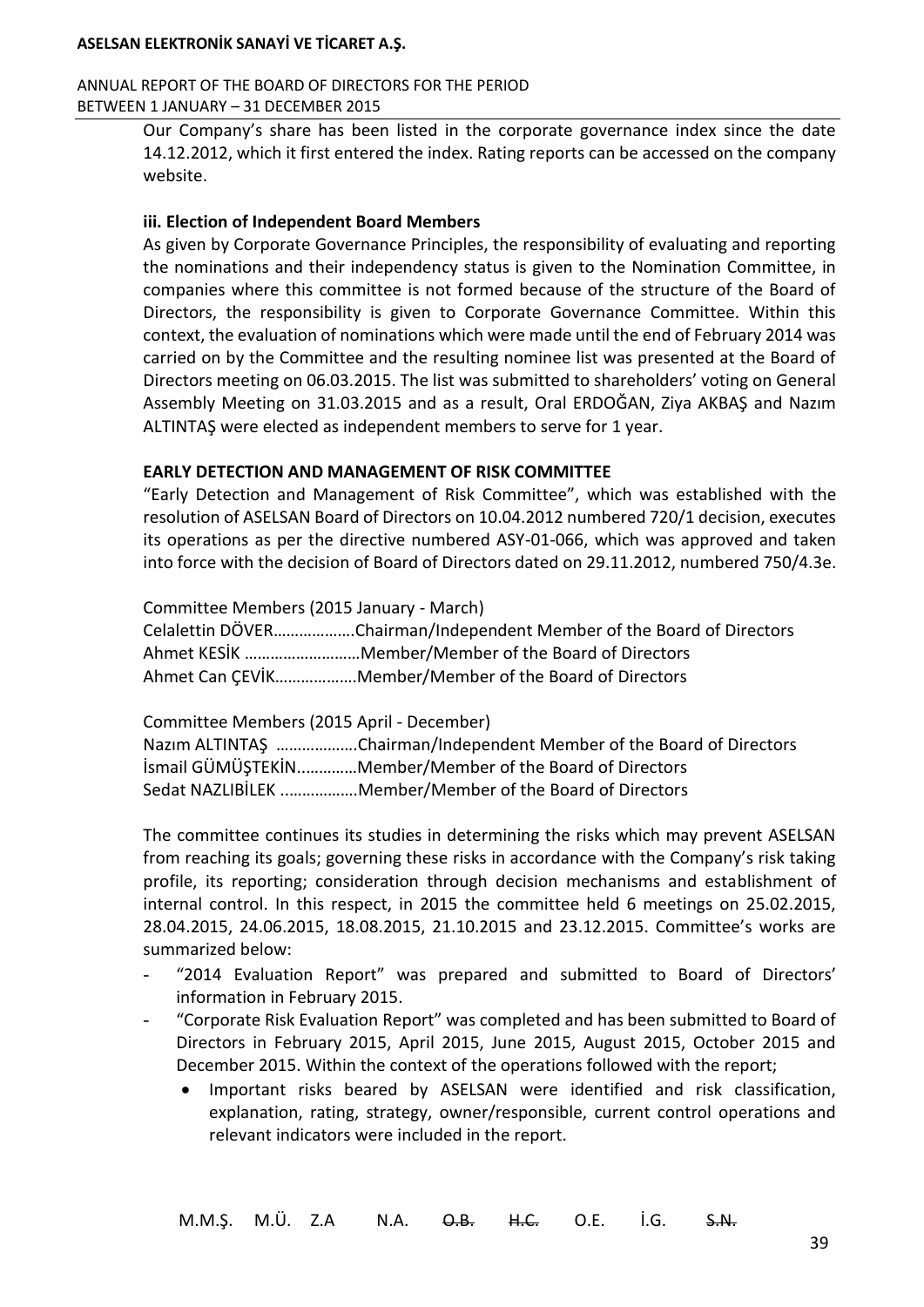ANNUAL REPORT OF THE BOARD OF DIRECTORS FOR THE PERIOD BETWEEN 1 JANUARY – 31 DECEMBER 2015

- Warning benchmarks for risk indicators were determined and it was targeted to draw the attention of Board of Directors to the risks which go beyond the benchmark at the end of the report.
- In the meetings held by the committee, present developments and data indicators regarding the risks began to be evaluated. In order to increase the operation of Corporate Risk Management System and reducing present risks to minimum, Committee suggestions and proposals are shared with related departments.
- "ASELSAN Corporate Risk Management System Directive" is approved and came into force by the Board of Directors' resolution dated 24.12.2015 numbered 871/6b decision.

The secretariat formalities of the Committee were performed by Risk Measurement and Analysis Department of Strategy Management Directorate in 2015.

## **5.4. Risk Management and Internal Audit Mechanism**

Internal audit operations and corporate governance are facilitated via risk management and development of efficiency of internal audit procedures in ASELSAN. The most important role of internal audit operations is assuring the Audit Committee and Board of Directors that the risks are being managed effectively. Annual audit plan and work programs are prepared on a risk basis and audit results are reported periodically to Audit Committee. Harmonization with legal and firm regulations, the status of application of ethical principles and the effectiveness of risk mitigation is evaluated by internal audit department.

## **5.5. Strategic Objectives of the Company**

The Board of Directors is the top level body to make strategic decisions and to execute and represent. As per the Articles of Association of the Company, the Board of Directors is responsible to determine the strategic plans and control their implementations.

Strategic management process is a part of Corporate Governance and is managed by the CEO in the name of Board of Directors, following the approval of the plans prepared by the Board of Directors with the coordination of Strategic Management Directorate. Reaching ASELSAN's long term goals and sustaining success can be achieved through environment friendly strategies.

ASELSAN's vision is to become a national technology company that preserves its sustainable growth with the values created in the global market, is preferred for its competitive power, is trusted like a strategic partner and is sensitive about the environment and the people. Within this concept, annually updated 5 year plans and business plans and 3 year budgets are prepared. With this methodology, short and middle term targets are specified by considering long term goals. The operations to be carried out for these targets are executed by Sectors Presidencies and performance evaluations are made based on Balanced Scorecard method, which is widely used in the world.

## **5.6. Financial Rights**

Renumeration procedures, which are set in written form in accordance with the Corporate Governance Principles, were submitted to the information of shareholders in the  $39<sup>th</sup>$ Ordinary General Assembly Meeting held on 31.03.2014 under a separate item named

M.M.Ş. M.Ü. Z.A N.A. O.B. H.C. O.E. İ.G. S.N.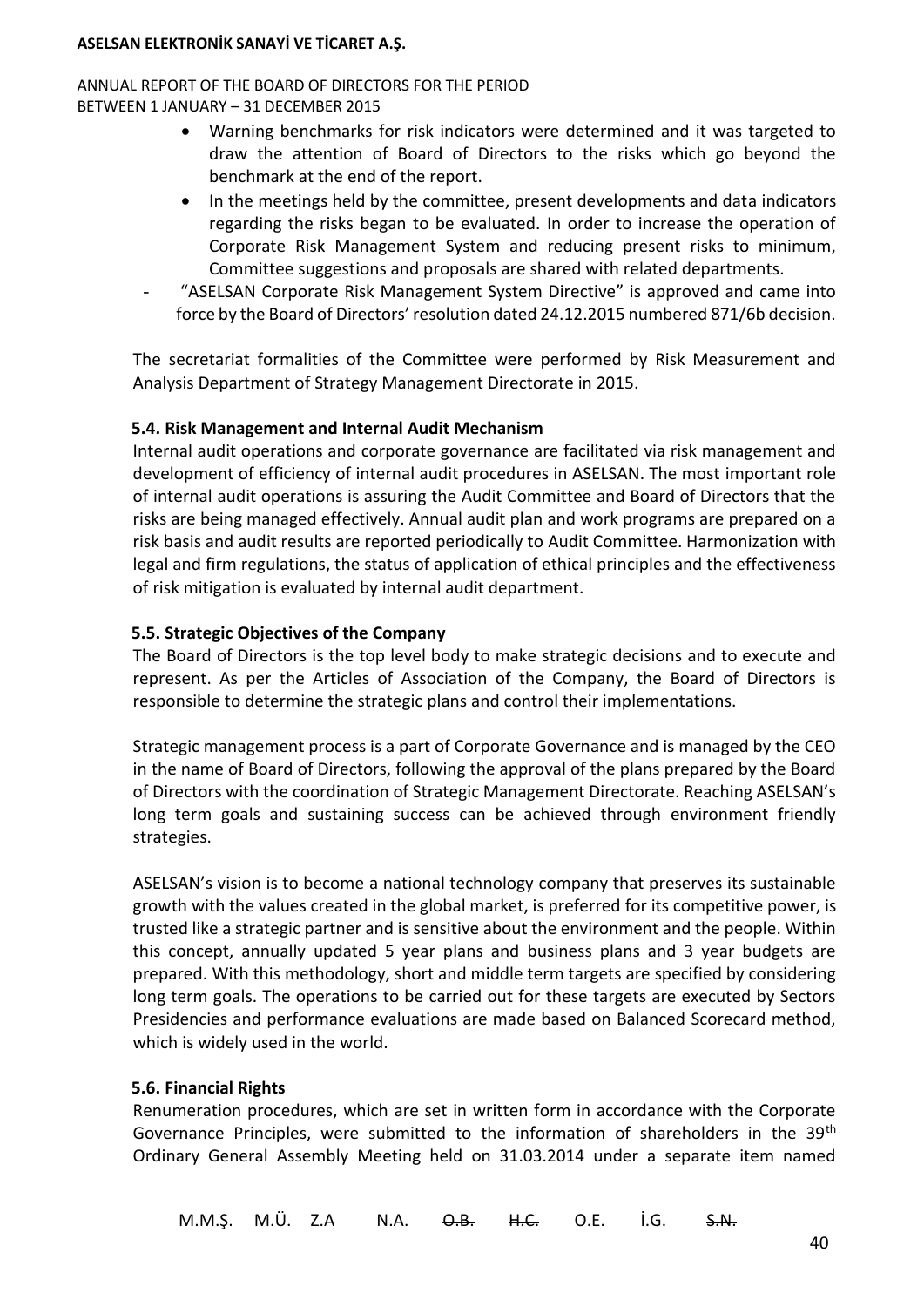#### ANNUAL REPORT OF THE BOARD OF DIRECTORS FOR THE PERIOD BETWEEN 1 JANUARY – 31 DECEMBER 2015

Principles Regarding the Renumeration of Board of Directors Members and Managers with Executive Responsibility. Renumeration Principles for Board of Directors Members and Managers with Executive Responsibility are published on our Company's website.

Monthly remunerations provided to our Members of the Board of Directors are determined by the General Assembly and no other benefits are granted apart from the monthly remuneration. Pursuant to the resolution taken at the 40<sup>th</sup> Ordinary General Assembly held on 31.03.2015, the Members of the Board of Directors are paid TL 3.000,- per month. As for the determination of the financial rights of the board members, no reward system is applied to reflect the Company performance and which is based on the performance of the Members of the Board of Directors.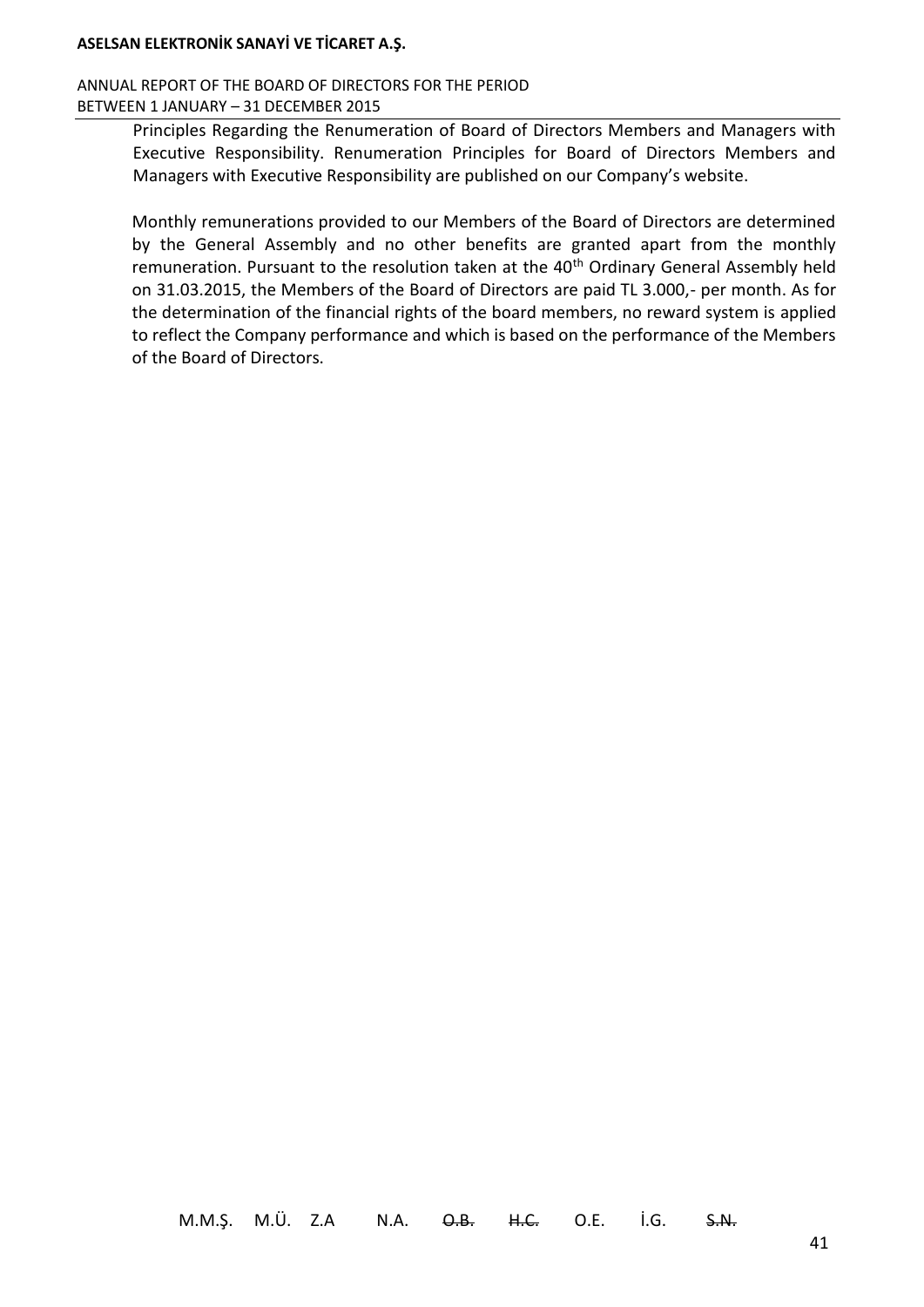ANNUAL REPORT OF THE BOARD OF DIRECTORS FOR THE PERIOD BETWEEN 1 JANUARY – 31 DECEMBER 2015

#### **Statement of Independence**

To the Board of Directors of ASELSAN Elektronik Sanayi ve Ticaret A.Ş.;

Date: 13.02.2015

I hereby agree, represent and undertake that I comply with the regulations of the Capital Market Board related to Independence Board Membership and with the criteria determined for Independence Board Membership within the scope of Corporate Governance Principles.

I hereby submit this to the knowledge of the Board of Directors, shareholders and all relevant parties.

Sincerely yours,

Ziva AKBAS any AKBAS

M.M.Ş. M.Ü. Z.A N.A. O.B. H.C. O.E. İ.G. S.N.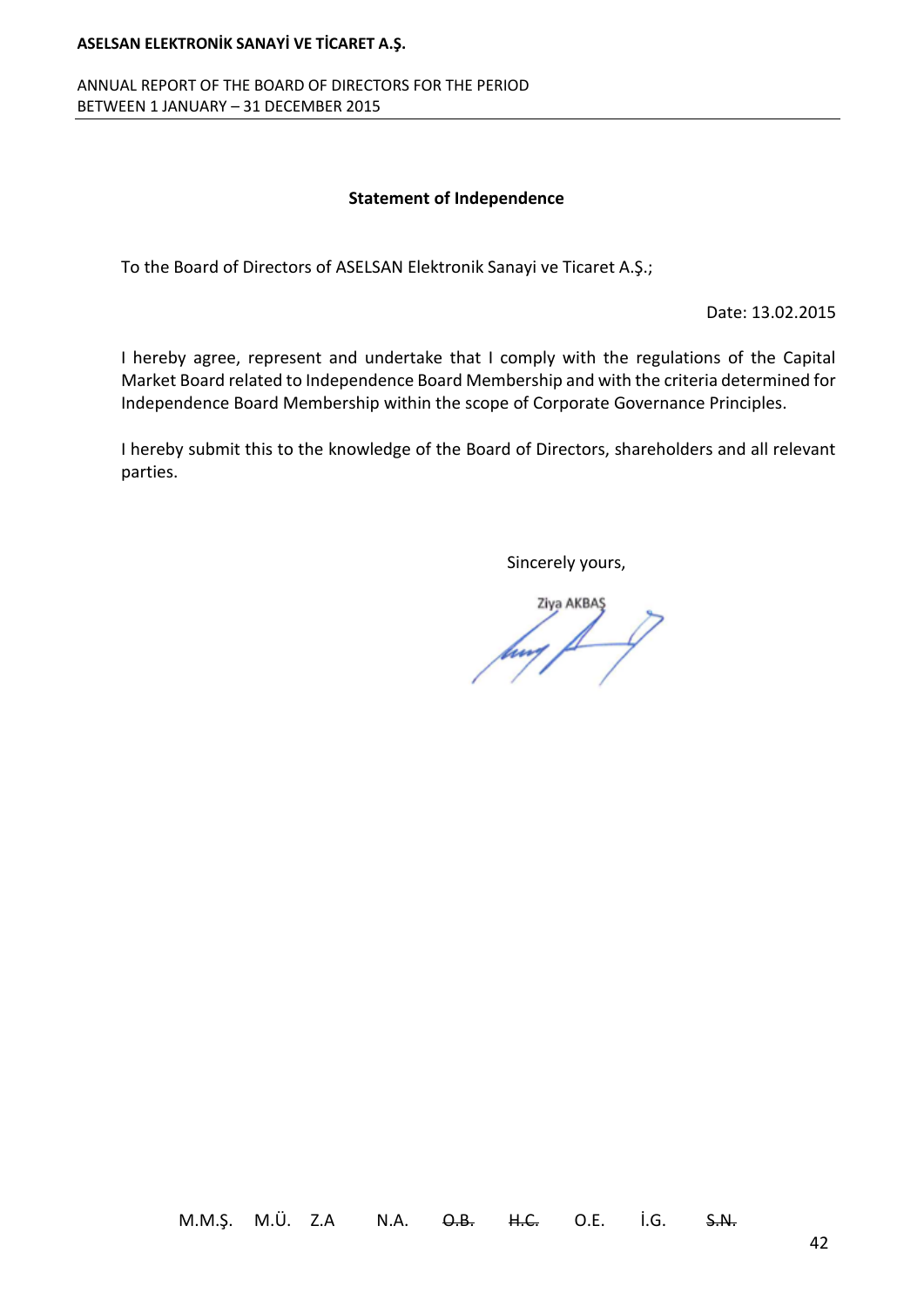## ANNUAL REPORT OF THE BOARD OF DIRECTORS FOR THE PERIOD BETWEEN 1 JANUARY – 31 DECEMBER 2015

### **Statement of Independence**

To the Board of Directors of ASELSAN Elektronik Sanayi ve Ticaret A.Ş.;

Date:18.02.2015

I hereby agree, represent and undertake that I comply with the regulations of the Capital Market Board related to Independence Board Membership and with the criteria determined for Independence Board Membership within the scope of Corporate Governance Principles.

I hereby submit this to the knowledge of the Board of Directors, shareholders and all relevant parties.

Sincerely yours,

Saygılarımla, Prof Dr. Oral ERDOĞAN

M.M.Ş. M.Ü. Z.A N.A. <del>O.B. H.C.</del> O.E. İ.G. <del>S.N.</del>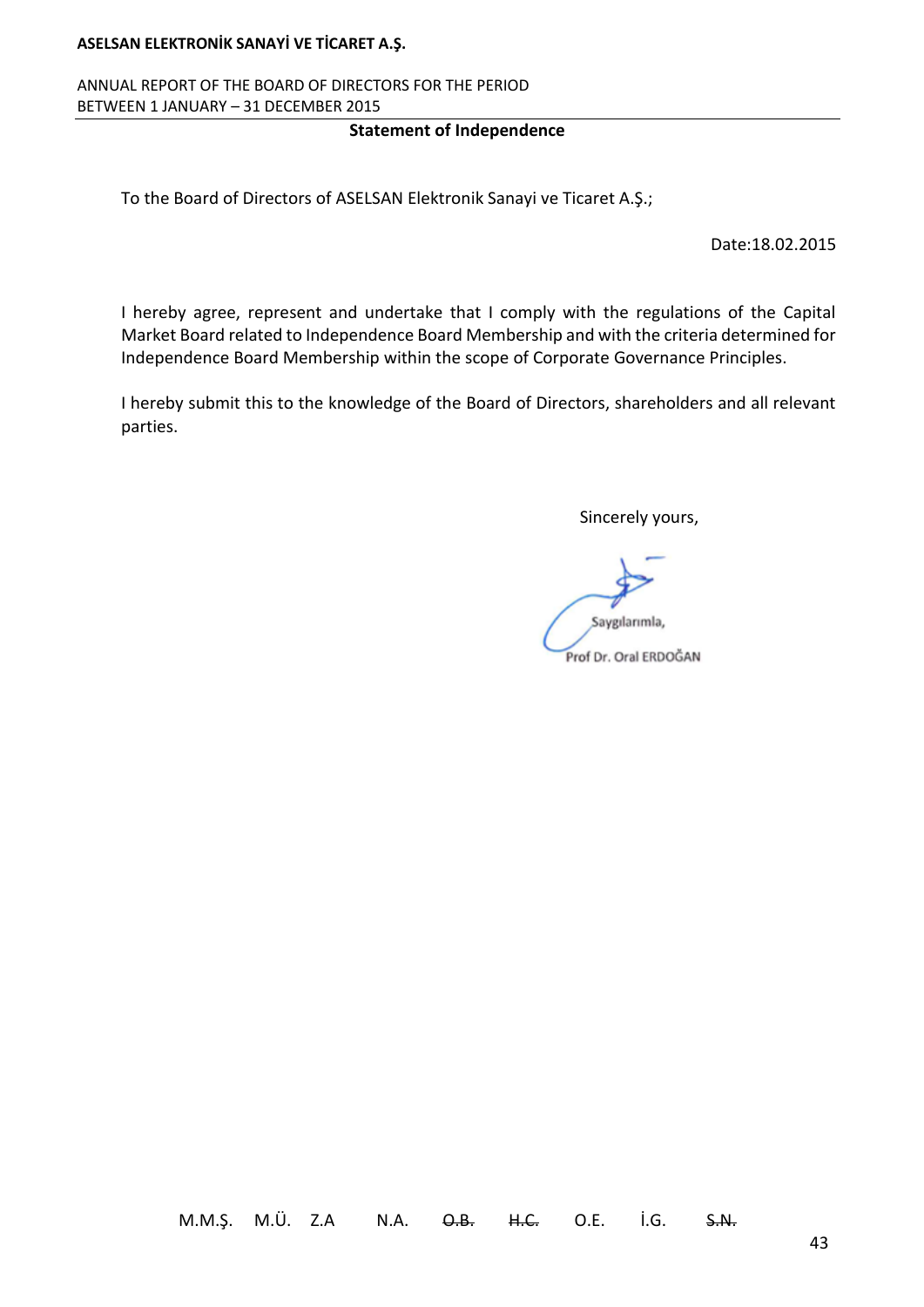#### ANNUAL REPORT OF THE BOARD OF DIRECTORS FOR THE PERIOD BETWEEN 1 JANUARY – 31 DECEMBER 2015

#### **Statement of Independence**

February, 20 2015

To the Board of Directors of ASELSAN Elektronik Sanayi ve Ticaret A.Ş.;

I hereby agree, represent and undertake that I comply with the regulations of the Capital Market Board related to Independence Board Membership and with the criteria determined for Independence Board Membership within the scope of Corporate Governance Principles.

I hereby submit this to the knowledge of the Board of Directors, shareholders and all relevant parties.

Sincerely yours,

Nazım ALTINTAS

M.M.Ş. M.Ü. Z.A N.A. O.B. H.C. O.E. İ.G. S.N.